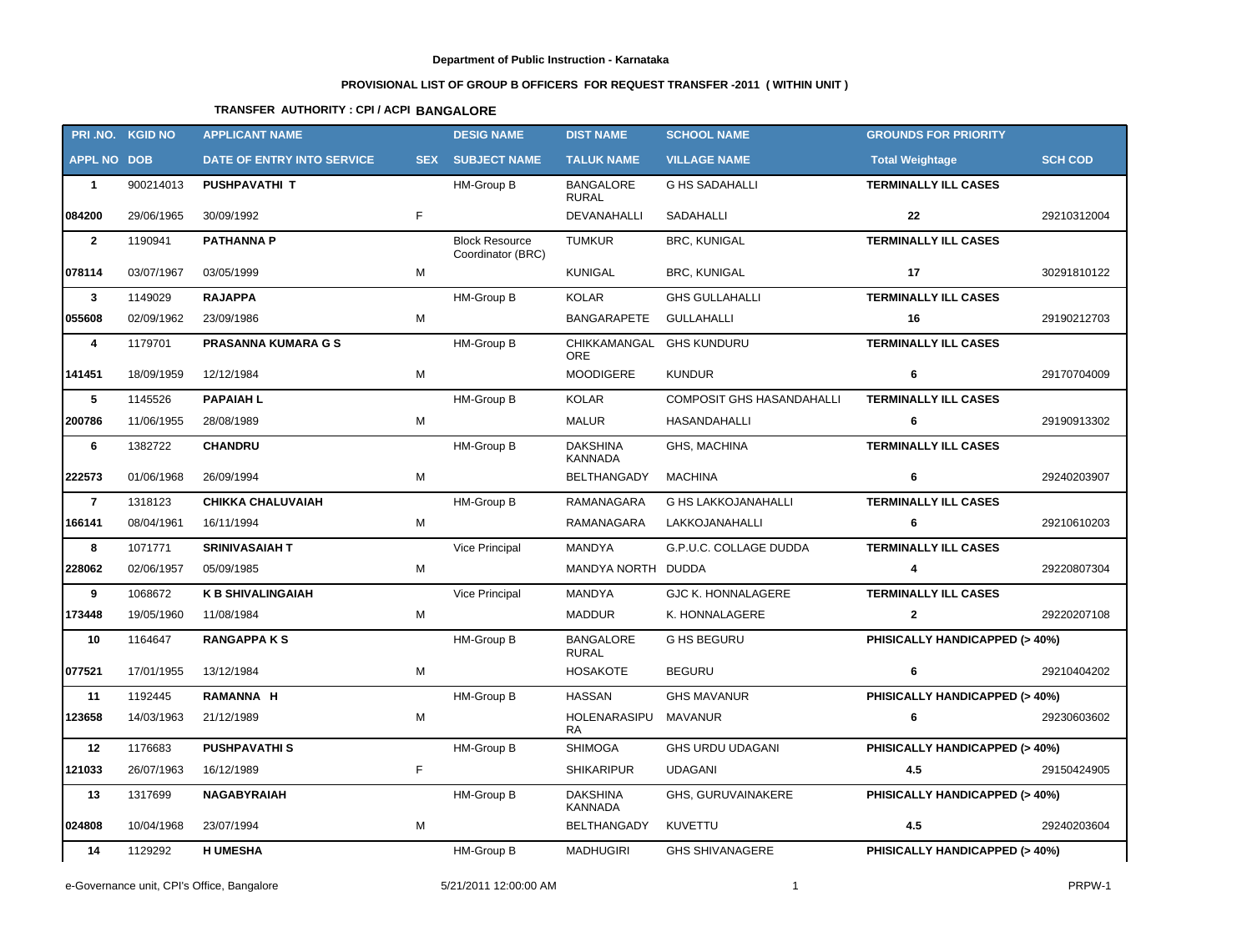| 043076 | 03/02/1957 | 01/06/1984                                 | M |                       | <b>MADHUGIRI</b>                       | SHIVANAGERE                 | 4                                   | 29180413502 |
|--------|------------|--------------------------------------------|---|-----------------------|----------------------------------------|-----------------------------|-------------------------------------|-------------|
| 15     | 1860517    | <b>SRIMATHIN</b>                           |   | HM-Group B            | <b>SHIMOGA</b>                         | <b>GCHS RAMAKRISHNAPURA</b> | <b>DEFENCE CASES</b>                |             |
| 091453 | 15/11/1965 | 30/04/1999                                 | F |                       | THIRTHAHALLI                           | RAMAKRISHNAPURA             | 24                                  | 29150740801 |
| 16     | 2163687    | <b>UMADEVIK</b>                            |   | Subject Inspector     | DAVANAGERE                             | DDPI OFFICE, DAVANAGERE     | <b>DEFENCE CASES</b>                |             |
| 222447 | 25/07/1968 | 17/11/1999                                 | F | <b>ENGLISH</b>        |                                        | DDPI OFFICE, DAVANAGERE     | 8                                   | 32291400014 |
| 17     | 1237351    | <b>PRAKASHAM</b>                           |   | HM-Group B            | <b>CHITRADURGA</b>                     | GOVT.H.S.KADABANAKATTE      | HUSBAND AND WIFE BOTH IN GOVERNMENT |             |
| 028318 | 18/07/1961 | 13/12/1984                                 | M |                       | <b>CHITRADURGA</b>                     | KADABANAKATTE               | 34                                  | 29130113302 |
| 18     | 1189092    | YASHODA TH                                 |   | HM-Group B            | <b>MADHUGIRI</b>                       | <b>GHS YALACHAGERE</b>      | HUSBAND AND WIFE BOTH IN GOVERNMENT |             |
| 026239 | 20/07/1968 | 29/04/1999                                 | F |                       | <b>KORATAGERE</b>                      | KOLALA                      | 24                                  | 29180309905 |
| 19     | 1532882    | <b>DEEPAHN</b>                             |   | HM-Group B            | <b>HASSAN</b>                          | <b>GHS MATTANAVILE</b>      | HUSBAND AND WIFE BOTH IN GOVERNMENT |             |
| 096065 | 24/07/1973 | 29/04/1999                                 | F |                       | CHANNARAYAPA MATTANAVILE<br><b>TNA</b> |                             | 24                                  | 29230530002 |
| 20     | 1787035    | <b>LOLAKSHIN</b>                           |   | HM-Group B            | DAVANAGERE                             | GOVT. COMP. H.S MUDHADADI   | HUSBAND AND WIFE BOTH IN GOVERNMENT |             |
| 025513 | 08/06/1974 | 29/04/1999                                 | F |                       | DAVANAGERE(S) MUDAHADADI               |                             | 24                                  | 29140300403 |
| 21     | 1846079    | <b>MAMATHAMANI M E</b>                     |   | HM-Group B            | <b>TUMKUR</b>                          | <b>GHS HOLALAGUNDA</b>      | HUSBAND AND WIFE BOTH IN GOVERNMENT |             |
| 125442 | 20/07/1972 | 29/04/1999                                 | F |                       | <b>KUNIGAL</b>                         | HOLALAGUNDA                 | 22                                  | 29181002402 |
| 22     | 1532451    | <b>SHOBHA G</b>                            |   | HM-Group B            | <b>MYSORE</b>                          | <b>GHS VYSARAJA PURA</b>    | HUSBAND AND WIFE BOTH IN GOVERNMENT |             |
| 124026 | 19/09/1974 | 30/04/1999                                 | F |                       | T.N.PURA                               | <b>VYASARAJA PURA</b>       | 22                                  | 29261115903 |
| 23     | 1532371    | <b>MANJUNATHA H D</b>                      |   | HM-Group B            | <b>HASSAN</b>                          | <b>GHS ABM HALLY</b>        | HUSBAND AND WIFE BOTH IN GOVERNMENT |             |
| 224340 | 05/11/1964 | 03/05/1999                                 | M |                       | ARAKALAGUDU                            | A.B.M. HALLY                | 22                                  | 29230208603 |
| 24     | 1127333    | NARASIMHAMURTHY DA                         |   | HM-Group B            | <b>TUMKUR</b>                          | <b>GCHS AMMANAGHATTA</b>    | HUSBAND AND WIFE BOTH IN GOVERNMENT |             |
| 098178 | 14/04/1968 | 05/05/1999                                 | M |                       | <b>GUBBI</b>                           | AMMANAGATTA                 | 22                                  | 29180228303 |
| 25     | 1341878    | <b>MANJULA G N</b>                         |   | HM-Group B            | <b>HASSAN</b>                          | <b>GHS CHIKKAKADALURU</b>   | HUSBAND AND WIFE BOTH IN GOVERNMENT |             |
| 085172 | 22/07/1970 | 03/05/1999                                 | F |                       | <b>HASSAN</b>                          | CHIKKAKADALURU              | 20                                  | 29230712204 |
| 26     | 1191116    | <b>RENUKASWAMY</b>                         |   | HM-Group B            | <b>MYSORE</b>                          | <b>GHS GURUPURA</b>         | HUSBAND AND WIFE BOTH IN GOVERNMENT |             |
| 009245 | 22/05/1968 | 18/11/1999                                 | M |                       | <b>HUNSUR</b>                          | <b>GURUPURA</b>             | 20                                  | 29260419104 |
| 27     | 1150975    | <b>SUBRAMANYA</b>                          |   | HM-Group B            | <b>UDUPI</b>                           | <b>GHS SOODA</b>            | HUSBAND AND WIFE BOTH IN GOVERNMENT |             |
| 239362 | 01/07/1965 | 19/11/1999                                 | M |                       | KARKALA                                | <b>SOODA</b>                | 20                                  | 29160103405 |
| 28     | 1913852    | <b>SHIVAKUMAR M C</b>                      |   | HM-Group B            | <b>MYSORE</b>                          | <b>GHS RANGASAMUDRA</b>     | HUSBAND AND WIFE BOTH IN GOVERNMENT |             |
| 117412 | 14/06/1969 | 22/11/1999                                 | M |                       | T.N.PURA                               | RANGASAMUDRA                | 20                                  | 29261114303 |
| 29     | 1454052    | <b>MOHAMED SADIQ</b>                       |   | HM-Group B            | KOLAR                                  | <b>GHS PATHAPALLI</b>       | HUSBAND AND WIFE BOTH IN GOVERNMENT |             |
| 121643 | 15/05/1962 | 02/01/1998                                 | M |                       | SRINIVASAPUR                           | PATHAPALLI                  | 19.5                                | 29191225102 |
| 30     | 1532426    | <b>RAJESHWARITN</b>                        |   | HM-Group B            | <b>BANGALORE</b><br>SOUTH              | <b>GHS BIDARAHALLI</b>      | HUSBAND AND WIFE BOTH IN GOVERNMENT |             |
| 139196 | 01/11/1973 | 29/04/1999                                 | F |                       | SOUTH4                                 | <b>BIDARA HALLI</b>         | 19.5                                | 29200304904 |
| 31     | 1414588    | <b>MANJULA PN</b>                          |   | HM-Group B            | CHITRADURGA                            | GOVT.H.S.KUNABEVU           | HUSBAND AND WIFE BOTH IN GOVERNMENT |             |
| 026294 | 07/04/1973 | 14/06/1997                                 | F |                       | CHITRADURGA                            | KONABEVU                    | 19                                  | 29130114002 |
|        |            | e-Governance unit, CPI's Office, Bangalore |   | 5/21/2011 12:00:00 AM |                                        | $\overline{2}$              |                                     | PRPW-1      |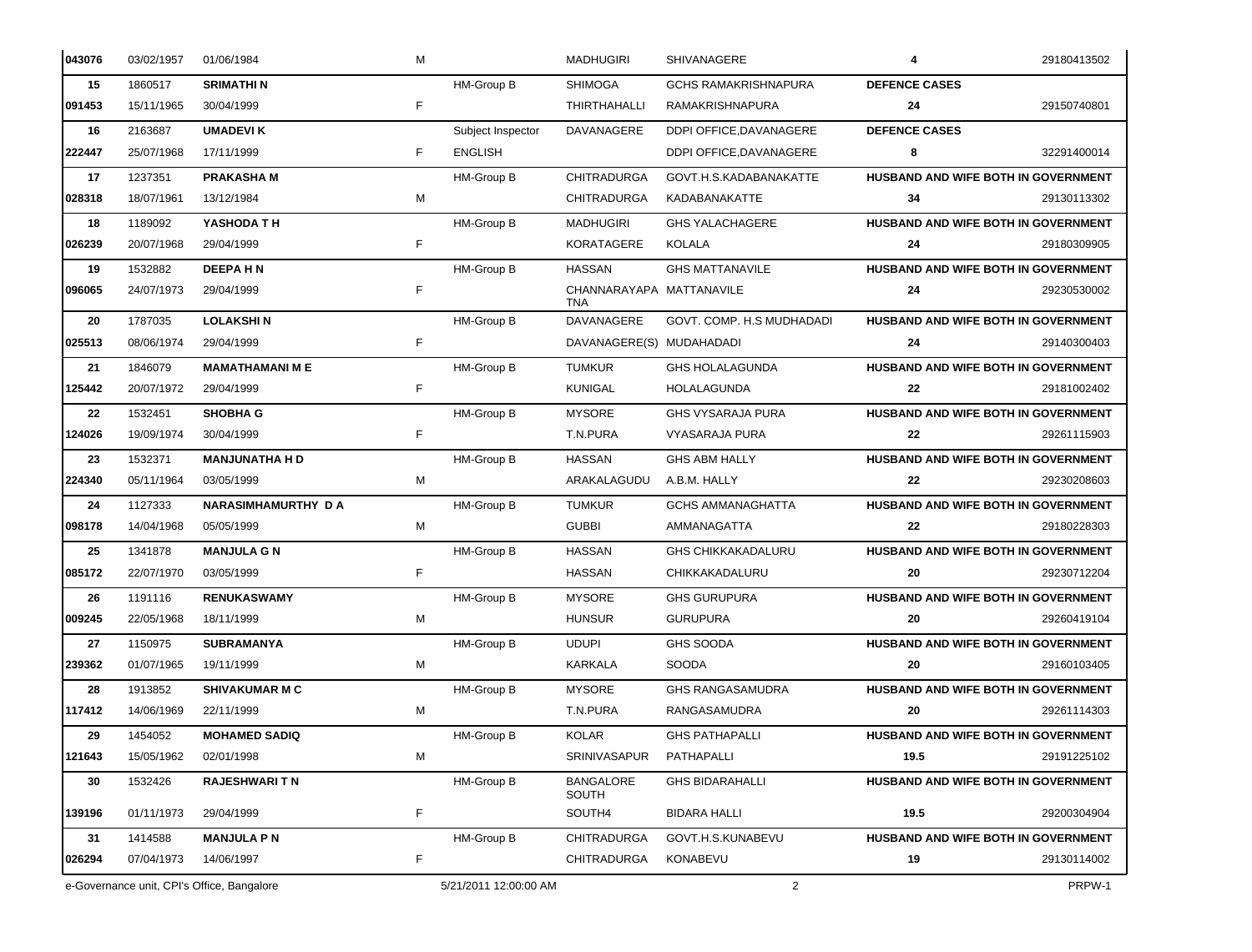| 32     | 1180007    | <b>ABDUL GAFFAR MULLA</b>   |   | HM-Group B                                 | <b>SHIMOGA</b>                   | <b>GHS ABBALAGERE</b>                               |      | <b>HUSBAND AND WIFE BOTH IN GOVERNMENT</b> |
|--------|------------|-----------------------------|---|--------------------------------------------|----------------------------------|-----------------------------------------------------|------|--------------------------------------------|
| 091910 | 01/03/1962 | 05/05/1999                  | M |                                            | <b>SHIMOGA</b>                   | ABBALAGERE                                          | 19   | 29150513702                                |
| 33     | 1177852    | <b>PRAKASH E TASHILDAR</b>  |   | Superintendent -<br>Govt. TTI              | <b>SHIMOGA</b>                   | Govt TTI, TALUK SORAB                               |      | HUSBAND AND WIFE BOTH IN GOVERNMENT        |
| 065336 | 10/06/1960 | 01/01/1986                  | M |                                            | <b>SORAB</b>                     |                                                     | 18   | 39291506098                                |
| 34     | 1146734    | <b>ANJINEYA M D</b>         |   | HM-Group B                                 | DAVANAGERE                       | <b>GHS - DEVIKERE</b>                               |      | <b>HUSBAND AND WIFE BOTH IN GOVERNMENT</b> |
| 044119 | 15/06/1961 | 03/02/1990                  | M |                                            | <b>JAGALUR</b>                   | <b>DEVIKERE</b>                                     | 18   | 29140603003                                |
| 35     | 1532584    | <b>BL NAGENDRA SINGH</b>    |   | <b>Block Resource</b><br>Coordinator (BRC) | <b>MYSORE</b>                    | BRC, T.N.PURA                                       |      | HUSBAND AND WIFE BOTH IN GOVERNMENT        |
| 247730 | 12/12/1960 | 30/04/1999                  | M |                                            | T.N.PURA                         | BRC, T.N.PURA                                       | 18   | 30292611175                                |
| 36     | 1326633    | <b>NAGESH KUPPAYYA NAIK</b> |   | HM-Group B                                 | <b>UDUPI</b>                     | <b>GHS TALLUR</b>                                   |      | HUSBAND AND WIFE BOTH IN GOVERNMENT        |
| 099695 | 01/06/1970 | 05/05/1999                  | M |                                            | <b>BYNDOOR</b>                   | <b>TALLUR</b>                                       | 18   | 29160404504                                |
| 37     | 1260776    | <b>M R ANANTHARAJU</b>      |   | <b>Block Resource</b><br>Coordinator (BRC) | MANDYA                           | BRC, NAGAMANGALA                                    |      | HUSBAND AND WIFE BOTH IN GOVERNMENT        |
| 081901 | 22/07/1971 | 05/05/1999                  | M |                                            | NAGAMANGALA                      | BRC, NAGAMANGALA                                    | 18   | 30292205146                                |
| 38     | 1724713    | <b>NARASIMHAPPA D</b>       |   | <b>Block Resource</b><br>Coordinator (BRC) | <b>CHITRADURGA</b>               | <b>BRC, HIRIYUR</b>                                 |      | HUSBAND AND WIFE BOTH IN GOVERNMENT        |
| 243863 | 03/03/1972 | 03/05/1999                  | M |                                            | <b>HIRIYUR</b>                   | <b>BRC, HIRIYUR</b>                                 | 17   | 30291303082                                |
| 39     | 1071480    | <b>JAGADEESHA B</b>         |   | <b>Block Resource</b><br>Coordinator (BRC) | <b>MANDYA</b>                    | <b>BRC. SRIRANGA PATNA</b>                          |      | HUSBAND AND WIFE BOTH IN GOVERNMENT        |
| 119665 | 10/05/1964 | 05/05/1999                  | M |                                            | SRIRANGA<br><b>PATNA</b>         | <b>BRC, SRIRANGA PATNA</b>                          | 17   | 30292207148                                |
| 40     | 1373916    | <b>SRIDHARA N</b>           |   | HM-Group B                                 | DAVANAGERE                       | GOVT. COMP. H.S NAGANUR                             |      | HUSBAND AND WIFE BOTH IN GOVERNMENT        |
| 059224 | 05/07/1969 | 30/04/1999                  | M |                                            | DAVANAGERE(S) NAGANUR            |                                                     | 16.5 | 29140300203                                |
|        |            |                             |   |                                            |                                  |                                                     |      |                                            |
| 41     | 1445247    | <b>LOKESHA B A</b>          |   | <b>Block Resource</b><br>Coordinator (BRC) | <b>TUMKUR</b>                    | <b>BRC, TIPTUR</b>                                  |      | HUSBAND AND WIFE BOTH IN GOVERNMENT        |
| 242254 | 18/04/1969 | 05/05/1999                  | M |                                            |                                  | <b>BRC, TIPTUR</b>                                  | 16.5 | 30291808120                                |
| 42     | 1129880    | <b>SIDDAIAH</b>             |   | HM-Group B                                 | <b>TUMKUR</b>                    | <b>GCHS ALBUR</b>                                   |      | HUSBAND AND WIFE BOTH IN GOVERNMENT        |
| 129988 | 12/05/1960 | 15/12/1984                  | M |                                            | <b>TIPTUR</b>                    | <b>ALBUR</b>                                        | 16   | 29180803503                                |
| 43     | 1130114    | <b>KRISHNAIAH R</b>         |   | HM-Group B                                 | <b>MADHUGIRI</b>                 | <b>GHS BRAHMASANDRA</b>                             |      | HUSBAND AND WIFE BOTH IN GOVERNMENT        |
| 043502 | 20/07/1962 | 26/09/1986                  | M |                                            | <b>SIRA</b>                      | <b>BRAMHASANDRA</b>                                 | 16   | 29180614802                                |
| 44     | 1237326    | <b>SHARADAMMA C</b>         |   | HM-Group B                                 | <b>BANGALORE</b>                 | DDPI OFFICE, BANGALORE RURAL                        |      | HUSBAND AND WIFE BOTH IN GOVERNMENT        |
| 227853 | 22/07/1963 | 24/12/1985                  | F |                                            | <b>RURAL</b>                     | DDPI OFFICE, BANGALORE RURAL                        | 15   | 32292100022                                |
| 45     | 1189297    | <b>B RENUKA</b>             |   | Asst. Director - MMS                       | BANGALORE                        | MMS, TQ PANCHAYATH,<br><b>DEVANAHALLI</b>           |      | <b>HUSBAND AND WIFE BOTH IN GOVERNMENT</b> |
| 224806 | 25/06/1968 | 29/04/1999                  | F |                                            | <b>RURAL</b>                     |                                                     | 15   | 36292103136                                |
| 46     | 1450349    | <b>UMME ASMA</b>            |   | HM-Group B                                 | <b>BANGALORE</b>                 | <b>GOVT U&amp;E ENGLISH HS</b><br><b>GOURIPALYA</b> |      | <b>HUSBAND AND WIFE BOTH IN GOVERNMENT</b> |
| 205938 | 14/04/1974 | 29/04/1999                  | F |                                            | SOUTH<br>SOUTH <sub>2</sub>      | J J R NAGARA W NO 44                                | 15   | 29200801926                                |
| 47     | 1723851    | <b>M SHIVAKUMAR</b>         |   | Asst. Director - MMS                       | <b>BANGALORE</b><br><b>RURAL</b> | MMS, TQ PANCHAYATH,<br>DODDABALLAPURA               |      | <b>HUSBAND AND WIFE BOTH IN GOVERNMENT</b> |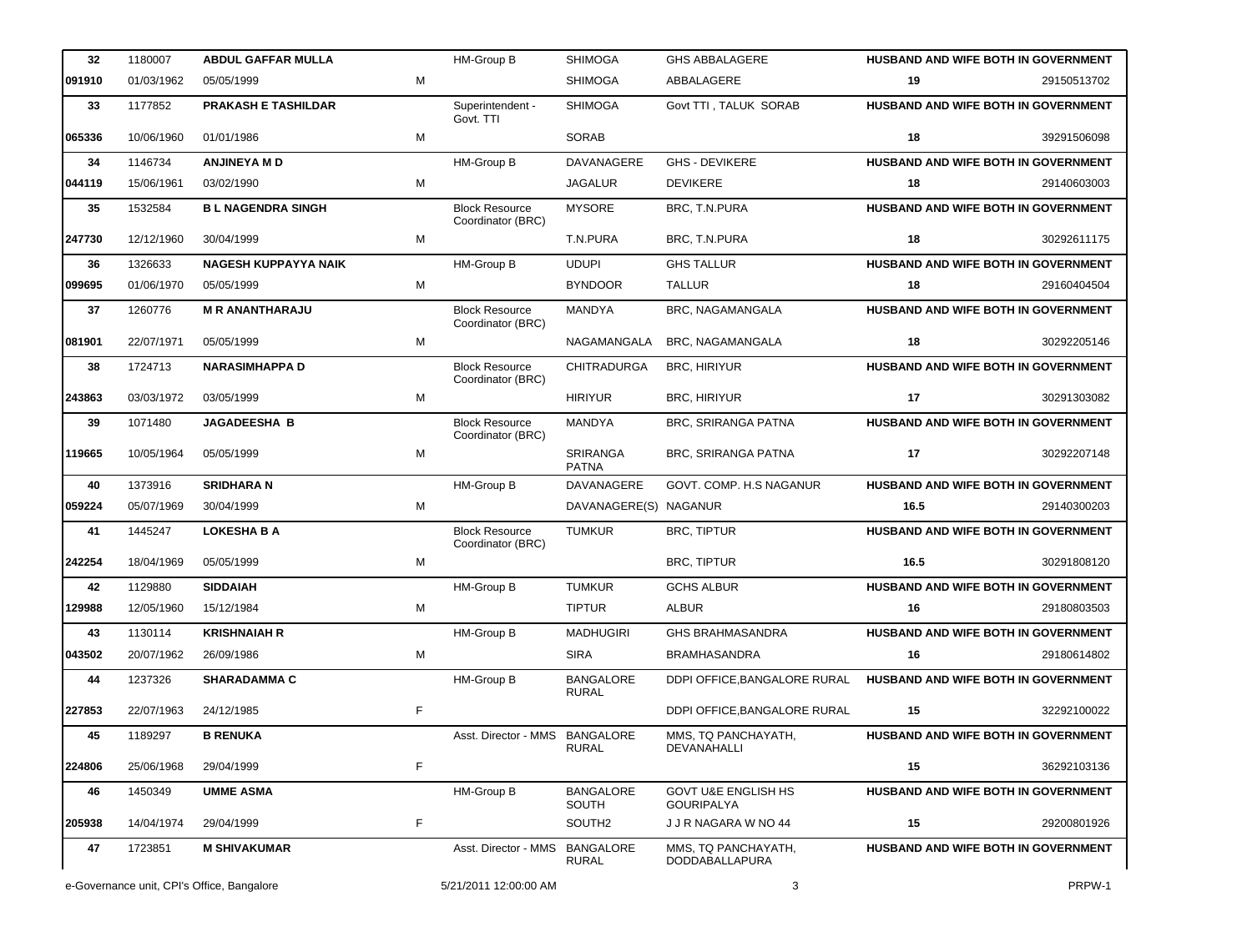| 234087 | 26/07/1959 | 03/05/1999               | M |                                            |                                  |                                   | 15      | 36292102135                                |
|--------|------------|--------------------------|---|--------------------------------------------|----------------------------------|-----------------------------------|---------|--------------------------------------------|
| 48     | 1694959    | <b>RAGHAVENDRA SWAMY</b> |   | Asst. Director - MMS                       | <b>BANGALORE</b><br><b>RURAL</b> | <b>GJC NELAMANGALA</b>            |         | <b>HUSBAND AND WIFE BOTH IN GOVERNMENT</b> |
| 110663 | 20/07/1969 | 03/05/1999               | M |                                            | NELAMANGALA                      | NELAMANGALA TOWN                  | 15      | 29210120846                                |
| 49     | 1410417    | <b>KRISHNE GOWDA A J</b> |   | <b>Block Resource</b><br>Coordinator (BRC) | <b>HASSAN</b>                    | BRC, ALUR                         |         | HUSBAND AND WIFE BOTH IN GOVERNMENT        |
| 065731 | 20/06/1973 | 05/05/1999               | M |                                            | <b>ALUR</b>                      | <b>BRC, ALUR</b>                  | 15      | 30292301150                                |
| 50     | 1533014    | <b>SP NATARAJU</b>       |   | <b>Block Resource</b><br>Coordinator (BRC) | <b>HASSAN</b>                    | <b>GJC ARASIKERE</b>              |         | HUSBAND AND WIFE BOTH IN GOVERNMENT        |
| 176576 | 10/05/1973 | 30/04/1999               | M |                                            | ARASIKERE                        | ARASIKERE                         | 14      | 29230312453                                |
| 51     | 1187427    | <b>NATARAJAN T</b>       |   | <b>Block Resource</b><br>Coordinator (BRC) | <b>BANGALORE</b><br>SOUTH        | BRC, SOUTH2                       |         | HUSBAND AND WIFE BOTH IN GOVERNMENT        |
| 181142 | 18/05/1964 | 03/05/1999               | M |                                            | SOUTH <sub>2</sub>               | BRC, SOUTH2                       | 14      | 30292008132                                |
| 52     | 1532668    | <b>RAJEGOWDA</b>         |   | Lecturer                                   | CHIKKAMANGAL<br><b>ORE</b>       | DIET, CHIKKAMANGALORE             |         | HUSBAND AND WIFE BOTH IN GOVERNMENT        |
| 144794 | 23/08/1970 | 30/04/1999               | M |                                            | CHIKMAGALUR                      |                                   | 12      | 34291700011                                |
| 53     | 1663433    | <b>RAMESH KC</b>         |   | <b>Block Resource</b><br>Coordinator (BRC) | <b>BANGALORE</b><br>SOUTH        | BRC, SOUTH1                       |         | HUSBAND AND WIFE BOTH IN GOVERNMENT        |
| 214190 | 15/07/1971 | 30/04/1999               | M |                                            | SOUTH1                           | BRC, SOUTH1                       | 12      | 30292001129                                |
| 54     | 1532340    | <b>ASHOK C R</b>         |   | Subject Inspector                          | <b>KOLAR</b>                     | <b>DDPI OFFICE KOLAR</b>          |         | HUSBAND AND WIFE BOTH IN GOVERNMENT        |
| 226832 | 15/12/1964 | 03/05/1999               | M | <b>KANNADA</b>                             |                                  | DDPI OFFICE.KOLAR                 | $12 \,$ | 32291900020                                |
| 55     | 153340     | <b>CHANDRASHEKHARA P</b> |   | <b>Block Resource</b><br>Coordinator (BRC) | <b>DAKSHINA</b><br>KANNADA       | <b>BRC, SULLIA</b>                |         | HUSBAND AND WIFE BOTH IN GOVERNMENT        |
| 244650 | 01/12/1961 | 14/08/1999               | M |                                            | <b>SULLIA</b>                    | BRC, SULLIA                       | 12      | 30292405162                                |
| 56     | 1150554    | <b>SUKANYA DN</b>        |   | <b>Block Resource</b><br>Coordinator (BRC) | <b>RA</b>                        | CHIKKABALLAPU BRC, CHIKKABALLAPUR |         | HUSBAND AND WIFE BOTH IN GOVERNMENT        |
| 244534 | 02/06/1967 | 28/09/1992               | F |                                            | R.                               | CHIKKABALLAPU BRC, CHIKKABALLAPUR | 11      | 30292903187                                |
| 57     | 1211389    | <b>SUMANGALA S NAYAK</b> |   | <b>Block Resource</b><br>Coordinator (BRC) | <b>DAKSHINA</b><br>KANNADA       | BRC, MANGALORE CITY               |         | HUSBAND AND WIFE BOTH IN GOVERNMENT        |
| 170668 | 25/03/1973 | 05/05/1999               | F |                                            | MANGALORE<br><b>CITY</b>         | BRC, MANGALORE CITY               | 11      | 30292403160                                |
| 58     | 374901     | <b>NARASIMHAMURTHY G</b> |   | HM-Group B                                 | <b>MADHUGIRI</b>                 | G.H.S D.V HALLY                   |         | HUSBAND AND WIFE BOTH IN GOVERNMENT        |
| 125588 | 25/05/1954 | 29/11/1976               | M |                                            | <b>MADHUGIRI</b>                 | D.V.HALLY                         | 6       | 29180401504                                |
| 59     | 1177575    | <b>K C RAJASEKHAR</b>    |   | HM-Group B                                 | <b>SHIMOGA</b>                   | <b>GPUC AYANUR</b>                |         | HUSBAND AND WIFE BOTH IN GOVERNMENT        |
| 083405 | 12/09/1957 | 26/05/1984               | M |                                            | <b>SHIMOGA</b>                   | AYANUR                            | 6       | 29150537606                                |
| 60     | 1256921    | <b>SYEDAFAREEDUNNISA</b> |   | HM-Group B                                 | MANDYA                           | <b>GHS LAXMISAGARA</b>            |         | HUSBAND AND WIFE BOTH IN GOVERNMENT        |
| 243612 | 01/06/1961 | 17/08/1984               | F |                                            | PANDAVAPURA                      | LAXMISAGARA                       | 6       | 29220609106                                |
| 61     | 1077432    | <b>VIJAY KUMAR B</b>     |   | HM-Group B                                 | CHIKKAMANGAL<br>ORE              | GHS, VAIKUNTAPURA                 |         | HUSBAND AND WIFE BOTH IN GOVERNMENT        |
| 231781 | 30/09/1960 | 27/09/1984               | M |                                            | SRINGERI                         | VAIKUNTAPURA                      | 6       | 29170104405                                |
| 62     | 1129614    | <b>GURUSIDDAIAH</b>      |   | HM-Group B                                 | <b>TUMKUR</b>                    | <b>GHS GUNGURUMALE</b>            |         | HUSBAND AND WIFE BOTH IN GOVERNMENT        |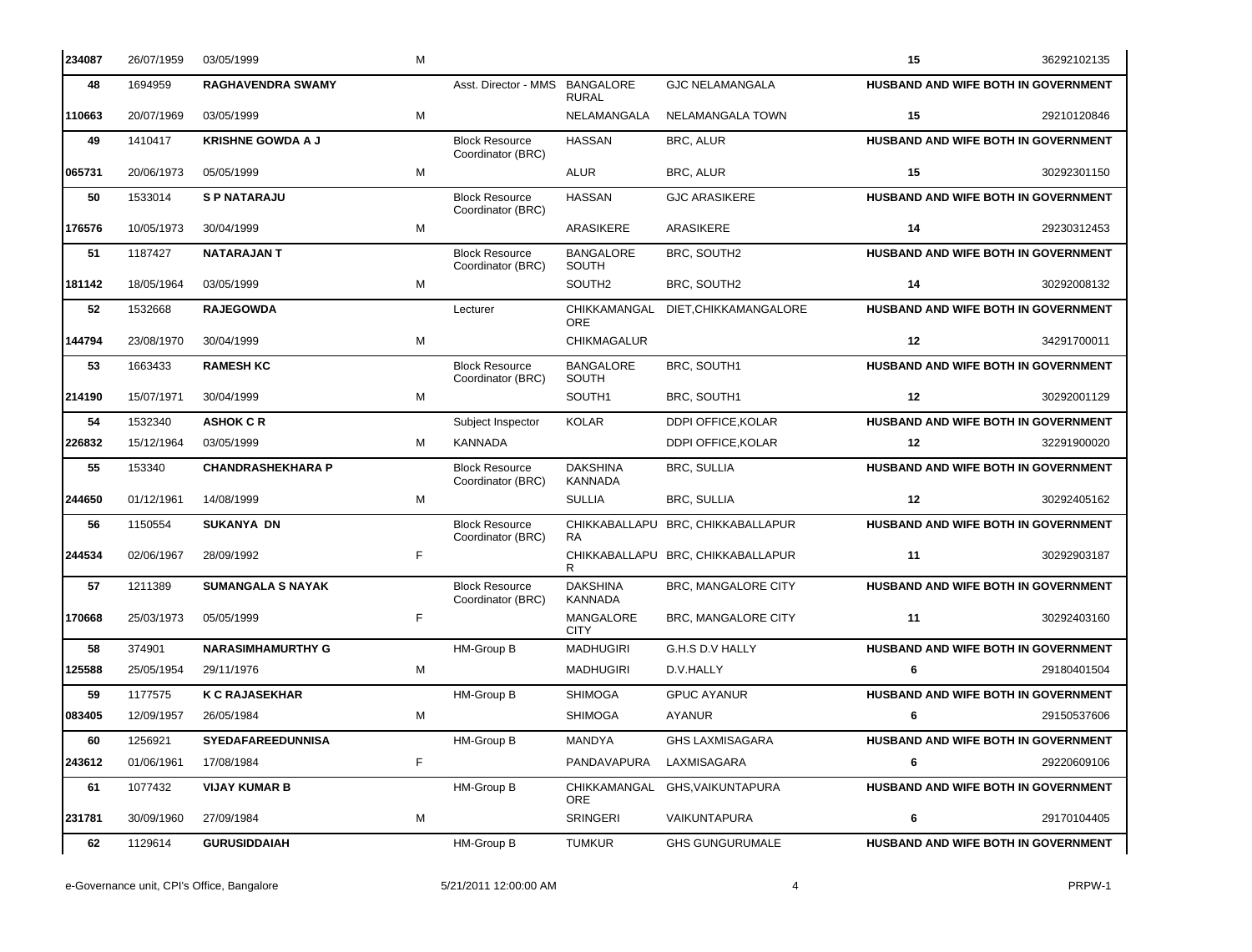| 238287 | 01/04/1958 | 01/12/1984               | M |                                            | <b>TIPTUR</b>                 | <b>GUNGURA MELE</b>                      | 6                                    | 29180804004                         |
|--------|------------|--------------------------|---|--------------------------------------------|-------------------------------|------------------------------------------|--------------------------------------|-------------------------------------|
| 63     | 1195060    | <b>MUNEEB AHAMED</b>     |   | HM-Group B                                 | MANDYA                        | <b>GHS MIKKERE</b>                       |                                      | HUSBAND AND WIFE BOTH IN GOVERNMENT |
| 242502 | 18/05/1960 | 18/12/1984               | М |                                            | MALAVALLY                     | MIKKERE                                  | 6                                    | 29220312103                         |
| 64     | 1163492    | <b>LOKESHA RN</b>        |   | HM-Group B                                 | <b>RAMANAGARA</b>             | <b>G HS ARASINAKUNTE</b>                 |                                      | HUSBAND AND WIFE BOTH IN GOVERNMENT |
| 029894 | 31/05/1961 | 21/12/1984               | м |                                            | MAGADI                        | ARASINAKUNTE                             | 6                                    | 29210511402                         |
| 65     | 1194192    | <b>PARTHA TM</b>         |   | HM-Group B                                 | <b>HASSAN</b>                 | <b>GHS NITTURU</b>                       |                                      | HUSBAND AND WIFE BOTH IN GOVERNMENT |
| 062590 | 01/07/1959 | 27/12/1984               | M |                                            | HASSAN                        | NITTURU                                  | 6                                    | 29230720703                         |
| 66     | 1233554    | A M LINGARAJU            |   | HM-Group B                                 | CHAMARAJANAG GHS NITRE<br>AR. |                                          |                                      | HUSBAND AND WIFE BOTH IN GOVERNMENT |
| 230623 | 02/07/1964 | 17/09/1992               | М |                                            | <b>GUNDULPET</b>              | <b>NITRE</b>                             | 6                                    | 29270215002                         |
| 67     | 1278734    | <b>GOVINDAPPA H</b>      |   | HM-Group B                                 | <b>CHITRADURGA</b>            | <b>GHS THIPPAREDDYHALLY</b>              |                                      | HUSBAND AND WIFE BOTH IN GOVERNMENT |
| 178869 | 01/06/1968 | 21/07/1994               | М |                                            | CHALLAKERE                    | THIPPAREDDYHALLY                         | 6                                    | 29130208103                         |
| 68     | 1289706    | <b>NARASIMHAMURTHY S</b> |   | HM-Group B                                 | <b>TUMKUR</b>                 | <b>GHS CHOTTANAHALLI</b>                 |                                      | HUSBAND AND WIFE BOTH IN GOVERNMENT |
| 043335 | 04/06/1961 | 22/07/1994               | М |                                            | KUNIGAL                       | CHOTTANAHALLI                            | 6                                    | 29181010402                         |
| 69     | 1194978    | <b>BASAVARAJU B</b>      |   | HM-Group B                                 | <b>HASSAN</b>                 | <b>GHS MOKALI</b>                        |                                      | HUSBAND AND WIFE BOTH IN GOVERNMENT |
| 116793 | 01/06/1959 | 09/01/1985               | м |                                            | ARAKALAGUDU                   | MOKALI                                   | 4.5                                  | 29230226602                         |
| 70     | 1573865    | SADANANDAMURTHY          |   | <b>Block Resource</b><br>Coordinator (BRC) | <b>KOLAR</b>                  | BRC, BANGARAPETE                         |                                      | HUSBAND AND WIFE BOTH IN GOVERNMENT |
| 236029 | 08/12/1961 | 13/06/1990               | М |                                            | <b>BANGARAPETE</b>            | BRC, BANGARAPETE                         | 3                                    | 30291902123                         |
| 71     | 1309520    | <b>M R KRISHNAMURTHY</b> |   | Vice Principal                             | <b>SHIMOGA</b>                | SANCHI HONNAMMA GGPUC OLD<br><b>TOWN</b> | HUSBAND AND WIFE BOTH IN GOVERNMENT  |                                     |
| 161968 | 15/03/1972 | 18/07/1994               | М |                                            | <b>BHADRAVATI</b>             | WARD 4                                   | 3                                    | 29150116007                         |
| 72     | 1127834    | <b>RANGASWAMAIAH</b>     |   | <b>HM-Group B</b>                          | <b>TUMKUR</b>                 | <b>GHS YALAGALAVADI</b>                  |                                      | HUSBAND AND WIFE BOTH IN GOVERNMENT |
| 030122 | 12/02/1953 | 05/11/1990               | м |                                            | <b>KUNIGAL</b>                | YALAGALAVADI                             | $\mathbf 0$                          | 29181007106                         |
| 73     | 1406843    | <b>M PRABHA</b>          |   | HM-Group B                                 | <b>MYSORE</b>                 | <b>GHS ANTHARA SANTE</b>                 | HUSBAND OR WIFE IN GOVERNMENT        |                                     |
| 222614 | 09/06/1966 | 23/09/1994               | F |                                            | H.D.KOTE                      | ANTHARASANTHE                            | 24                                   | 29260309106                         |
| 74     | 1532162    | <b>GEETHAVP</b>          |   | HM-Group B                                 | MANDYA                        | <b>GHS MADARAHALLY</b>                   | HUSBAND OR WIFE IN GOVERNMENT        |                                     |
| 084151 | 12/12/1963 | 30/04/1999               | F |                                            | <b>MADDUR</b>                 | <b>MADARA HALLY</b>                      | 24                                   | 29220209925                         |
| 75     | 1189041    | <b>SOWBHAGYAMMA H M</b>  |   | HM-Group B                                 | <b>MADHUGIRI</b>              | <b>GHS GARANI</b>                        | <b>HUSBAND OR WIFE IN GOVERNMENT</b> |                                     |
| 025720 | 17/01/1969 | 30/04/1999               | F |                                            | <b>MADHUGIRI</b>              | GARANI                                   | 24                                   | 29180404206                         |
| 76     | 1532941    | <b>GEETHANV</b>          |   | HM-Group B                                 | AR                            | CHAMARAJANAG GHS BOMMANA HALLI           | <b>HUSBAND OR WIFE IN GOVERNMENT</b> |                                     |
| 180127 | 01/07/1970 | 30/04/1999               | F |                                            | <b>GUNDULPET</b>              | <b>BOMMANA HALLI</b>                     | 24                                   | 29270210402                         |
| 77     | 185067     | SREENIVASAMURTHY K V     |   | HM-Group B                                 | <b>MADHUGIRI</b>              | <b>GHS VEERLAGONDHI</b>                  | HUSBAND OR WIFE IN GOVERNMENT        |                                     |
| 233736 | 20/04/1971 | 30/04/1999               | М |                                            | PAVAGADA                      | VEERLAGONDI                              | 24                                   | 29180501502                         |
| 78     | 1189047    | <b>SUDHAKAR NS</b>       |   | HM-Group B                                 | <b>TUMKUR</b>                 | <b>GHS DABBAGUNTE</b>                    | HUSBAND OR WIFE IN GOVERNMENT        |                                     |
| 038395 | 20/04/1973 | 30/04/1999               | М |                                            | CHIKKANAYAKA<br>NAHALLI       | <b>DABBAGUNTE</b>                        | 24                                   | 29180120503                         |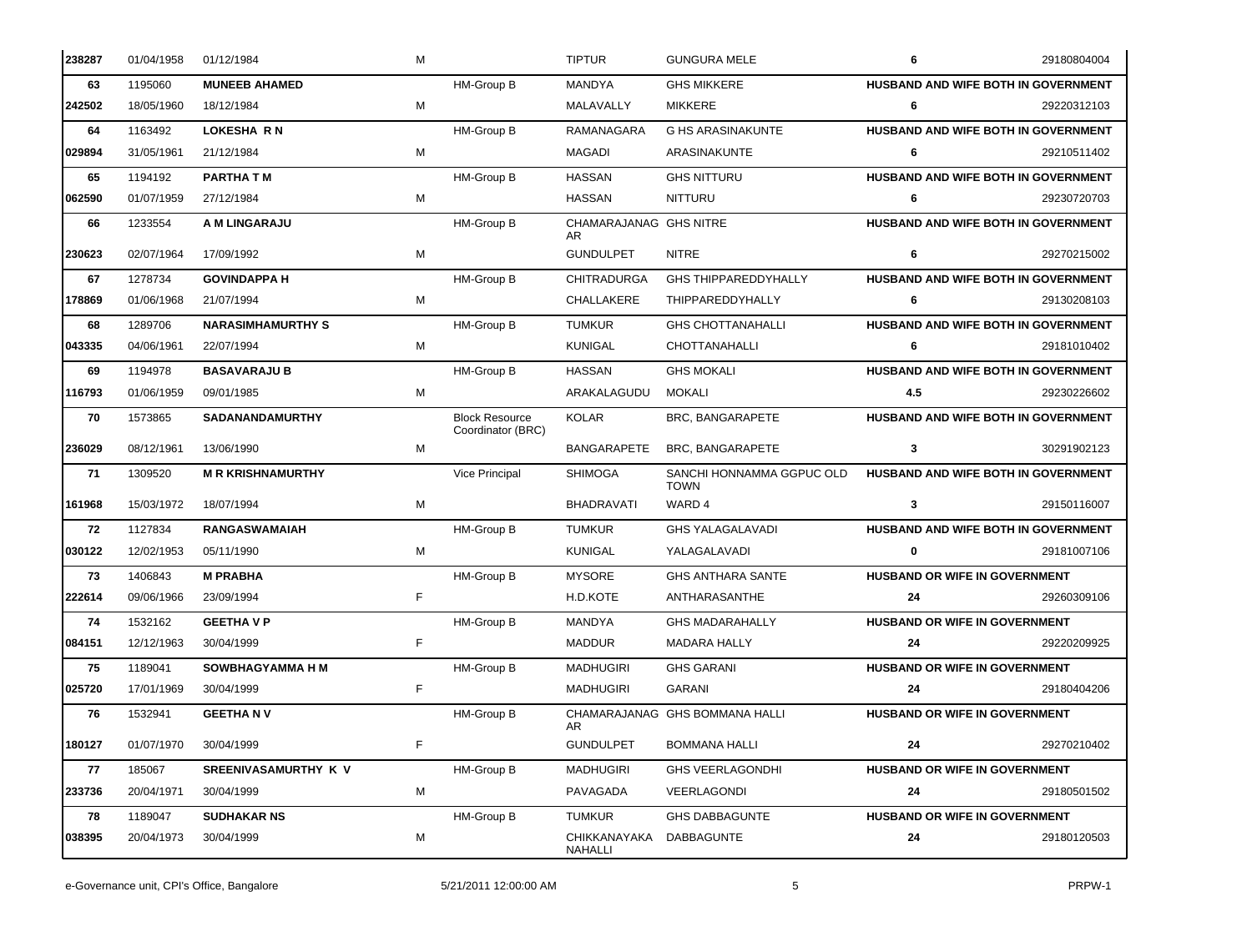| 79     | 1691267    | <b>NIRMALA B S</b>       |    | HM-Group B        | <b>MANDYA</b>                          | <b>GHS HEBBAKAVADI</b>                          | <b>HUSBAND OR WIFE IN GOVERNMENT</b> |             |
|--------|------------|--------------------------|----|-------------------|----------------------------------------|-------------------------------------------------|--------------------------------------|-------------|
| 097580 | 05/08/1974 | 30/04/1999               | F. |                   | MANDYA SOUTH HEBBAKAVADI               |                                                 | 24                                   | 29220407102 |
| 80     | 1532531    | <b>RENUKAKS</b>          |    | HM-Group B        | <b>HASSAN</b>                          | <b>GHS KEMBALU</b>                              | <b>HUSBAND OR WIFE IN GOVERNMENT</b> |             |
| 061607 | 10/06/1960 | 03/05/1999               | м  |                   | CHANNARAYAPA KEMBALU<br><b>TNA</b>     |                                                 | 24                                   | 29230511003 |
| 81     | 1532810    | <b>SIDDARAJU NAIKA R</b> |    | <b>HM-Group B</b> | <b>HASSAN</b>                          | <b>GHS K.BYRAPURA</b>                           | HUSBAND OR WIFE IN GOVERNMENT        |             |
| 061888 | 20/08/1971 | 03/05/1999               | M  |                   | CHANNARAYAPA K. BYRAPURA<br><b>TNA</b> |                                                 | 24                                   | 29230511103 |
| 82     | 618435     | YASHODAMMA D             |    | HM-Group B        | <b>RAMANAGARA</b>                      | <b>GHS PADARAHALLI</b>                          | HUSBAND OR WIFE IN GOVERNMENT        |             |
| 184073 | 06/02/1958 | 04/11/1978               | F. |                   | RAMANAGARA                             | HARISANDRA                                      | 22                                   | 29210602909 |
| 83     | 1189031    | <b>ASMA TABASSUM</b>     |    | HM-Group B        | <b>MADHUGIRI</b>                       | <b>GHS YELERAMPURA</b>                          | HUSBAND OR WIFE IN GOVERNMENT        |             |
| 124911 | 16/06/1969 | 30/04/1999               | F. |                   | <b>KORATAGERE</b>                      | YALERAMPURA                                     | 22                                   | 29180312402 |
| 84     | 1532445    | <b>RAMALINGAIAH K</b>    |    | HM-Group B        | MANDYA                                 | <b>GHS HALEHALLY</b>                            | HUSBAND OR WIFE IN GOVERNMENT        |             |
| 124944 | 18/06/1967 | 03/05/1999               | м  |                   | <b>MADDUR</b>                          | <b>HALE HALLY</b>                               | 22                                   | 29220205102 |
| 85     | 1532904    | <b>HANUMASETTY C</b>     |    | HM-Group B        | AR.                                    | CHAMARAJANAG GHS THAMMADAHALLI                  | HUSBAND OR WIFE IN GOVERNMENT        |             |
| 243044 | 03/12/1971 | 03/05/1999               | M  |                   | <b>CHAMARAJA</b><br><b>NAGAR</b>       | THAMADA HALLI                                   | 22                                   | 29270108702 |
| 86     | 1724758    | <b>ZAMEER PASHA S</b>    |    | HM-Group B        | KOLAR                                  | <b>COMPOSIT GHS CHIKKA</b><br><b>THIRUPATHI</b> | HUSBAND OR WIFE IN GOVERNMENT        |             |
| 095820 | 01/06/1972 | 03/05/1999               | M  |                   | MALUR                                  | CHIKKA THIRUPATHI                               | 22                                   | 29190907803 |
| 87     | 1532880    | <b>KRISHNAPPA R</b>      |    | HM-Group B        | MANDYA                                 | GHS CHOTTANA HALLY                              | HUSBAND OR WIFE IN GOVERNMENT        |             |
| 241108 | 10/08/1974 | 03/05/1999               | М  |                   | MALAVALLY                              | CHOTTANA HALLY                                  | 22                                   | 29220303205 |
| 88     | 1532424    | <b>DORIS REBELLO</b>     |    | HM-Group B        | <b>HASSAN</b>                          | <b>GHS DODDAGADDAVALLY</b>                      | HUSBAND OR WIFE IN GOVERNMENT        |             |
| 176110 | 15/07/1964 | 04/05/1999               | F  |                   | <b>HASSAN</b>                          | DODDAGADDAVALLI                                 | 22                                   | 29230732602 |
| 89     | 1532424    | <b>DORIS REBELLO</b>     |    | HM-Group B        | <b>HASSAN</b>                          | <b>GHS DODDAGADDAVALLI</b>                      | HUSBAND OR WIFE IN GOVERNMENT        |             |
| 176110 | 15/07/1964 | 04/05/1999               | F. |                   | <b>HASSAN</b>                          | <b>DODDGADDAVALLI</b>                           | 22                                   | 29230732602 |
| 90     | 1127336    | <b>KRISHNAPPA C N</b>    |    | HM-Group B        | <b>TUMKUR</b>                          | <b>GCHS IDAGUR</b>                              | HUSBAND OR WIFE IN GOVERNMENT        |             |
| 029703 | 23/07/1967 | 04/05/1999               | M  |                   | <b>GUBBI</b>                           | <b>IDAGORU</b>                                  | 22                                   | 29180217503 |
| 91     | 1532641    | <b>N N PRAVEEN</b>       |    | HM-Group B        | RAMANAGARA                             | <b>G HS GANGONAHALLI</b>                        | <b>HUSBAND OR WIFE IN GOVERNMENT</b> |             |
| 029507 |            | 26/03/1965 05/05/1999    | М  |                   | MAGADI                                 | GANGONAHALLI                                    |                                      | 29210500703 |
| 92     | 1533098    | <b>JYOTHI B</b>          |    | HM-Group B        | <b>UDUPI</b>                           | <b>GHS MARAVANTHE</b>                           | <b>HUSBAND OR WIFE IN GOVERNMENT</b> |             |
| 039491 | 11/03/1974 | 17/05/1999               | F. |                   | <b>BYNDOOR</b>                         | MARAVANTHE                                      | 21                                   | 29160403604 |
| 93     | 1187386    | <b>VENKATESHA GA</b>     |    | HM-Group B        | <b>BANGALORE</b><br>RURAL              | G HS (COMP) YELIYUR                             | <b>HUSBAND OR WIFE IN GOVERNMENT</b> |             |
| 087095 | 08/06/1963 | 05/05/1999               | M  |                   | DEVANAHALLI                            | CHANNARAYAPATNA                                 | 20                                   | 29210313504 |
| 94     | 1160457    | PREMAKUMARI C            |    | HM-Group B        | RAMANAGARA                             | GJC RAMANAGARA(BOYS)                            | HUSBAND OR WIFE IN GOVERNMENT        |             |
| 238019 | 08/01/1964 | 05/05/1999               | F  |                   | RAMANAGARA                             | RAMANAGARA TOWN                                 | 20                                   | 29210611291 |
| 95     | 1191163    | <b>ARASASETTY P</b>      |    | HM-Group B        | AR.                                    | CHAMARAJANAG GHS ERASA VADI                     | <b>HUSBAND OR WIFE IN GOVERNMENT</b> |             |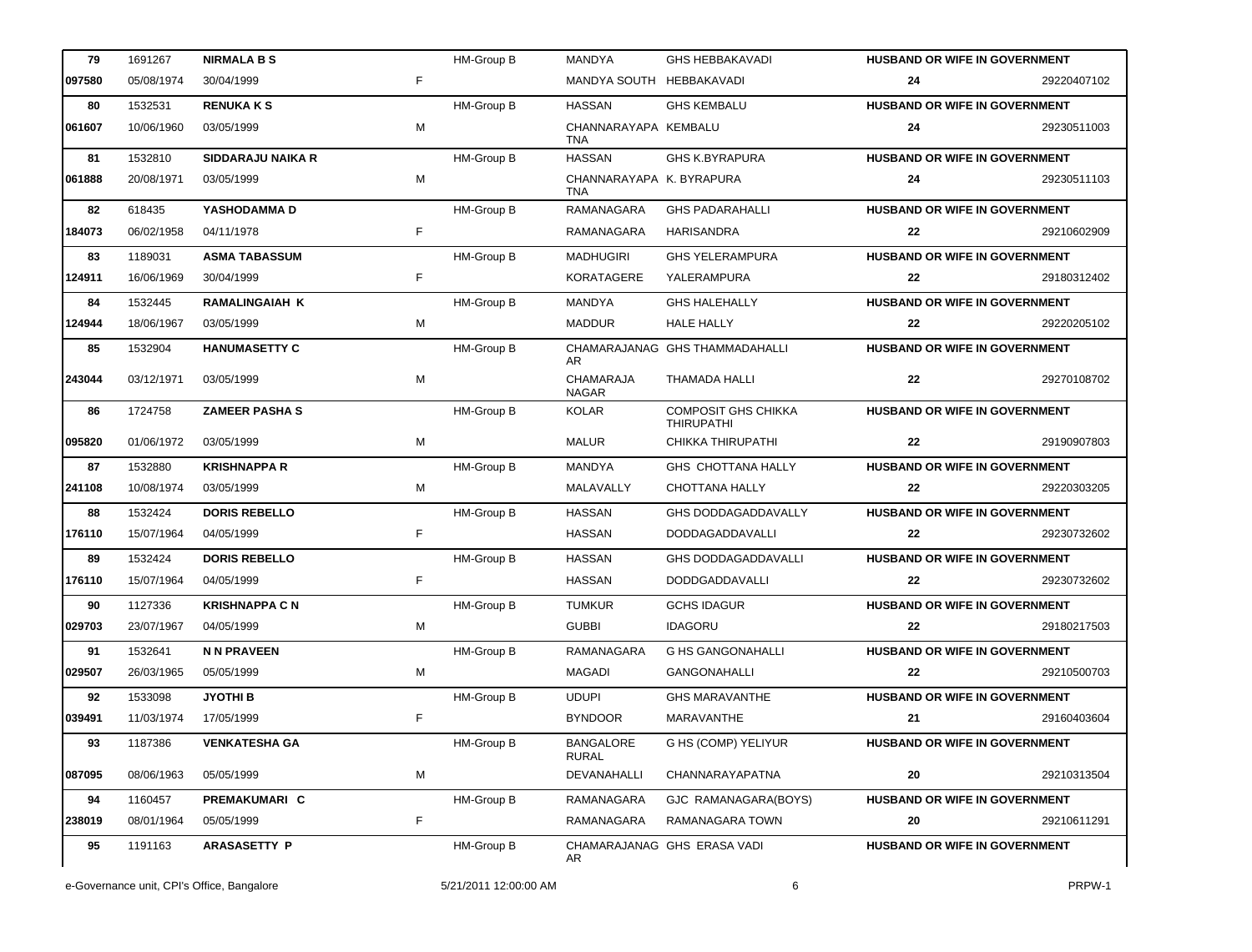| 234091 | 07/06/1967 | 19/11/1999                                 | M |                                            | CHAMARAJA<br><b>NAGAR</b>        | ERASA VADI                             | 20                                   | 29270119103 |
|--------|------------|--------------------------------------------|---|--------------------------------------------|----------------------------------|----------------------------------------|--------------------------------------|-------------|
| 96     | 1191027    | <b>PUTTASWAMY</b>                          |   | HM-Group B                                 | RAMANAGARA                       | <b>G HS THOKASANDRA</b>                | HUSBAND OR WIFE IN GOVERNMENT        |             |
| 058064 | 10/08/1957 | 22/11/1999                                 | M |                                            | <b>KANAKAPURA</b>                | <b>THOKASANDRA</b>                     | 20                                   | 29210805104 |
| 97     | 1353127    | <b>MURALIDHARA M S</b>                     |   | HM-Group B                                 | <b>MANDYA</b>                    | <b>GHS NERALEKERE</b>                  | <b>HUSBAND OR WIFE IN GOVERNMENT</b> |             |
| 050801 | 21/01/1968 | 22/11/1999                                 | M |                                            | SRIRANGA<br><b>PATNA</b>         | NERALEKERE                             | 20                                   | 29220708202 |
| 98     | 1305221    | <b>FAKIR JADHAV</b>                        |   | HM-Group B                                 | <b>KOLAR</b>                     | <b>GHS BALASANDRA</b>                  | <b>HUSBAND OR WIFE IN GOVERNMENT</b> |             |
| 053534 | 08/08/1971 | 19/09/1994                                 | м |                                            | <b>MULBAGAL</b>                  | <b>BALASANDRA</b>                      | 19                                   | 29191001903 |
| 99     | 1532206    | <b>RAMARADHYA R</b>                        |   | <b>Block Resource</b><br>Coordinator (BRC) | <b>MYSORE</b>                    | <b>BRC, MYSORE NORTH</b>               | HUSBAND OR WIFE IN GOVERNMENT        |             |
| 222815 | 01/04/1963 | 30/04/1999                                 | M |                                            |                                  | BRC, MYSORE NORTH                      | 19                                   | 30292607171 |
| 100    | 1472052    | ASHOK KARIYAPPA BASANNAVAR                 |   | <b>Block Resource</b><br>Coordinator (BRC) | <b>UDUPI</b>                     | BRC, KARKALA                           | HUSBAND OR WIFE IN GOVERNMENT        |             |
| 080401 | 01/07/1970 | 04/05/1999                                 | М |                                            | KARKALA                          | <b>BRC, KARKALA</b>                    | 19                                   | 30291601100 |
| 101    | 1601013    | <b>P R VENKATESH</b>                       |   | HM-Group B                                 | <b>BANGALORE</b><br><b>SOUTH</b> | <b>BADRA GHS</b><br>CHOLANAYAKANAHALLI | HUSBAND OR WIFE IN GOVERNMENT        |             |
| 177250 | 15/10/1963 | 13/08/1999                                 | M |                                            | SOUTH1                           | CHOLANAYAKANAHALLI                     | 19                                   | 29200100703 |
| 102    | 981480     | <b>RACHAIAH</b>                            |   | HM-Group B                                 | AR.                              | CHAMARAJANAG GHS YANAGALLI             | <b>HUSBAND OR WIFE IN GOVERNMENT</b> |             |
| 112330 | 01/06/1959 | 15/08/1984                                 | M |                                            | CHAMARAJA<br><b>NAGAR</b>        | YANAGALLI                              | 18                                   | 29270110602 |
| 103    | 1532772    | <b>BHAGYAVATHI</b>                         |   | HM-Group B                                 | <b>MYSORE</b>                    | <b>GJC SALIGRAMA</b>                   | <b>HUSBAND OR WIFE IN GOVERNMENT</b> |             |
| 209259 | 01/06/1967 | 29/04/1999                                 | F |                                            | K.R.NAGARA                       | <b>SALIGRAMA</b>                       | 18                                   | 29260601915 |
| 104    | 1722389    | <b>PARASHURAMAPPA E</b>                    |   | Vice Principal                             | <b>SHIMOGA</b>                   | <b>GPUC SAGAR</b>                      | <b>HUSBAND OR WIFE IN GOVERNMENT</b> |             |
| 196524 | 25/08/1971 | 03/05/1999                                 | M |                                            | SAGAR                            | WARD-9                                 | 18                                   | 29150331301 |
| 105    | 1723293    | <b>C S KANTHARAJU</b>                      |   | <b>Block Resource</b><br>Coordinator (BRC) | <b>HASSAN</b>                    | BRC, CHANNARAYAPATNA                   | HUSBAND OR WIFE IN GOVERNMENT        |             |
| 120637 | 31/03/1974 | 03/05/1999                                 | M |                                            | <b>TNA</b>                       | CHANNARAYAPA BRC, CHANNARAYAPATNA      | 18                                   | 30292305154 |
| 106    | 1532883    | <b>KEMPAIAH B P</b>                        |   | <b>Block Resource</b><br>Coordinator (BRC) | <b>KOLAR</b>                     | <b>BRC, MALUR</b>                      | HUSBAND OR WIFE IN GOVERNMENT        |             |
| 137453 | 01/12/1969 | 05/05/1999                                 | м |                                            | <b>MALUR</b>                     | <b>BRC, MALUR</b>                      | 18                                   | 30291909125 |
| 107    | 1836569    | <b>SHREE SHAIL BILAGI</b>                  |   | <b>Block Resource</b><br>Coordinator (BRC) | <b>MYSORE</b>                    | BRC, K.R.NAGARA                        | HUSBAND OR WIFE IN GOVERNMENT        |             |
| 243968 | 01/06/1963 | 07/05/1999                                 | м |                                            | K.R.NAGARA                       | BRC, K.R.NAGARA                        | 18                                   | 30292606170 |
| 108    | 976143     | <b>GONDA SETTY C</b>                       |   | HM-Group B                                 | MANDYA                           | <b>GHS SUJJALOOR</b>                   | HUSBAND OR WIFE IN GOVERNMENT        |             |
| 226468 | 06/06/1961 | 10/06/1988                                 | м |                                            | MALAVALLY                        | <b>SUJJALOOR</b>                       | 17                                   | 29220315206 |
| 109    | 1633994    | <b>THARAMANIL</b>                          |   | HM-Group B                                 | <b>MANDYA</b>                    | DIET, MANDYA                           | <b>HUSBAND OR WIFE IN GOVERNMENT</b> |             |
| 143916 | 14/12/1963 | 29/04/1999                                 | F |                                            |                                  |                                        | 17                                   | 34292200025 |
| 110    | 1294616    | PRABHAKARA MITHYANTHA                      |   | <b>Block Resource</b><br>Coordinator (BRC) | <b>UDUPI</b>                     | <b>BRC, KUNDAPURA</b>                  | HUSBAND OR WIFE IN GOVERNMENT        |             |
| 243384 | 31/08/1965 | 04/05/1999                                 | M |                                            | <b>KUNDAPURA</b>                 | <b>BRC, KUNDAPURA</b>                  | 17                                   | 30291603102 |
|        |            | e-Governance unit, CPI's Office, Bangalore |   | 5/21/2011 12:00:00 AM                      |                                  | $\overline{7}$                         |                                      | PRPW-1      |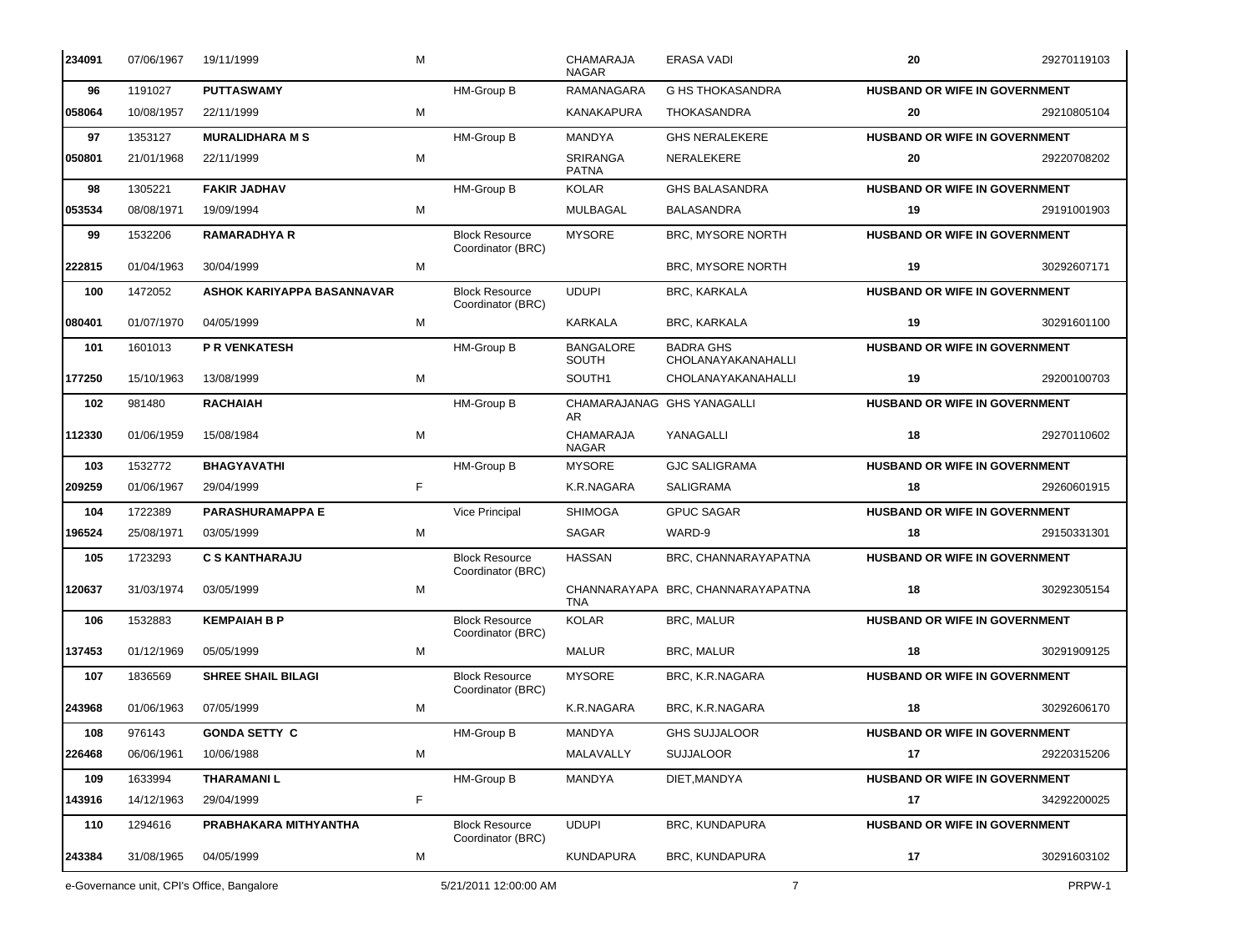| 111    | 1256713    | <b>JNANESHA MP</b>                         |    | HM-Group B                                         | <b>MANDYA</b>                     | BRC, MADDUR                                | HUSBAND OR WIFE IN GOVERNMENT        |             |
|--------|------------|--------------------------------------------|----|----------------------------------------------------|-----------------------------------|--------------------------------------------|--------------------------------------|-------------|
| 095807 | 22/07/1968 | 05/05/1999                                 | М  |                                                    | <b>MADDUR</b>                     | BRC, MADDUR                                | 17                                   | 30292202143 |
| 112    | 1389092    | <b>SUMITHRAMMAS</b>                        |    | Lecturer                                           | ORE                               | CHIKKAMANGAL DIET, CHIKKAMANGALORE         | HUSBAND OR WIFE IN GOVERNMENT        |             |
| 153640 | 05/06/1966 | 17/11/1999                                 | F. |                                                    |                                   |                                            | 17                                   | 34291700011 |
| 113    | 1338973    | <b>PRADEEP KUMAR C N</b>                   |    | Lecturer                                           | <b>KOLAR</b>                      | DIET, KOLAR                                | HUSBAND OR WIFE IN GOVERNMENT        |             |
| 115292 | 03/06/1968 | 05/06/1997                                 | M  |                                                    |                                   |                                            | 16.5                                 | 34291900022 |
| 114    | 1846400    | <b>GIRIJAMMA HN</b>                        |    | Asst. Project<br>Coordinator (APC) -<br><b>SSA</b> | <b>BANGALORE</b><br><b>RURAL</b>  | DPO, SSA / RMSA, BANGALORE<br><b>RURAL</b> | HUSBAND OR WIFE IN GOVERNMENT        |             |
| 223378 | 02/11/1972 | 29/04/1999                                 | F  |                                                    |                                   |                                            | 16.5                                 | 33292100003 |
| 115    | 1532881    | HANUMANTHARAYAPPA K N                      |    | HM-Group B                                         | <b>MADHUGIRI</b>                  | <b>GCHS SODENAHALLY</b>                    | HUSBAND OR WIFE IN GOVERNMENT        |             |
| 212677 | 21/12/1968 | 05/05/1999                                 | M  |                                                    | <b>MADHUGIRI</b>                  | SODENAHALLY                                | 16.5                                 | 29180413702 |
| 116    | 1532885    | <b>MAHESHA RP</b>                          |    | HM-Group B                                         | MANDYA                            | <b>GHS KALLAHALLI</b>                      | HUSBAND OR WIFE IN GOVERNMENT        |             |
| 082124 | 20/03/1971 | 28/04/1999                                 | м  |                                                    | MANDYA SOUTH WARD 2               |                                            | 16                                   | 29220418205 |
| 117    | 1342735    | <b>CHANNAPPAGOWDA</b>                      |    | HM-Group B                                         | <b>DAKSHINA</b><br><b>KANNADA</b> | GHS, HOSABETTU                             | HUSBAND OR WIFE IN GOVERNMENT        |             |
| 244358 | 22/06/1965 | 04/05/1999                                 | M  |                                                    | <b>MOODABIDRE</b>                 | <b>HOSABETTU</b>                           | 16                                   | 29240700404 |
| 118    | 1191131    | <b>EDWIN CHRISTOPHER M</b>                 |    | <b>Block Resource</b><br>Coordinator (BRC)         | <b>KOLAR</b>                      | BRC, KOLAR                                 | <b>HUSBAND OR WIFE IN GOVERNMENT</b> |             |
| 058581 | 08/11/1966 | 18/11/1999                                 | м  |                                                    | KOLAR                             | BRC, KOLAR                                 | 16                                   | 30291907124 |
| 119    | 1562523    | <b>ASMA TABASUM</b>                        |    | HM-Group B                                         | RAMANAGARA                        | <b>GHS HANUMANTHNAGAR</b>                  | HUSBAND OR WIFE IN GOVERNMENT        |             |
| 179219 | 20/07/1971 | 18/11/1999                                 | F  |                                                    | RAMANAGARA                        | <b>HANUMANTHNAGAR</b>                      | 16                                   | 29210613904 |
| 120    | 1130794    | <b>RAMANAIK</b>                            |    | HM-Group B                                         | <b>TUMKUR</b>                     | <b>GCHS TAVAREKERE</b>                     | HUSBAND OR WIFE IN GOVERNMENT        |             |
| 043113 | 27/07/1956 | 09/05/2003                                 | M  |                                                    | <b>KUNIGAL</b>                    | <b>TAVAREKERE</b>                          | 16                                   | 29181005805 |
| 121    | 1532338    | <b>ASHOKA KAMATH</b>                       |    | <b>HM-Group B</b>                                  | <b>UDUPI</b>                      | <b>GHS VOLAKADU</b>                        | HUSBAND OR WIFE IN GOVERNMENT        |             |
| 077744 | 30/01/1967 | 03/05/1999                                 | м  |                                                    | <b>UDUPI</b>                      | VOLAKADU WARD NO-29                        | 15                                   | 29160212202 |
| 122    | 1532851    | <b>R MANJUNATH</b>                         |    | <b>Block Resource</b><br>Coordinator (BRC)         | MANDYA                            | BRC, MANDYA SOUTH                          | HUSBAND OR WIFE IN GOVERNMENT        |             |
| 177843 | 13/01/1971 | 05/05/1999                                 | М  |                                                    |                                   | MANDYA SOUTH BRC, MANDYA SOUTH             | 15                                   | 30292204145 |
| 123    | 1189268    | <b>GEETHA K</b>                            |    | Asst. Project<br>Coordinator (APC) -<br><b>SSA</b> | <b>DAKSHINA</b><br>KANNADA        | DPO, SSA / RMSA, DAKSHINA<br>KANNADA       | <b>HUSBAND OR WIFE IN GOVERNMENT</b> |             |
| 149239 | 30/03/1964 | 18/11/1999                                 | F. |                                                    |                                   |                                            | 15                                   | 33292400014 |
| 124    | 1249421    | RANGA SWAMY SETTY V                        |    | <b>Block Resource</b><br>Coordinator (BRC)         | AR                                | CHAMARAJANAG BRC, KOLLEGAL                 | <b>HUSBAND OR WIFE IN GOVERNMENT</b> |             |
| 247400 | 20/05/1966 | 19/11/1999                                 | м  |                                                    | KOLLEGAL                          | BRC, KOLLEGAL                              | 15                                   | 30292705179 |
| 125    | 1362375    | <b>FARUQ AHAMED G</b>                      |    | HM-Group B                                         |                                   | CHIKKABALLAPU GHS H NAGASANDRA             | <b>HUSBAND OR WIFE IN GOVERNMENT</b> |             |
| 115106 | 01/03/1960 | 19/11/1999                                 | M  |                                                    | RA.<br>GOWRIBIDANUR H NAGASANRA   |                                            | 14.5                                 | 29290508005 |
| 126    | 983173     | <b>KEMPAIAH S</b>                          |    | HM-Group B                                         |                                   | CHAMARAJANAG GHS MANAGALLI                 | <b>HUSBAND OR WIFE IN GOVERNMENT</b> |             |
|        |            | e-Governance unit, CPI's Office, Bangalore |    | 5/21/2011 12:00:00 AM                              | AR                                | 8                                          |                                      | PRPW-1      |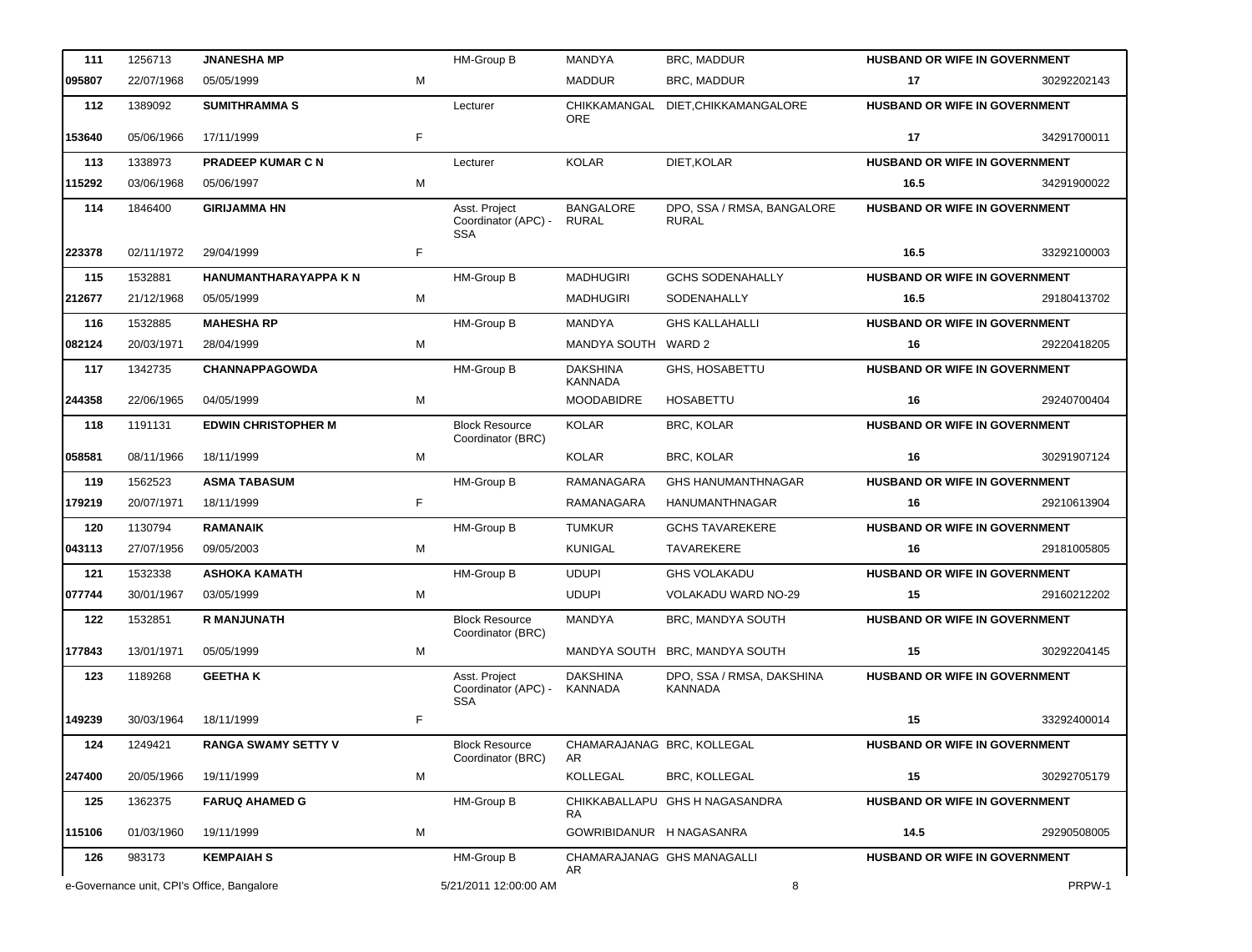| 242744 | 03/04/1962  | 24/09/1986                                 | M  |                                            | <b>HANUR</b>                     | <b>MANAGALLI</b>                    | 14                                   | 29271310803 |
|--------|-------------|--------------------------------------------|----|--------------------------------------------|----------------------------------|-------------------------------------|--------------------------------------|-------------|
| 127    | 1683636     | <b>BHAGHYALAKSHMINH</b>                    |    | HM-Group B                                 | <b>TUMKUR</b>                    | GCHS KYATHASANDRA W-34              | HUSBAND OR WIFE IN GOVERNMENT        |             |
| 153821 | 30/11/1970  | 03/05/1999                                 | F  |                                            | <b>TUMKUR</b>                    | TUMKUR (CMC) WARD 34                | 14                                   | 29180902002 |
| 128    | 1191099     | <b>VENKATESHA A S</b>                      |    | <b>Block Resource</b><br>Coordinator (BRC) | CHIKKAMANGAL<br><b>ORE</b>       | BRC, KOPPA                          | HUSBAND OR WIFE IN GOVERNMENT        |             |
| 234099 | 20/07/1972  | 17/11/1999                                 | м  |                                            | <b>KOPPA</b>                     | BRC, KOPPA                          | 14                                   | 30291702106 |
| 129    | 1866497     | BHAGYALAKSHMAMMA R.D.                      |    | Asst. Director - MMS                       | <b>BANGALORE</b><br><b>SOUTH</b> | <b>GOVT GIRLS HS ANEKAL</b>         | HUSBAND OR WIFE IN GOVERNMENT        |             |
| 128076 | 07/10/1969  | 22/11/1999                                 | F  |                                            | ANEKAL                           | <b>ANEKAL TOWN</b>                  | 14                                   | 29200401052 |
| 130    | 1532373     | <b>PURUSHOTHAMA KUMAR K M</b>              |    | Lecturer                                   | <b>BANGALORE</b><br>SOUTH        | DIET, BANGALORE SOUTH               | <b>HUSBAND OR WIFE IN GOVERNMENT</b> |             |
| 202225 | 06/02/1968  | 03/05/1999                                 | M  |                                            |                                  |                                     | 13                                   | 34292000004 |
| 131    | 1028683     | <b>ANANDA KUMAR</b>                        |    | <b>Block Resource</b><br>Coordinator (BRC) | <b>ORE</b>                       | CHIKKAMANGAL BRC, NARASIMHARAJAPURA | HUSBAND OR WIFE IN GOVERNMENT        |             |
| 172175 | 26/04/1963  | 05/05/1999                                 | M  |                                            | NARASIMHARAJ<br><b>APURA</b>     | BRC, NARASIMHARAJAPURA              | 13                                   | 30291703107 |
| 132    | 1191140     | <b>SREERANGARAJU</b>                       |    | <b>Block Resource</b><br>Coordinator (BRC) | <b>TUMKUR</b>                    | BRC, GUBBI                          | <b>HUSBAND OR WIFE IN GOVERNMENT</b> |             |
| 178142 | 15/07/1969  | 16/11/1999                                 | м  |                                            | <b>GUBBI</b>                     | BRC, GUBBI                          | 13                                   | 30291802114 |
| 133    | 1189345     | <b>ROOPALAKSHMI MP</b>                     |    | Vice Principal                             | RAMANAGARA                       | <b>GJC BOYS CHANNAPATNA</b>         | HUSBAND OR WIFE IN GOVERNMENT        |             |
| 222444 | 26/06/1973  | 17/11/1999                                 | F  |                                            | CHANNAPATNA                      | CHANNAPATNA TOWN                    | 13                                   | 29210713066 |
| 134    | 1572339     | <b>CHANDRAPPA BL</b>                       |    | <b>Block Resource</b><br>Coordinator (BRC) | <b>HASSAN</b>                    | BRC, SAKALESHAPURA                  | HUSBAND OR WIFE IN GOVERNMENT        |             |
| 229141 | 29/08/1966  | 18/11/1999                                 | М  |                                            |                                  | SAKALESHAPUR BRC, SAKALESHAPURA     | 13                                   | 30292308157 |
| 135    | 1600979     | <b>SUMA BK</b>                             |    | HM-Group B                                 | <b>BANGALORE</b><br><b>RURAL</b> | <b>G B HS HOSAKOTE</b>              | HUSBAND OR WIFE IN GOVERNMENT        |             |
| 170503 | 23/04/1972  | 29/04/1999                                 | F  |                                            | <b>HOSAKOTE</b>                  | <b>HOSAKOTE TOWN</b>                | 12                                   | 29210422033 |
| 136    | 1189278     | <b>ALEEMUNNISA I</b>                       |    | Lecturer                                   | <b>TUMKUR</b>                    | DIET, TUMKUR                        | HUSBAND OR WIFE IN GOVERNMENT        |             |
| 244193 | 27/08/1967  | 16/11/1999                                 | F  |                                            |                                  |                                     | 12                                   | 34291800030 |
| 137    | 1195166     | <b>K M KRISHNA KUMAR</b>                   |    | Subject Inspector                          | <b>UDUPI</b>                     | DDPI OFFICE, UDUPI                  | HUSBAND OR WIFE IN GOVERNMENT        |             |
| 160896 | 01/06/1963  | 30/10/1986                                 | м  | <b>ENGLISH</b>                             |                                  | DDPI OFFICE, UDUPI                  | 11                                   | 32291600016 |
|        | 138 1532366 | <b>GAYATHRIDEVI</b>                        |    | HM-Group B                                 | MANDYA                           | GHS GIRLS OLD MALAVALLI             | HUSBAND OR WIFE IN GOVERNMENT        |             |
| 078546 | 02/05/1964  | 29/04/1999                                 | F. |                                            | MALAVALLY                        | MALAVALLY - WARD-19                 | 11                                   | 29220320404 |
| 139    | 463773      | <b>MALLAIAH K N</b>                        |    | HM-Group B                                 | <b>MADHUGIRI</b>                 | <b>GHS HOLAVANAHALLY</b>            | <b>HUSBAND OR WIFE IN GOVERNMENT</b> |             |
| 242919 | 31/03/1953  | 16/03/1979                                 | м  |                                            | <b>KORATAGERE</b>                | HOLAVANAHALLI                       | 10                                   | 29180300108 |
| 140    | 1256764     | <b>LINGARAJU M R</b>                       |    | HM-Group B                                 | MANDYA                           | <b>GHS GIRLS CHINAKURALI</b>        | HUSBAND OR WIFE IN GOVERNMENT        |             |
| 243748 | 10/11/1961  | 12/09/1992                                 | М  |                                            | PANDAVAPURA                      | CHINAKURALI                         | 8                                    | 29220603407 |
| 141    | 1313401     | <b>THIPPESWAMY H</b>                       |    | HM-Group B                                 | <b>CHITRADURGA</b>               | <b>GHS KALAMARAHALLY</b>            | <b>HUSBAND OR WIFE IN GOVERNMENT</b> |             |
| 242662 | 12/06/1970  | 18/07/1994                                 | м  |                                            | CHALLAKERE                       | KALAMARAHALLY                       | 8                                    | 29130215403 |
| 142    | 1130649     | <b>RAMACHANDRAPPA</b>                      |    | Block Resource Coor MADHUGIRI              |                                  | BRC, PAVAGADA                       | <b>HUSBAND OR WIFE IN GOVERNMENT</b> |             |
|        |             | e-Governance unit, CPI's Office, Bangalore |    | 5/21/2011 12:00:00 AM                      |                                  | 9                                   |                                      | PRPW-1      |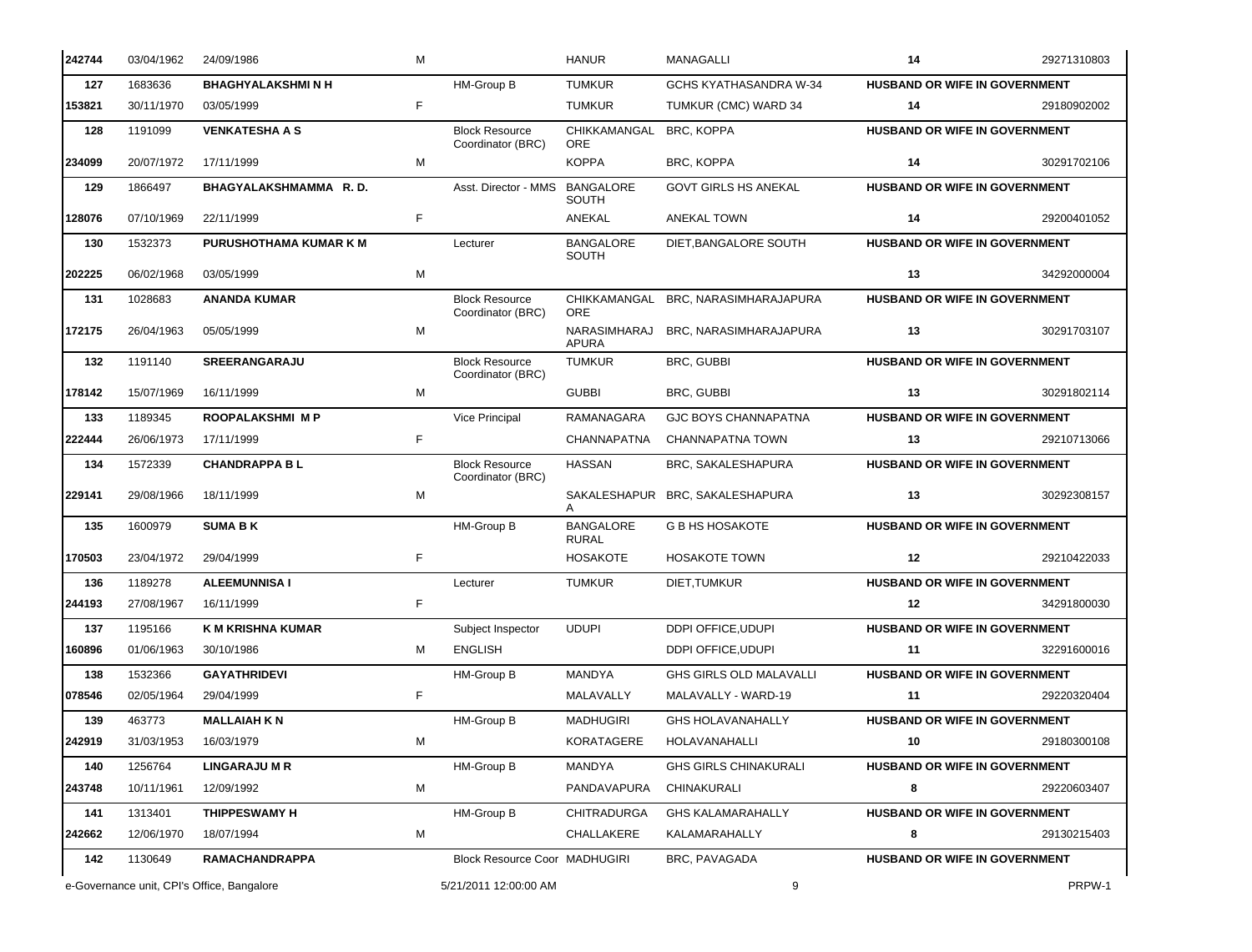| 234890 | 15/04/1964 | 30/10/1986                    | M  |                   | PAVAGADA                         | BRC, PAVAGADA                    | $\overline{7}$                       | 30291805117 |
|--------|------------|-------------------------------|----|-------------------|----------------------------------|----------------------------------|--------------------------------------|-------------|
| 143    | 931695     | <b>UMESH BAMBORE</b>          |    | Vice Principal    | <b>UDUPI</b>                     | <b>GPUC HEBRI</b>                | HUSBAND OR WIFE IN GOVERNMENT        |             |
| 244493 | 28/02/1960 | 22/11/1982                    | М  |                   | KARKALA                          | HEBRI                            | 6                                    | 29160100406 |
| 144    | 1166049    | <b>UJALA BAI</b>              |    | HM-Group B        | <b>BANGALORE</b><br><b>RURAL</b> | <b>G HS NELAVAGILU</b>           | HUSBAND OR WIFE IN GOVERNMENT        |             |
| 125092 | 22/09/1957 | 20/02/1984                    | F  |                   | <b>HOSAKOTE</b>                  | NELAVAGILU                       | 6                                    | 29210405403 |
| 145    | 1177554    | <b>PRAKASH H</b>              |    | <b>HM-Group B</b> | CHIKKAMANGAL<br><b>ORE</b>       | GHS, BELLUR                      | HUSBAND OR WIFE IN GOVERNMENT        |             |
| 205900 | 25/05/1959 | 01/06/1984                    | м  |                   | NARASIMHARAJ<br><b>APURA</b>     | <b>BELLUR</b>                    | 6                                    | 29170303402 |
| 146    | 1128804    | <b>N MADAPPA</b>              |    | <b>HM-Group B</b> | <b>ORE</b>                       | CHIKKAMANGAL GHS NILUVAGILU      | <b>HUSBAND OR WIFE IN GOVERNMENT</b> |             |
| 038520 | 01/06/1957 | 18/07/1984                    | M  |                   | <b>KOPPA</b>                     | NILAVAGILU                       | 6                                    | 29170200905 |
| 147    | 1262011    | <b>SHANTHAKUMARI</b>          |    | <b>HM-Group B</b> | <b>KOLAR</b>                     | <b>GHS ARABIKOTHANUR</b>         | HUSBAND OR WIFE IN GOVERNMENT        |             |
| 183041 | 24/02/1960 | 13/08/1984                    | F  |                   | <b>KOLAR</b>                     | <b>ARABHIKOTHANUR</b>            | 6                                    | 29190701803 |
| 148    | 979980     | <b>KRISHNAMURTHY P</b>        |    | HM-Group B        | <b>HASSAN</b>                    | <b>GHS YALAGATHAVALLI</b>        | <b>HUSBAND OR WIFE IN GOVERNMENT</b> |             |
| 004011 | 23/09/1955 | 16/08/1984                    | м  |                   | ARAKALAGUDU                      | YALAGATHAVALLI                   | 6                                    | 29230222602 |
| 149    | 1070962    | <b>B S SIDDEGOWDA</b>         |    | <b>HM-Group B</b> | <b>HASSAN</b>                    | <b>GHS CHEEKANAHALLY</b>         | <b>HUSBAND OR WIFE IN GOVERNMENT</b> |             |
| 246433 | 01/06/1957 | 20/08/1984                    | м  |                   | <b>BELUR</b>                     | CHEEKANAHALLY                    | 6                                    | 29230410502 |
| 150    | 1163661    | <b>PREMALATHAKL</b>           |    | HM-Group B        | <b>RA</b>                        | CHIKKABALLAPU GHS MANCHENAHALLI  | HUSBAND OR WIFE IN GOVERNMENT        |             |
| 162839 | 14/06/1958 | 10/12/1984                    | F. |                   |                                  | GOWRIBIDANUR MANCHENAHALLI       | 6                                    | 29290514906 |
| 151    | 1164330    | <b>CHANDRAPPAN</b>            |    | HM-Group B        | <b>RA</b>                        | CHIKKABALLAPU GHS THIMMASANDRA E | HUSBAND OR WIFE IN GOVERNMENT        |             |
| 151543 | 01/06/1960 | 12/12/1984                    | M  |                   | <b>SIDLAGHATTA</b>               | THIMMASANDRA E                   | 6                                    | 29291126004 |
| 152    | 1148824    | <b>SRINIVASA C</b>            |    | HM-Group B        | <b>KOLAR</b>                     | <b>GHS NAYAKARAHALLI</b>         | HUSBAND OR WIFE IN GOVERNMENT        |             |
| 118148 | 18/05/1961 | 12/12/1984                    | м  |                   | <b>KOLAR</b>                     | NAYAKARAHALLI                    | 6                                    | 29190725304 |
| 153    | 114820     | <b>T PRAKASHA</b>             |    | HM-Group B        | <b>KOLAR</b>                     | <b>GHS RAJENAHALLI</b>           | HUSBAND OR WIFE IN GOVERNMENT        |             |
| 120170 | 20/06/1961 | 12/12/1984                    | м  |                   | <b>MALUR</b>                     | RAJENAHALLI                      | 6                                    | 29190927802 |
| 154    | 1148125    | <b>NARASIMHAIAH KV</b>        |    | HM-Group B        | <b>KOLAR</b>                     | <b>GHS KURUDUMALE</b>            | <b>HUSBAND OR WIFE IN GOVERNMENT</b> |             |
| 066432 | 01/06/1956 | 13/12/1984                    | M  |                   | MULBAGAL                         | KURUDUMALE                       | 6                                    | 29191019104 |
| 155    | 1129518    | <b>CHANDRASHEKAR A V</b>      |    | HM-Group B        | <b>HASSAN</b>                    | <b>GHS ATTICHOWDENAHALLY</b>     | <b>HUSBAND OR WIFE IN GOVERNMENT</b> |             |
| 085854 | 18/08/1958 | 13/12/1984                    | M  |                   | HOLENARASIPU<br>RA.              | ATTICHOWDENAHALLY                | 6                                    | 29230615402 |
| 156    | 1163968    | <b>SHIVANNAGOWDA</b>          |    | HM-Group B        | RA.                              | CHIKKABALLAPU GHS ANEMADAGU      | HUSBAND OR WIFE IN GOVERNMENT        |             |
| 060712 | 27/05/1959 | 15/12/1984                    | M  |                   | <b>SIDLAGHATTA</b>               | ANEMADAGU                        | 6                                    | 29291101104 |
| 157    | 1149993    | <b>SATYANARAYANA REDDY ST</b> |    | Vice Principal    | <b>KOLAR</b>                     | <b>GHS MADANAHALLI</b>           | HUSBAND OR WIFE IN GOVERNMENT        |             |
| 225318 | 08/02/1961 | 18/12/1984                    | М  |                   | KOLAR                            | MADANAHALLI                      | 6                                    | 29190721304 |
| 158    | 1130660    | GHANANANDAMURTHY H M          |    | HM-Group B        | <b>HASSAN</b>                    | <b>GHS GABBALAGODU</b>           | HUSBAND OR WIFE IN GOVERNMENT        |             |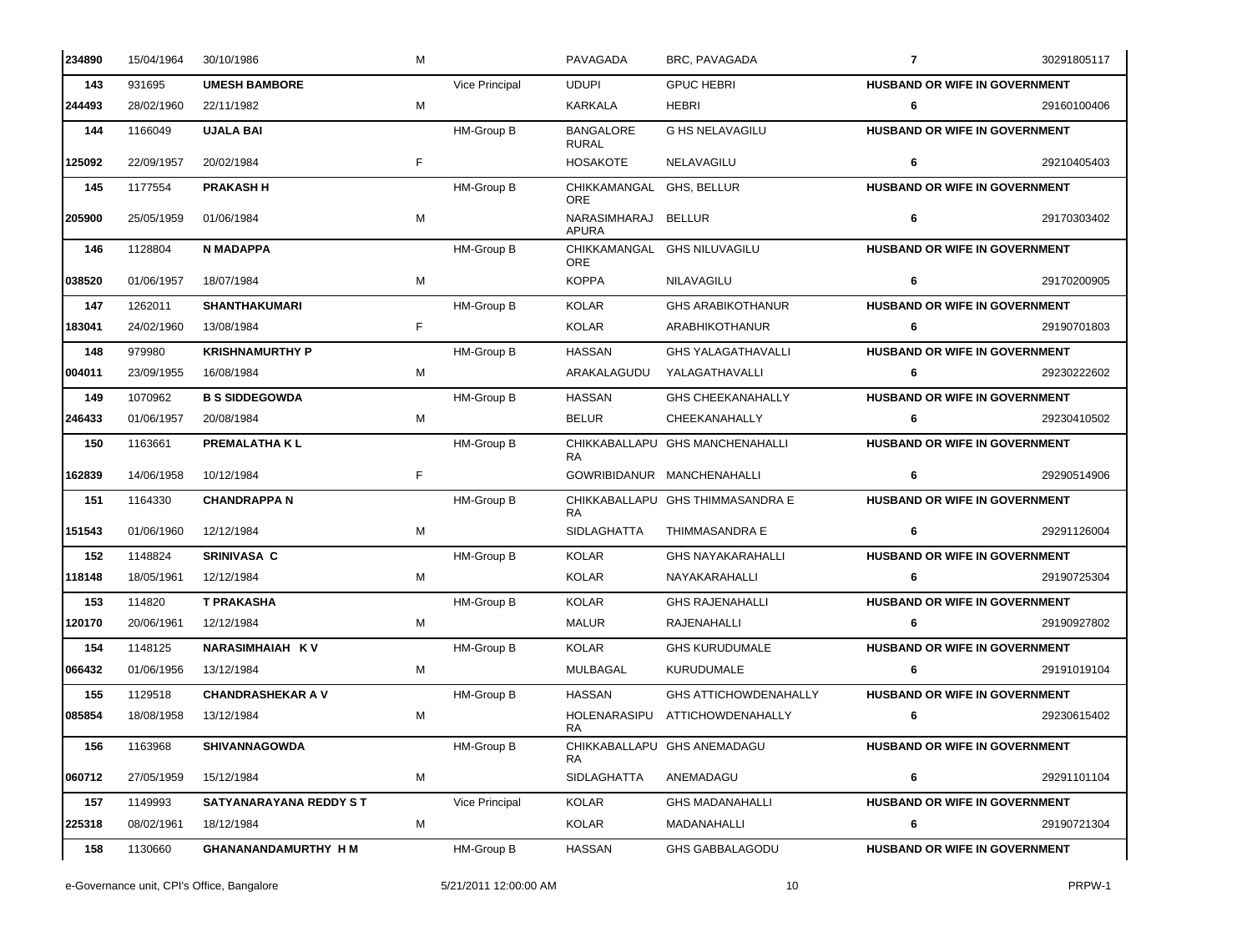| 168296 | 12/12/1959 | 22/12/1984                    | M  |                   | <b>BELUR</b>                      | <b>BELUR</b>              | 6                                    | 29230411942 |
|--------|------------|-------------------------------|----|-------------------|-----------------------------------|---------------------------|--------------------------------------|-------------|
| 159    | 1212337    | <b>SHIVARAMU</b>              |    | HM-Group B        | <b>MANDYA</b>                     | <b>GHS HOOTAGERE</b>      | HUSBAND OR WIFE IN GOVERNMENT        |             |
| 094570 | 15/07/1960 | 29/12/1984                    | M  |                   | <b>MADDUR</b>                     | <b>HOOTAGERE</b>          | 6                                    | 29220206004 |
| 160    | 998278     | <b>NATESHA</b>                |    | HM-Group B        | <b>HASSAN</b>                     | <b>GHS BELAGODU</b>       | <b>HUSBAND OR WIFE IN GOVERNMENT</b> |             |
| 227739 | 01/06/1956 | 02/01/1985                    | м  |                   | SAKALESHAPUR BELAGODU             |                           | 6                                    | 29230806302 |
| 161    | 11482450   | <b>RANGARAJU H L</b>          |    | <b>HM-Group B</b> | <b>KOLAR</b>                      | <b>GHS S MADAMANGALA</b>  | HUSBAND OR WIFE IN GOVERNMENT        |             |
| 222428 | 12/06/1957 | 26/03/1985                    | М  |                   | <b>BANGARAPETE</b>                | MADAMANGALA               | 6                                    | 29190223102 |
| 162    | 1058036    | <b>NAGARATHNA BADIGER</b>     |    | <b>HM-Group B</b> | CHIKKABALLAPU GHS KURUDI<br>RA.   |                           | HUSBAND OR WIFE IN GOVERNMENT        |             |
| 179410 | 22/05/1959 | 18/09/1986                    | F  |                   | GOWRIBIDANUR KURUDI               |                           | 6                                    | 29290513705 |
| 163    | 997099     | <b>NIRMALA B</b>              |    | Vice Principal    | <b>UDUPI</b>                      | <b>GPUC BAILUR</b>        | HUSBAND OR WIFE IN GOVERNMENT        |             |
| 027685 | 11/10/1963 | 30/12/1989                    | F. |                   | KARKALA                           | <b>BAILUR</b>             | 6                                    | 29160102603 |
| 164    | 19091963   | <b>UDAYA KUMAR K</b>          |    | <b>HM-Group B</b> | KOLAR                             | <b>GHS BETHAMANGALA</b>   | HUSBAND OR WIFE IN GOVERNMENT        |             |
| 124582 | 09/09/1963 | 10/01/1990                    | М  |                   | <b>BANGARAPETE</b>                | <b>BETHAMANGALA</b>       | 6                                    | 29190203410 |
| 165    | 1176910    | <b>GEETHA NARAYAN SHIRALI</b> |    | Vice Principal    | <b>UDUPI</b>                      | <b>GPUC THEKKATTE</b>     | <b>HUSBAND OR WIFE IN GOVERNMENT</b> |             |
| 238991 | 02/07/1963 | 29/01/1990                    | F. |                   | <b>KUNDAPURA</b>                  | THEKKATTE                 | 6                                    | 29160307206 |
| 166    | 1077335    | <b>G SACHIDANANDA MURTHY</b>  |    | HM-Group B        | <b>KOLAR</b>                      | <b>GHS HURALAGERE</b>     | HUSBAND OR WIFE IN GOVERNMENT        |             |
| 089594 | 15/05/1965 | 25/09/1990                    | м  |                   | <b>MALUR</b>                      | HURALAGERE                | 6                                    | 29190914402 |
| 167    | 1177921    | <b>HV SATHYAVATHI</b>         |    | HM-Group B        | <b>SHIMOGA</b>                    | <b>GPUC ANADAPURAM</b>    | <b>HUSBAND OR WIFE IN GOVERNMENT</b> |             |
| 220518 | 01/07/1957 | 19/02/1991                    | F. |                   | SAGAR                             | ANANDAPURAM               | 6                                    | 29150316308 |
|        |            |                               |    |                   |                                   | CHAMARAJANAG GHS MINYAM   | HUSBAND OR WIFE IN GOVERNMENT        |             |
| 168    | 1249310    | <b>L RACHANAIKA</b>           |    | HM-Group B        | AR.                               |                           |                                      |             |
| 088343 | 02/05/1954 | 21/09/1992                    | M  |                   | <b>HANUR</b>                      | <b>MINYAM</b>             | 6                                    | 29271303503 |
| 169    | 1310523    | <b>CHANDRI BAI B</b>          |    | HM-Group B        | CHIKKAMANGAL<br>ORE               | GHS, KUPPALU              | HUSBAND OR WIFE IN GOVERNMENT        |             |
| 232767 | 05/03/1971 | 22/07/1994                    | F. |                   | <b>KADUR</b>                      | <b>KUPPALU</b>            | 6                                    | 29170520109 |
| 170    | 1638477    | <b>SHIVARAJU P</b>            |    | <b>HM-Group B</b> | <b>DAKSHINA</b><br><b>KANNADA</b> | GHS, ELIMALE              | HUSBAND OR WIFE IN GOVERNMENT        |             |
| 181605 | 15/11/1964 | 12/09/1994                    | M  |                   | <b>SULLIA</b>                     | <b>DEVACHALLA</b>         | 6                                    | 29240501310 |
| 171    | 1354382    | <b>MAHADEVA</b>               |    | HM-Group B        | <b>HASSAN</b>                     | <b>GHS HONGADAHALLA</b>   | <b>HUSBAND OR WIFE IN GOVERNMENT</b> |             |
| 200336 | 17/03/1969 | 12/09/1994                    | м  |                   | A                                 | SAKALESHAPUR HONGADAHALLA | 6                                    | 29230813402 |
| 172    | 1353416    | <b>CHINNASWAMY</b>            |    | HM-Group B        | <b>HASSAN</b>                     | <b>GHS UCHANGI</b>        | HUSBAND OR WIFE IN GOVERNMENT        |             |
| 122353 | 25/06/1958 | 14/09/1994                    | M  |                   | SAKALESHAPUR UCHANGI<br>A         |                           | 6                                    | 29230814502 |
| 173    | 1406674    | JAYASHANKARA H N              |    | HM-Group B        | <b>HASSAN</b>                     | <b>GHS UDEVARA</b>        | HUSBAND OR WIFE IN GOVERNMENT        |             |
| 228083 | 20/07/1965 | 14/09/1994                    | M  |                   | SAKALESHAPUR UDEVARA<br>A         |                           | 6                                    | 29230800202 |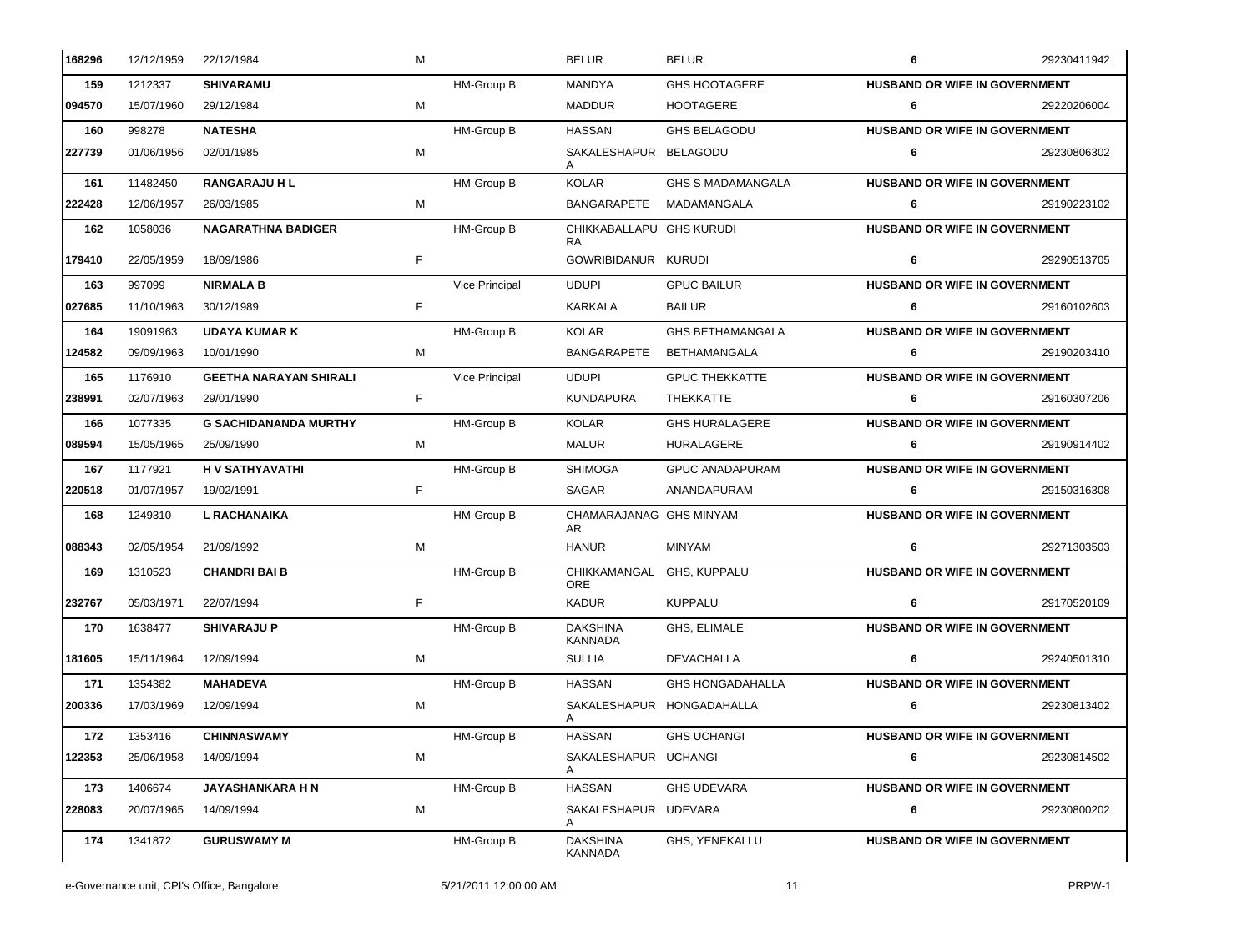| 211220 | 09/11/1965 | 14/09/1994                      | M |                       | <b>SULLIA</b>                     | YENEKALLU                        | 6                                    | 29240503904 |
|--------|------------|---------------------------------|---|-----------------------|-----------------------------------|----------------------------------|--------------------------------------|-------------|
| 175    | 1260684    | <b>MANJANNA B</b>               |   | HM-Group B            | <b>TUMKUR</b>                     | <b>GHS DODDAMADHURE</b>          | HUSBAND OR WIFE IN GOVERNMENT        |             |
| 078974 | 20/07/1969 | 14/09/1994                      | M |                       | <b>KUNIGAL</b>                    | <b>DODDAMADURE</b>               | 6                                    | 29181008603 |
| 176    | 1386647    | <b>NONAYYA NAIK N</b>           |   | HM-Group B            | <b>DAKSHINA</b><br><b>KANNADA</b> | <b>GHS. BOLANTHIMOGRU</b>        | HUSBAND OR WIFE IN GOVERNMENT        |             |
| 133091 | 01/01/1967 | 15/09/1994                      | M |                       | <b>BANTWAL</b>                    | <b>VITTAL</b>                    | 6                                    | 29240108117 |
| 177    | 1354392    | <b>NAGAMMADS</b>                |   | HM-Group B            | RAMANAGARA                        | <b>G HS HEBBAKODI</b>            | <b>HUSBAND OR WIFE IN GOVERNMENT</b> |             |
| 117620 | 01/01/1970 | 15/09/1994                      | F |                       | RAMANAGARA                        | <b>HEBBAKODI</b>                 | 6                                    | 29210608502 |
| 178    | 1337021    | <b>SOMA NAIK T B</b>            |   | HM-Group B            | <b>UDUPI</b>                      | <b>GHS RENJALA</b>               | HUSBAND OR WIFE IN GOVERNMENT        |             |
| 184785 | 20/07/1970 | 20/09/1994                      | м |                       | KARKALA                           | RENJALA                          | 6                                    | 29160104904 |
| 179    | 1374317    | <b>JAYAMMAL</b>                 |   | HM-Group B            | <b>SHIMOGA</b>                    | <b>GHS KAGINALLI</b>             | HUSBAND OR WIFE IN GOVERNMENT        |             |
| 229215 | 25/02/1964 | 23/09/1994                      | F |                       | <b>SHIKARIPUR</b>                 | KAGINALLI                        | 6                                    | 29150413902 |
| 180    | 1319493    | <b>NARASIMHAIAH K</b>           |   | HM-Group B            | <b>KOLAR</b>                      | <b>GHS MATAKASANDRA</b>          | HUSBAND OR WIFE IN GOVERNMENT        |             |
| 118602 | 01/06/1962 | 05/12/1994                      | м |                       | SRINIVASAPUR                      | MATAKANASANDRA                   | 6                                    | 29191221202 |
| 181    | 1259837    | <b>G MARISWAMY</b>              |   | HM-Group B            | <b>KOLAR</b>                      | <b>GHS MUDIMADAGU</b>            | <b>HUSBAND OR WIFE IN GOVERNMENT</b> |             |
| 118294 | 01/09/1960 | 14/12/1994                      | м |                       | SRINIVASAPUR                      | MUDIMADUDU                       | 6                                    | 29191221707 |
| 182    | 1384268    | <b>G THAMMAIAH</b>              |   | HM-Group B            | <b>DAKSHINA</b><br><b>KANNADA</b> | GHS, SARAPADY                    | HUSBAND OR WIFE IN GOVERNMENT        |             |
| 125849 | 02/01/1967 | 14/12/1994                      | M |                       | <b>BANTWAL</b>                    | SARAPADY                         | 6                                    | 29240107205 |
| 183    | 1836394    | <b>RAAJAKM</b>                  |   | HM-Group B            | <b>DAKSHINA</b><br><b>KANNADA</b> | GHS, KAVALAMUDUR                 | HUSBAND OR WIFE IN GOVERNMENT        |             |
| 078004 | 28/08/1965 | 07/02/1995                      | м |                       | <b>BANTWAL</b>                    | <b>KAVALAMUDUR</b>               | 6                                    | 29240103305 |
| 184    | 1537663    | <b>GEETHAKB</b>                 |   | HM-Group B            | <b>RA</b>                         | CHIKKABALLAPU GHS MALAMACHAHALLI | HUSBAND OR WIFE IN GOVERNMENT        |             |
| 228001 | 17/03/1960 | 26/12/1996                      | F |                       | <b>SIDLAGHATTA</b>                | MALAMACHANAHALLI                 | 6                                    | 29291117603 |
| 185    | 456557     | <b>B S SREERANGARAJALAKSHMI</b> |   | <b>Vice Principal</b> | <b>MANDYA</b>                     | GJC, SRIRANGAPATNA               | <b>HUSBAND OR WIFE IN GOVERNMENT</b> |             |
| 131153 | 22/09/1955 | 24/02/1979                      | F |                       | SRIRANGA<br><b>PATNA</b>          | S.R.PATNA - WARD-15              | 5                                    | 29220711503 |
| 186    | 982613     | <b>M H BHAGIRATHI</b>           |   | HM-Group B            | RAMANAGARA                        | <b>G HS HARISANDRA</b>           | HUSBAND OR WIFE IN GOVERNMENT        |             |
| 230556 | 05/12/1959 | 01/06/1984                      | F |                       | RAMANAGARA                        | <b>HARISANDRA</b>                | 4.5                                  | 29210602908 |
| 187    | 1318339    | <b>PUSHPALATHAK</b>             |   | HM-Group B            | <b>BANGALORE</b><br><b>SOUTH</b>  | <b>GHS KUMBALGODU</b>            | HUSBAND OR WIFE IN GOVERNMENT        |             |
| 243279 | 06/05/1968 | 25/05/2007                      | F |                       | SOUTH1                            | <b>KUMBALAGODU</b>               | 4.5                                  | 29200106809 |
| 188    | 844240     | <b>M KUMAR</b>                  |   | Vice Principal        | <b>MYSORE</b>                     | <b>GJC BOYS NANJANGUD TOWN</b>   | <b>HUSBAND OR WIFE IN GOVERNMENT</b> |             |
| 124701 | 01/06/1958 | 16/12/1982                      | M |                       | NANJANAGUD                        | NANJANAGUD WARD-22               | 4                                    | 29260928709 |
| 189    | 1290489    | <b>LAKSHMANA SINGH M</b>        |   | Vice Principal        | <b>MADHUGIRI</b>                  | GJC I.D.HALLY                    | <b>HUSBAND OR WIFE IN GOVERNMENT</b> |             |
| 107399 | 01/05/1964 | 21/07/1994                      | M |                       | <b>MADHUGIRI</b>                  | I.D.HALLY                        | 4                                    | 29180406006 |
| 190    | 1239229    | Y K HONNAPPA                    |   | HM-Group B            | <b>BANGALORE</b><br><b>RURAL</b>  | G UHS VIJAYAPURA                 | HUSBAND OR WIFE IN GOVERNMENT        |             |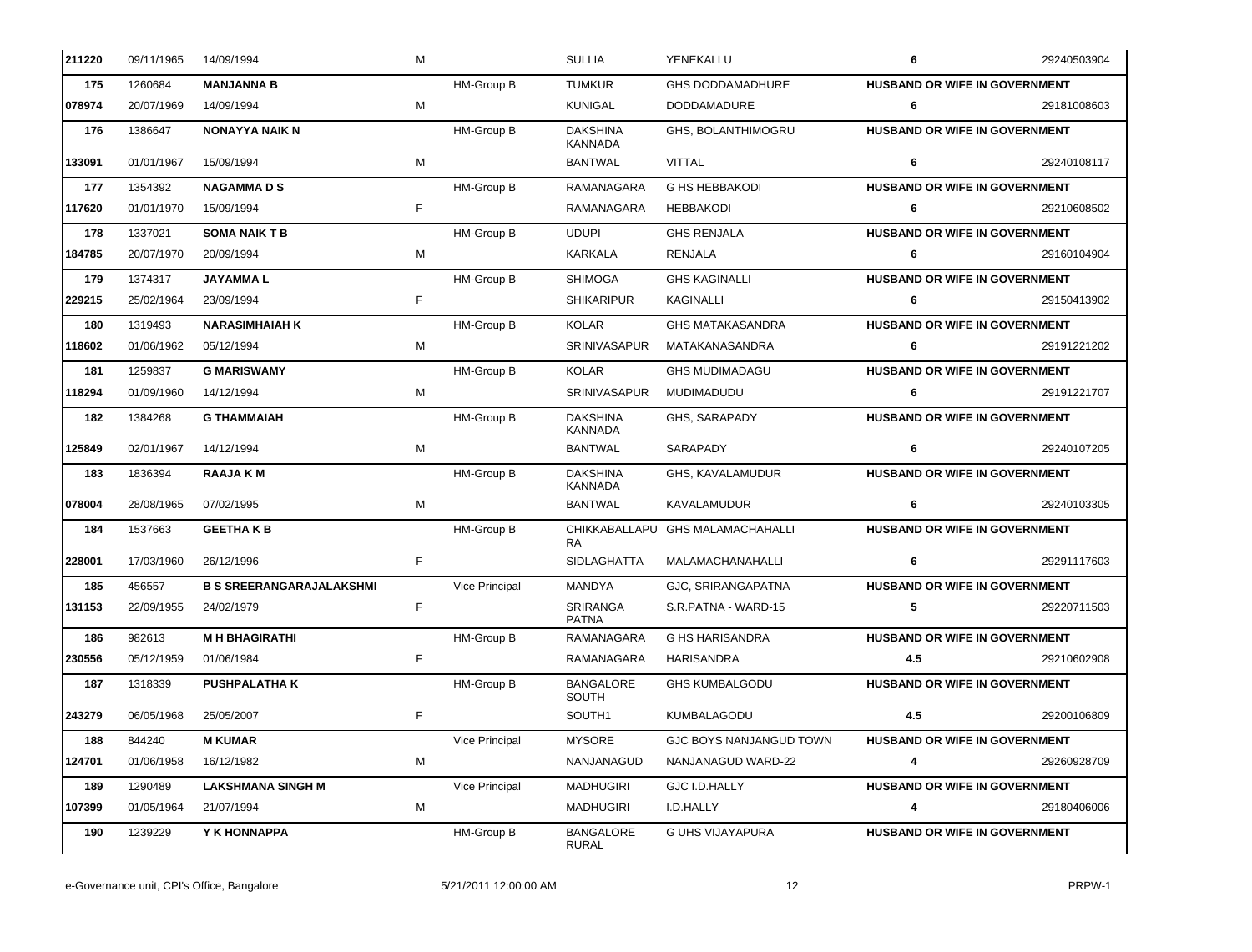| 226739 | 19/12/1964                                 | 11/01/1993               | м  |                       | DEVANAHALLI                      | VIJAYAPURA                       | $\mathbf{3}$                  | 29210317027 |
|--------|--------------------------------------------|--------------------------|----|-----------------------|----------------------------------|----------------------------------|-------------------------------|-------------|
| 191    | 776968                                     | <b>ASHALATHA C N</b>     |    | HM-Group B            | <b>BANGALORE</b><br><b>RURAL</b> | <b>G HS JALIGE</b>               | HUSBAND OR WIFE IN GOVERNMENT |             |
| 076854 | 10/02/1960                                 | 20/11/1982               | F  |                       | DEVANAHALLI                      | <b>JALIGE</b>                    | $\mathbf{2}$                  | 29210304206 |
| 192    | 1175897                                    | <b>RADHA SHIVU NAIK</b>  |    | HM-Group B            | <b>BANGALORE</b><br><b>RURAL</b> | <b>G HS THAVAREKERE</b>          | HUSBAND OR WIFE IN GOVERNMENT |             |
| 024068 | 01/05/1955                                 | 17/08/1989               | F  |                       | <b>HOSAKOTE</b>                  | THAVAREKERE                      | $\mathbf{2}$                  | 29210409005 |
| 193    | 116253                                     | <b>NIRMALA V SHASTRI</b> |    | HM-Group B            | <b>BANGALORE</b><br><b>RURAL</b> | <b>G HS VAGATA</b>               | HUSBAND OR WIFE IN GOVERNMENT |             |
| 139771 | 12/10/1957                                 | 14/11/1990               | F  |                       | <b>HOSAKOTE</b>                  | VAGATA                           | $\mathbf{2}$                  | 29210413503 |
| 194    | 1214705                                    | NIRMALA PATTAR           |    | Vice Principal        | <b>BANGALORE</b><br><b>RURAL</b> | <b>G JC NANAGUDI</b>             | HUSBAND OR WIFE IN GOVERNMENT |             |
| 062287 | 24/03/1961                                 | 20/02/1984               | F  |                       | <b>HOSAKOTE</b>                  | NANDAGUDI                        | 0                             | 29210405807 |
| 195    | 1147890                                    | <b>S MARGARET</b>        |    | HM-Group B            | <b>KOLAR</b>                     | <b>GHS HULIBELE</b>              | <b>OTHER CASES WOMEN</b>      |             |
| 148113 | 18/06/1957                                 | 24/05/1984               | F  |                       | <b>BANGARAPETE</b>               | HULIBELE                         | 26                            | 29190214203 |
| 196    | 1532442                                    | <b>KHALIDA PARVEEN</b>   |    | HM-Group B            | MANDYA                           | <b>GHS KIRUGAVALU</b>            | <b>OTHER CASES WOMEN</b>      |             |
| 240101 | 30/12/1961                                 | 29/04/1999               | F  |                       | MALAVALLY                        | KIRAGAVALU                       | 24                            | 29220309509 |
| 197    | 1724642                                    | <b>SHOUKATH BANU</b>     |    | HM-Group B            | RA.                              | CHIKKABALLAPU GHS K RAGUTTAHALLI | <b>OTHER CASES WOMEN</b>      |             |
| 025222 | 03/04/1964                                 | 29/04/1999               | F  |                       | <b>CHINTAMANI</b>                | K RAGUTTAHALLI                   | 24                            | 29290417303 |
| 198    | 1680885                                    | <b>KUMARIM V</b>         |    | HM-Group B            | <b>BANGALORE</b><br><b>RURAL</b> | G HS (COMP) BIJJAVARA            | <b>OTHER CASES WOMEN</b>      |             |
| 046698 | 12/07/1964                                 | 29/04/1999               | F  |                       | DEVANAHALLI                      | <b>BIJJAVARA</b>                 | 24                            | 29210306504 |
| 199    | 1725237                                    | <b>SHAKUNTHALA</b>       |    | HM-Group B            | <b>KOLAR</b>                     | <b>GHS MEDIHALA</b>              | <b>OTHER CASES WOMEN</b>      |             |
| 149991 | 14/04/1965                                 | 29/04/1999               | F  |                       | <b>KOLAR</b>                     | <b>MEDIHALA</b>                  | 24                            | 29190723502 |
| 200    | 1189262                                    | <b>SHYLAJAKUMARI M G</b> |    | HM-Group B            | <b>TUMKUR</b>                    | <b>GCHS JINNAGARA</b>            | <b>OTHER CASES WOMEN</b>      |             |
| 079207 | 10/07/1966                                 | 29/04/1999               | F  |                       | <b>KUNIGAL</b>                   | JINNAGARA                        | 24                            | 29181020703 |
| 201    | 1532453                                    | <b>AKHILANDESWARI N</b>  |    | HM-Group B            | <b>MANDYA</b>                    | <b>GHS KYATHAGATTA</b>           | <b>OTHER CASES WOMEN</b>      |             |
| 083826 | 07/07/1969                                 | 29/04/1999               | F  |                       | <b>MADDUR</b>                    | KYATHA GHATTA                    | 24                            | 29220209305 |
| 202    | 1532778                                    | <b>GEETHA BM</b>         |    | HM-Group B            | <b>HASSAN</b>                    | <b>GHS MARKULI</b>               | <b>OTHER CASES WOMEN</b>      |             |
| 125784 | 15/05/1970                                 | 29/04/1999               |    |                       | HASSAN                           | MARKULI                          | 24                            | 29230704303 |
| 203    | 1305119                                    | <b>MANJULA S</b>         |    | HM-Group B            | MANDYA                           | <b>GHS CHIKKARASINAKERE</b>      | <b>OTHER CASES WOMEN</b>      |             |
| 206422 | 23/08/1967                                 | 03/05/1999               | F  |                       | <b>MADDUR</b>                    | <b>CHKKA ARASINAKERE</b>         | 24                            | 29220203503 |
| 204    | 1532667                                    | <b>RUKMINI S</b>         |    | HM-Group B            | <b>MYSORE</b>                    | <b>GHS KAMPALAPURA</b>           | <b>OTHER CASES WOMEN</b>      |             |
| 082635 | 02/02/1973                                 | 03/05/1999               | F  |                       | PERIYA PATNA                     | <b>KAMPALA PURA</b>              | 24                            | 29261010704 |
| 205    | 1189346                                    | <b>SHASHIKALA BH</b>     |    | HM-Group B            | <b>SHIMOGA</b>                   | <b>GCHS GUDDEKOPPA</b>           | <b>OTHER CASES WOMEN</b>      |             |
| 146450 | 09/06/1974                                 | 03/05/1999               | F. |                       | THIRTHAHALLI                     | <b>GUDDEKOPPA</b>                | 24                            | 29150704705 |
| 206    | 1532448                                    | <b>H SAVITHRAMMA</b>     |    | HM-Group B            | DAVANAGERE                       | GOVT COMP. H.S KABBUR            | <b>OTHER CASES WOMEN</b>      |             |
| 019106 | 16/10/1963                                 | 29/04/1999               | F  |                       | DAVANAGERE(S) KABBUR             |                                  | 22                            | 29140305202 |
|        | e-Governance unit, CPI's Office, Bangalore |                          |    | 5/21/2011 12:00:00 AM |                                  | 13                               |                               | PRPW-1      |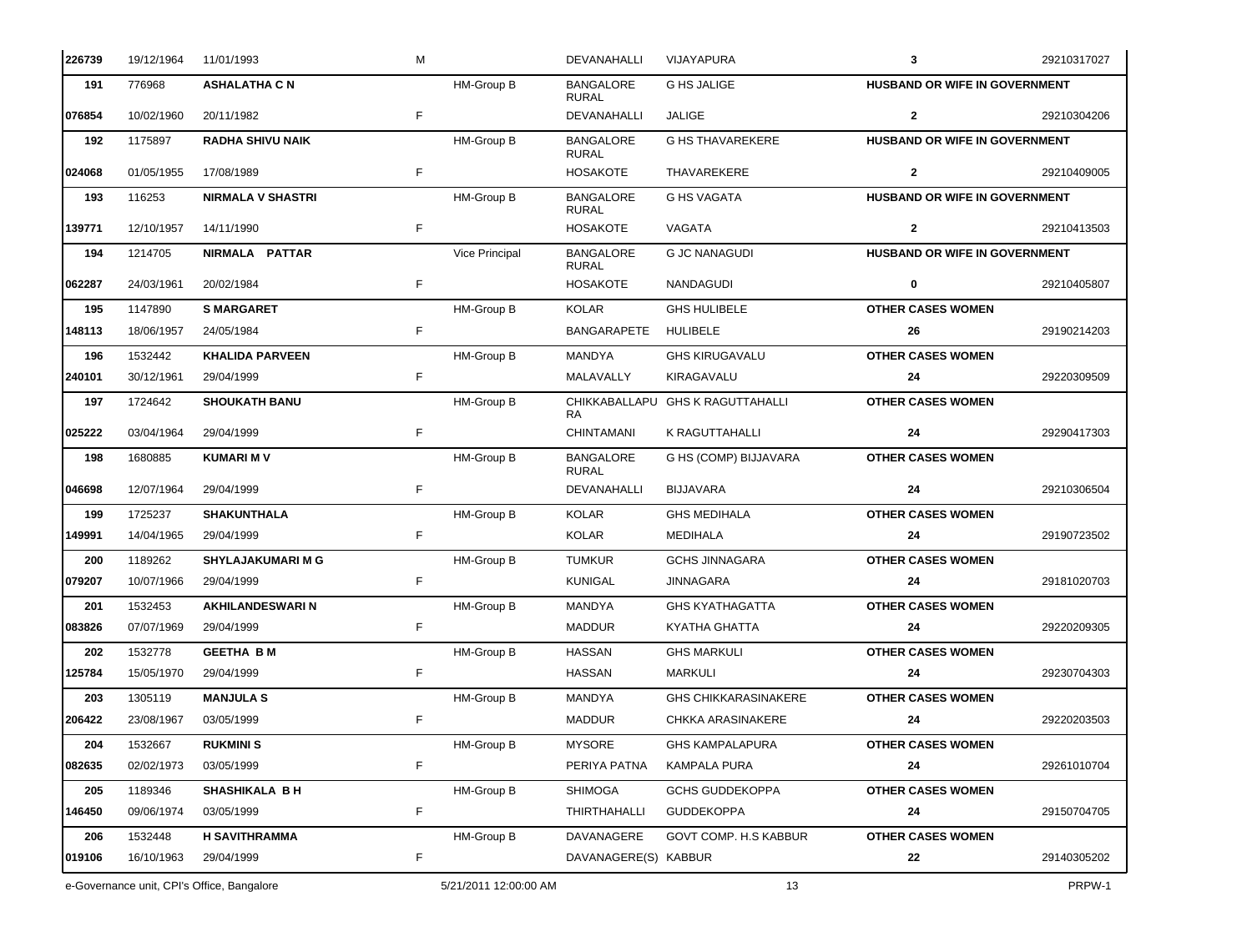| 207    | 1724831    | <b>SYEDA ULFATH FATHIMA</b> |    | HM-Group B        | <b>MADHUGIRI</b>                 | <b>GHS DUDDANAHALLY</b>           | <b>OTHER CASES WOMEN</b> |             |
|--------|------------|-----------------------------|----|-------------------|----------------------------------|-----------------------------------|--------------------------|-------------|
| 235134 | 22/03/1960 | 30/04/1999                  | F. |                   | <b>KORATAGERE</b>                | DUDDANAHALLI                      | 22                       | 29180311602 |
| 208    | 1845729    | <b>RAJESHWARI B C</b>       |    | HM-Group B        | <b>BANGALORE</b><br><b>NORTH</b> | <b>GHS VIDYANAGARA</b>            | <b>OTHER CASES WOMEN</b> |             |
| 201893 | 29/07/1969 | 30/04/1999                  | F  |                   | NORTH4                           | VIDYANAGARA                       | 22                       | 29280700407 |
| 209    | 1532395    | <b>MOHANKUMARIN</b>         |    | HM-Group B        | <b>HASSAN</b>                    | <b>GHS KALLAHAALY</b>             | <b>OTHER CASES WOMEN</b> |             |
| 231614 | 20/12/1969 | 30/04/1999                  | F  |                   | <b>HASSAN</b>                    | KALLAHALLY                        | 22                       | 29230715602 |
| 210    | 1662245    | <b>TRIVENI N Y</b>          |    | HM-Group B        | <b>CHITRADURGA</b>               | <b>GHS KURUBANAHALLI</b>          | <b>OTHER CASES WOMEN</b> |             |
| 245642 | 26/04/1975 | 01/05/1999                  | F  |                   | <b>CHITRADURGA</b>               | KURABARAHALLY                     | 22                       | 29130111804 |
| 211    | 2029239    | <b>CHANDRAKALA</b>          |    | <b>HM-Group B</b> | <b>BANGALORE</b><br>SOUTH        | <b>GHS KANNAMANGALA</b>           | <b>OTHER CASES WOMEN</b> |             |
| 051523 | 22/07/1964 | 03/05/1999                  | F  |                   | SOUTH4                           | KANNAMANGALA                      | 22                       | 29200312603 |
| 212    | 1599966    | <b>N SHANTHALA</b>          |    | HM-Group B        | <b>BANGALORE</b><br><b>RURAL</b> | G HS(COM)ARALUMALLIGE             | <b>OTHER CASES WOMEN</b> |             |
| 057465 | 09/07/1969 | 03/05/1999                  | F  |                   | <b>RA</b>                        | DODDABALLAPU DODDA BALLAPURA TOWN | 22                       | 29210224857 |
| 213    | 1786469    | <b>NIRMALADEVI E</b>        |    | HM-Group B        | CHITRADURGA                      | <b>GHS KOLAHAL</b>                | <b>OTHER CASES WOMEN</b> |             |
| 232187 | 26/11/1972 | 03/05/1999                  | F  |                   | CHITRADURGA                      | KOLAHALA                          | 22                       | 29130124102 |
| 214    | 1411588    | <b>FAIROZ BEGUM</b>         |    | HM-Group B        | <b>CHITRADURGA</b>               | <b>GOVT HS LAKSHMISAGARA</b>      | <b>OTHER CASES WOMEN</b> |             |
| 172156 | 01/06/1970 | 04/05/1999                  | F  |                   | CHITRADURGA                      | LAKSHMISAGAR                      | 22                       | 29130124903 |
| 215    | 1532368    | <b>SWAROOPA KS</b>          |    | <b>HM-Group B</b> | RAMANAGARA                       | <b>G HS CHEELURU</b>              | <b>OTHER CASES WOMEN</b> |             |
| 013304 | 28/06/1973 | 04/05/1999                  | F  | CBZ               | KANAKAPURA                       | CHEELURU                          | 22                       | 29210803506 |
| 216    | 1191747    | <b>RUKMINI R</b>            |    | <b>HM-Group B</b> | <b>HASSAN</b>                    | <b>GGHS BAGESHAPURA</b>           | <b>OTHER CASES WOMEN</b> |             |
| 119518 | 15/05/1964 | 17/11/1999                  | F  |                   | ARASIKERE                        | <b>BAGESHPURA</b>                 | 22                       | 29230308802 |
| 217    | 1191747    | <b>RUKMINI R</b>            |    | <b>HM-Group B</b> | <b>HASSAN</b>                    | <b>GHS BEGESHAPURA</b>            | <b>OTHER CASES WOMEN</b> |             |
| 119518 | 15/05/1964 | 17/11/1999                  | F  |                   | ARASIKERE                        | <b>BAGESHPURA</b>                 | 22                       | 29230308802 |
| 218    | 1532936    | <b>R P CHETHANA</b>         |    | HM-Group B        | CHIKKAMANGAL<br><b>ORE</b>       | GHS, MAGUNDI                      | <b>OTHER CASES WOMEN</b> |             |
| 011978 | 08/03/1973 | 17/11/1999                  | F  |                   | NARASIMHARAJ MAGUNDI<br>APURA    |                                   | 22                       | 29170305803 |
| 219    | 1845711    | <b>DAKSHAYINI HS</b>        |    | <b>HM-Group B</b> | <b>BANGALORE</b><br><b>RURAL</b> | <b>G HS SAKKAREGOLAHALLI</b>      | <b>OTHER CASES WOMEN</b> |             |
| 104201 | 12/05/1972 | 18/11/1999                  | F  |                   | RA                               | DODDABALLAPU SAKKAREGOLLAHALLI    | 22                       | 29210217404 |
| 220    | 691590     | <b>PREMAVATHIT</b>          |    | HM-Group B        | <b>MADHUGIRI</b>                 | <b>GHS BUKKAPATTANA</b>           | <b>OTHER CASES WOMEN</b> |             |
| 239682 | 22/07/1958 | 29/11/1978                  | F  |                   | KORATAGERE                       | <b>BUKKAPATNA</b>                 | 18                       | 29180309105 |
| 221    | 1246733    | <b>SAKAMMA</b>              |    | HM-Group B        | CHAMARAJANAG KODALURU<br>AR      |                                   | <b>OTHER CASES WOMEN</b> |             |
| 239107 | 22/02/1955 | 29/08/1985                  | F  |                   | <b>HANUR</b>                     | GHS, KODALURU                     | 18                       | 29271310105 |
| 222    | 1189293    | <b>JYOTHIL</b>              |    | HM-Group B        | <b>SHIMOGA</b>                   | <b>GHS KOMMANALU</b>              | <b>OTHER CASES WOMEN</b> |             |
| 058282 | 07/04/1971 | 30/04/1999                  | F  |                   | <b>SHIMOGA</b>                   | <b>KOMMANALU</b>                  | 18                       | 29150513502 |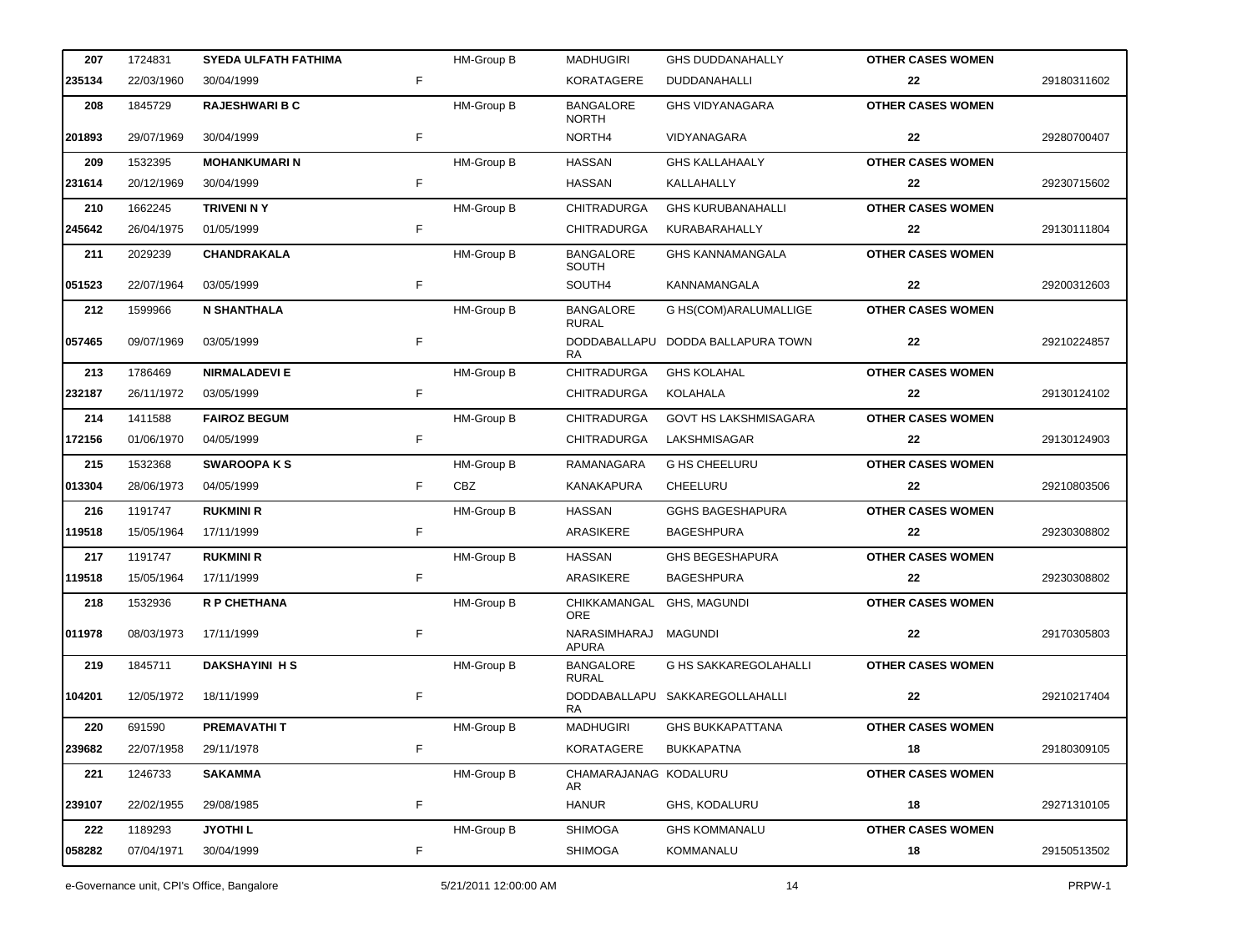| 223    | 1532441                                    | <b>LAKSHMIT</b>       |    | HM-Group B                                         | <b>MANDYA</b>                     | <b>GHS SATHANOORU</b>                            | <b>OTHER CASES WOMEN</b> |             |
|--------|--------------------------------------------|-----------------------|----|----------------------------------------------------|-----------------------------------|--------------------------------------------------|--------------------------|-------------|
| 138523 | 20/05/1974                                 | 30/04/1999            | F. |                                                    | MANDYA SOUTH SATHANOORU           |                                                  | 18                       | 29220415305 |
| 224    | 1277627                                    | <b>BHAGYALAKSHMIK</b> |    | Asst. Project<br>Coordinator (APC) -<br><b>SSA</b> | <b>KOLAR</b>                      | DPO, SSA / RMSA, KOLAR                           | <b>OTHER CASES WOMEN</b> |             |
| 111550 | 13/08/1964                                 | 03/05/1999            | F  |                                                    |                                   |                                                  | 18                       | 40291900022 |
| 225    | 1382597                                    | <b>USHAN</b>          |    | Superintendent -<br>Govt. TTI                      | <b>DAKSHINA</b><br><b>KANNADA</b> | Govt TTI, TALUK MANGALORE CITY OTHER CASES WOMEN |                          |             |
| 205493 | 30/06/1968                                 | 30/04/1999            | F  |                                                    | MANGALORE<br><b>CITY</b>          |                                                  | 17                       | 39292403160 |
| 226    | 1073333                                    | <b>GEETHAN</b>        |    | Lecturer                                           | <b>MYSORE</b>                     | DIET, MYSORE                                     | <b>OTHER CASES WOMEN</b> |             |
| 235247 | 03/01/1964                                 | 09/09/1985            | F  |                                                    |                                   |                                                  | 16                       | 34292600026 |
| 227    | 1845651                                    | <b>USHARK</b>         |    | HM-Group B                                         | RAMANAGARA                        | <b>GHS BHACHENAHATTI</b>                         | <b>OTHER CASES WOMEN</b> |             |
| 011290 | 03/04/1964                                 | 29/04/1999            | F. | <b>CBZ</b>                                         | MAGADI                            | <b>BHACHENAHATTI</b>                             | 16                       | 29210519706 |
| 228    | 982291                                     | <b>GOWRAMMA M</b>     |    | Vice Principal                                     | <b>MYSORE</b>                     | <b>GJC BETTADPURA</b>                            | <b>OTHER CASES WOMEN</b> |             |
| 080658 | 10/08/1957                                 | 30/10/1986            | F  |                                                    | PERIYA PATNA                      | <b>BETTADA PURA</b>                              | 14                       | 29261015611 |
| 229    | 1189274                                    | <b>JAYAMMA</b>        |    | HM-Group B                                         | <b>SHIMOGA</b>                    | GHS URDU OLD TOWN                                | <b>OTHER CASES WOMEN</b> |             |
| 036340 | 10/08/1960                                 | 18/11/1999            | F  |                                                    | <b>BHADRAVATI</b>                 | WARD 4                                           | 14                       | 29150116006 |
| 230    | 1532891                                    | <b>RIZWANA KOUSAR</b> |    | HM-Group B                                         | <b>MYSORE</b>                     | <b>GHS NIZAMIA</b>                               | <b>OTHER CASES WOMEN</b> |             |
| 055492 | 21/12/1966                                 | 30/04/1999            | F  |                                                    | MYSORE NORTH WARD-44              |                                                  | 12                       | 29260704801 |
| 231    | 456556                                     | <b>MAHALAKSHMIS</b>   |    | HM-Group B                                         | <b>BANGALORE</b><br>SOUTH         | <b>GHS J HUSKUR</b>                              | <b>OTHER CASES WOMEN</b> |             |
| 145795 | 18/02/1954                                 | 26/02/1979            | F  |                                                    | SOUTH4                            | J HUSKUR                                         | 6                        | 29200307004 |
| 232    | 732236                                     | <b>KALAVATHI</b>      |    | HM-Group B                                         | RA.                               | CHIKKABALLAPU GHS KENCHARLAHALLI                 | <b>OTHER CASES WOMEN</b> |             |
| 210765 | 06/05/1952                                 | 12/08/1982            | F  |                                                    | CHINTAMANI                        | KENCHARLAHALLI                                   | 6                        | 29290419906 |
| 233    | 1169742                                    | P C SAROJA            |    | Vice Principal                                     | CHAMARAJANAG GPUC BEGUR<br>AR     |                                                  | <b>OTHER CASES WOMEN</b> |             |
| 242787 | 10/03/1957                                 | 20/08/1984            | F  |                                                    | <b>GUNDULPET</b>                  | <b>BEGUR</b>                                     | 6                        | 29270209303 |
| 234    | 1691020                                    | <b>CRUSHA</b>         |    | HM-Group B                                         | <b>MYSORE</b>                     | GHS CHANNAKAL BENAGALU                           | <b>OTHER CASES WOMEN</b> |             |
| 080098 | 02/01/1958                                 | 24/08/1984            | F  |                                                    | PERIYA PATNA                      | CHANNAKAL                                        | 6                        | 29261004703 |
| 235    | 1072721                                    | <b>ALAMELAMMA M S</b> |    | HM-Group B                                         | MANDYA                            | GHS BHIMANA HALLI                                | <b>OTHER CASES WOMEN</b> |             |
| 050920 | 30/07/1953                                 | 21/09/1984            | F. |                                                    | NAGAMANGALA BHIMANA HALLY         |                                                  | 6                        | 29220504307 |
| 236    | 1148157                                    | NIRMALAKUMARI Y M     |    | HM-Group B                                         | RA.                               | CHIKKABALLAPU GHS ANGAREKANHALLI                 | <b>OTHER CASES WOMEN</b> |             |
| 076835 | 08/05/1960                                 | 12/12/1984            | F  |                                                    |                                   | CHIKKABALLAPU ANGARKANAHALLI                     | 6                        | 29290301602 |
| 237    | 1147429                                    | <b>ANASUYAMMA C M</b> |    | HM-Group B                                         | RA.                               | CHIKKABALLAPU GHS HALEPERESANDRA                 | <b>OTHER CASES WOMEN</b> |             |
| 111729 | 04/06/1956                                 | 13/12/1984            | F  |                                                    |                                   | CHIKKABALLAPU HALE PERESANDRA                    | 6                        | 29290328801 |
| 238    | 1163780                                    | PREMAKUMARI A T       |    | HM-Group B                                         | RAMANAGARA                        | <b>G HS PADUVANAGERE</b>                         | <b>OTHER CASES WOMEN</b> |             |
|        | e-Governance unit, CPI's Office, Bangalore |                       |    | 5/21/2011 12:00:00 AM                              |                                   | 15                                               |                          | PRPW-1      |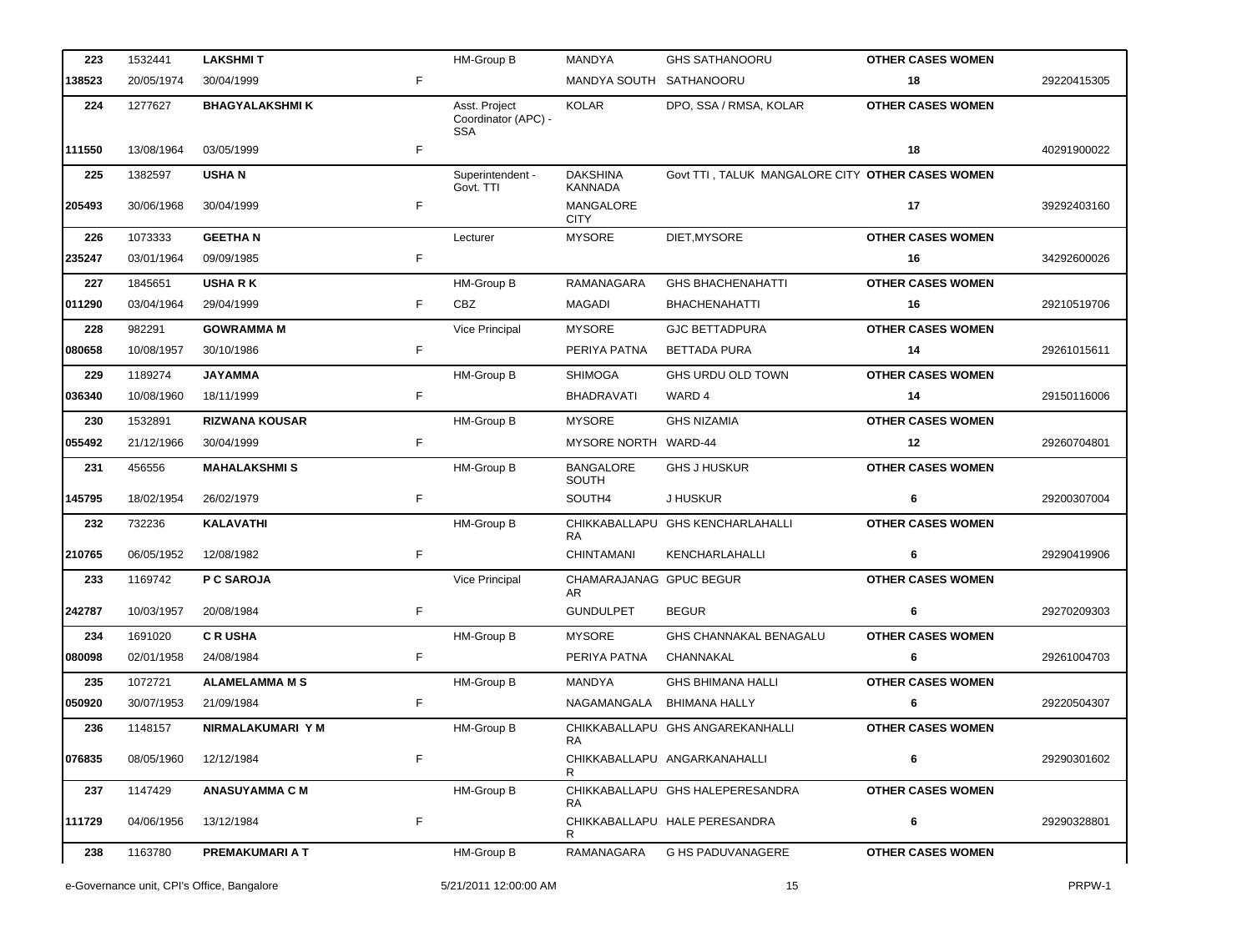| 039738 | 23/05/1962 | 31/12/1984                 | F  |            | KANAKAPURA                       | PADUVANAGERE                                   | 6                        | 29210804004 |
|--------|------------|----------------------------|----|------------|----------------------------------|------------------------------------------------|--------------------------|-------------|
| 239    | 1028756    | K B VISHALAKSHAMMA         |    | HM-Group B | DAVANAGERE                       | GOVT COMP. H.S MUKTHENAHALLI OTHER CASES WOMEN |                          |             |
| 016009 | 29/04/1953 | 18/03/1987                 | F. |            | HONNALI                          | MUKTHENAHALLI                                  | 6                        | 29140504002 |
| 240    | 1147179    | <b>SAJID UNNISA</b>        |    | HM-Group B | KOLAR                            | <b>GHS LAKSHMIPURA</b>                         | <b>OTHER CASES WOMEN</b> |             |
| 090843 | 10/06/1953 | 24/08/1989                 | F. |            | <b>SRINIVASAPUR</b>              | LAKSHMIPURA                                    | 6                        | 29191219108 |
| 241    | 1127036    | <b>LALITHAMMA M</b>        |    | HM-Group B | <b>MADHUGIRI</b>                 | GHS KURUBARA RAMANAHALLY                       | <b>OTHER CASES WOMEN</b> |             |
| 029807 | 20/05/1955 | 06/09/1989                 | F. |            | SIRA                             | CHIKKABANAGERE                                 | 6                        | 29180600305 |
| 242    | 997098     | <b>NAGARATHNA ACHARTHY</b> |    | HM-Group B | <b>UDUPI</b>                     | <b>GHS MOOLURU</b>                             | <b>OTHER CASES WOMEN</b> |             |
| 090453 | 01/06/1961 | 01/01/1990                 | F. |            | <b>UDUPI</b>                     | <b>MULOOR</b>                                  | 6                        | 29160203908 |
| 243    | 1147392    | <b>SAJIDUNNISA</b>         |    | HM-Group B | RA.                              | CHIKKABALLAPU GHS VARLAKONDA                   | <b>OTHER CASES WOMEN</b> |             |
| 228502 | 15/06/1957 | 24/12/1990                 | F. |            | <b>GUDIBANDA</b>                 | VARLAKONDA                                     | 6                        | 29290609793 |
| 244    | 1313830    | <b>MANJULA R</b>           |    | HM-Group B | RA                               | CHIKKABALLAPU GHS RAMAPURA                     | <b>OTHER CASES WOMEN</b> |             |
| 212227 | 23/07/1967 | 16/07/1994                 | F  |            | GOWRIBIDANUR RAMAPURA            |                                                | 6                        | 29290519202 |
| 245    | 13144690   | <b>LALITHAMMAK</b>         |    | HM-Group B | <b>MADHUGIRI</b>                 | <b>GHS BOODIBETTA</b>                          | <b>OTHER CASES WOMEN</b> |             |
| 239468 | 22/07/1968 | 21/07/1994                 | F. |            | PAVAGADA                         | <b>BOODI BETTA</b>                             | 6                        | 29180506502 |
| 246    | 1365564    | <b>B H PALLAVI</b>         |    | HM-Group B | RAMANAGARA                       | G HS KADUJAKKASANDRA                           | <b>OTHER CASES WOMEN</b> |             |
| 069955 | 28/03/1962 | 25/07/1994                 | F  |            | KANAKAPURA                       | KADUJAKKASANDRA                                | 6                        | 29210801602 |
| 247    | 1306061    | <b>JANAKI S P</b>          |    | HM-Group B | AR.                              | CHAMARAJANAG GHS GIRLS RAMAPURA                | <b>OTHER CASES WOMEN</b> |             |
| 028296 | 01/07/1960 | 10/11/1994                 | F  |            | HANUR                            | <b>RAMPURA</b>                                 | 6                        | 29271303805 |
| 248    | 1126624    | <b>M S NAGARATHNA</b>      |    | HM-Group B | <b>TUMKUR</b>                    | <b>GHS DODDA GORAGHATTA</b>                    | <b>OTHER CASES WOMEN</b> |             |
| 247444 | 12/08/1953 | 31/12/2007                 | F  |            | <b>TURUVEKERE</b>                | DODDA GORA GHATTA                              | 6                        | 29180711803 |
| 249    | 1290477    | JAYALAKSHMAMMA             |    | HM-Group B | <b>TUMKUR</b>                    | <b>GHS MAVINAKERE</b>                          | <b>OTHER CASES WOMEN</b> |             |
| 247979 | 22/06/1967 | 31/12/2007                 | F. |            | <b>TURUVEKERE</b>                | MAVINAKERE                                     | 6                        | 29180714202 |
| 250    | 372915     | <b>INDIRAMMA V</b>         |    | HM-Group B | <b>TUMKUR</b>                    | GUCHS KUNIGAL (URDU) WARD-11 OTHER CASES WOMEN |                          |             |
| 166274 | 01/01/1953 | 08/06/1974                 | F  |            | <b>KUNIGAL</b>                   | KUNIGAL (TMC) WARD 11                          | 5                        | 29181014204 |
| 251    | 948711     | TM PARVEEN BANU            |    | HM-Group B | <b>BANGALORE</b><br>SOUTH        | GOVT HS SARJAPURA                              | <b>OTHER CASES WOMEN</b> |             |
| 244376 | 04/02/1954 | 09/10/2007                 | F  |            | ANEKAL                           | <b>SARJAPURA</b>                               | 4.5                      | 29200401119 |
| 252    | 1353388    | <b>M SHIVAMMA</b>          |    | HM-Group B | <b>MYSORE</b>                    | <b>GHS B.MATKERE</b>                           | <b>OTHER CASES WOMEN</b> |             |
| 061558 | 10/07/1970 | 14/09/1994                 | F  |            | H.D.KOTE                         | <b>B MATKERE</b>                               | 4                        | 29260302106 |
| 253    | 152180     | <b>SABINA BANU</b>         |    | HM-Group B | RAMANAGARA                       | G HS KODIYALA KARENAHALLI                      | <b>OTHER CASES WOMEN</b> |             |
| 246071 | 05/04/1957 | 22/11/1982                 | F  |            | RAMANAGARA                       | KODIYALA KARENAHALLI                           | $\mathbf{2}$             | 29210606606 |
| 254    | 1145371    | <b>SHEELA G N</b>          |    | HM-Group B | <b>BANGALORE</b><br><b>RURAL</b> | G HS(COMP) SHIVANAPURA                         | <b>OTHER CASES WOMEN</b> |             |
| 141708 | 23/03/1955 | 21/08/1989                 | F  |            | <b>HOSAKOTE</b>                  | SHIVANAPURA                                    | $\mathbf{2}$             | 29210407403 |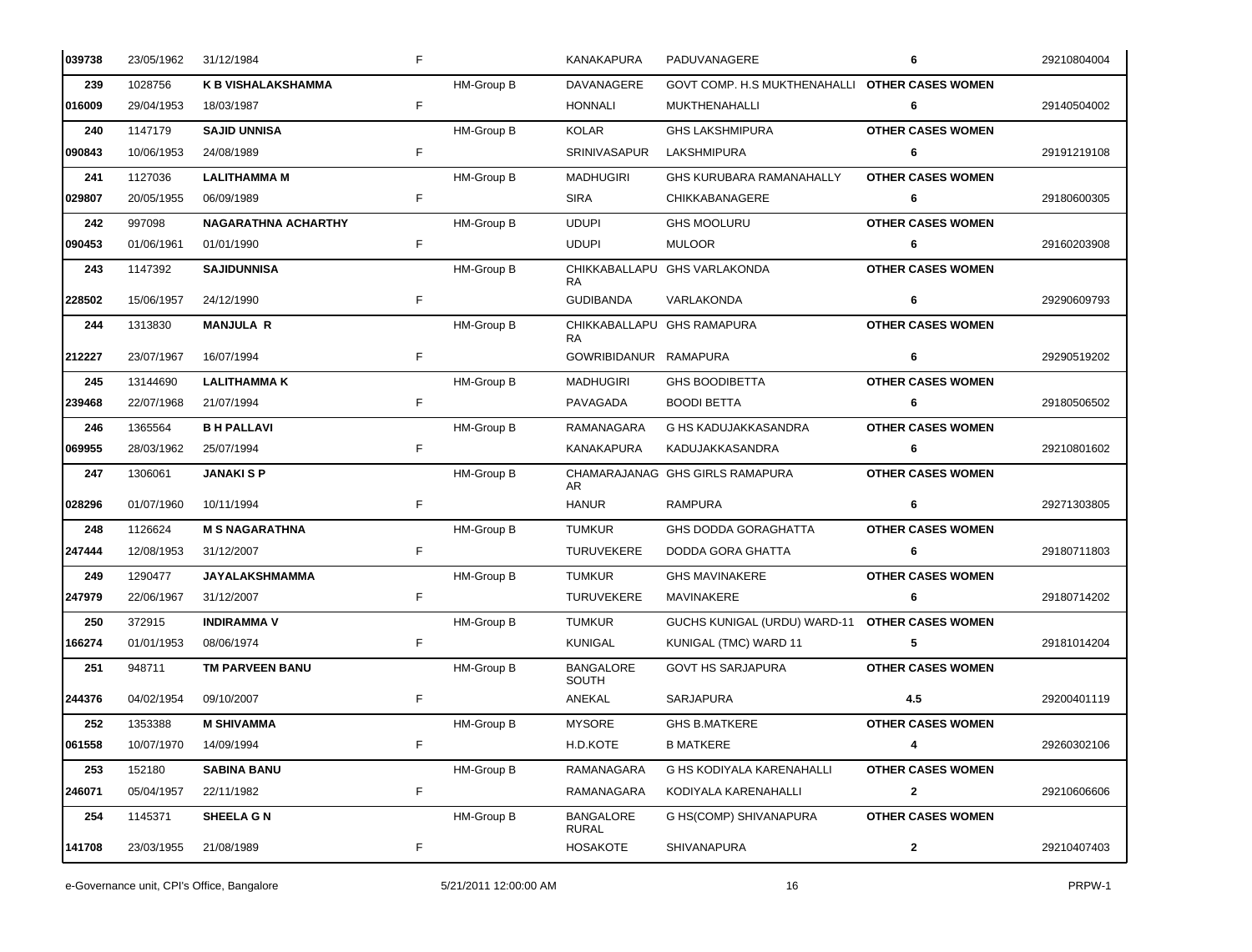| 227671<br>KGF<br>6<br>11/01/1958<br>М<br>THOPPANAHALLI<br>24/09/1987<br>256<br>1129960<br>THIMMARAYAPPA C V<br>HM-Group B<br><b>HASSAN</b><br><b>GHS AKKANAHALLY CROSS</b><br><b>OTHER CASES MEN</b><br>142351<br>25/09/1989<br>М<br>CHANNARAYAPA AKKANAHALLY<br>24<br>08/06/1968<br>TNA<br><b>OTHER CASES MEN</b><br>257<br>1532644<br>THIMMEGOWDA Y K<br><b>KODAGU</b><br>DIET, KODAGU<br>Lecturer<br>М<br>055765<br>13/04/1970<br>28/04/1999<br>24<br><b>HASSAN</b><br><b>OTHER CASES MEN</b><br>K N SHIVANANJEGOWDA<br>HM-Group B<br><b>GHS KUNDUR</b><br>258<br>1532464<br>131105<br>ALUR<br><b>KUNDUR</b><br>24<br>20/07/1963<br>30/04/1999<br>м<br><b>OTHER CASES MEN</b><br><b>MATHI GOWDA C</b><br>HM-Group B<br><b>MANDYA</b><br>RDS HS BELLUR<br>259<br>1532463<br>М<br>04/05/1973<br>30/04/1999<br>NAGAMANGALA<br>BELLUR (RURAL)<br>24<br>050206<br><b>OTHER CASES MEN</b><br><b>KHALEELUR RAHMAN</b><br>HM-Group B<br>DAVANAGERE<br>GUHS-HOSURU JODI<br>260<br>1189088<br>068310<br>13/03/1966<br>03/05/1999<br>М<br><b>CHANNAGIRI</b><br>KEREBILACHI<br>24<br>LOKESH SR<br><b>HASSAN</b><br><b>OTHER CASES MEN</b><br>261<br>1532446<br>HM-Group B<br><b>GHS HIREHALLYKOPPALU</b><br>004532<br>05/06/1967<br>03/05/1999<br>М<br>CBZ<br>HOLENARASIPU<br>DODDABYAGATHAVALLY<br>24<br><b>RA</b><br><b>HASSAN</b><br><b>OTHER CASES MEN</b><br>171819<br><b>ARKAR MOHANA MODALI</b><br>HM-Group B<br><b>GHS OBALAPURA</b><br>262<br>055527<br>15/12/1960<br>М<br>CBZ<br>CHANNARAYAPA OBALAPURA<br>24<br>04/05/1999<br><b>TNA</b><br><b>OTHER CASES MEN</b><br><b>B S KEMPALINGAPPA</b><br>HM-Group B<br><b>GHS MADAPURA</b><br>263<br>1356479<br>MANDYA<br>065020<br>22/07/1965<br>04/05/1999<br>М<br>KRISHNARAJA<br><b>MADA PURA</b><br>24<br>PET<br><b>OTHER CASES MEN</b><br>1371855<br><b>SADANANDA SWAMY C</b><br>HM-Group B<br><b>SHIMOGA</b><br><b>GHS HULIDEVARABANA</b><br>264<br>027184<br>18/02/1968<br>04/05/1999<br>М<br><b>SAGAR</b><br><b>HULIDEVARABANA</b><br>24<br>265<br>1148876<br><b>SIDDAPPA S</b><br>HM-Group B<br>CHIKKABALLAPU GHS NAMAGONDLU<br><b>OTHER CASES MEN</b><br>RA<br>083597<br>06/08/1963<br>05/02/1987<br>м<br>GOWRIBIDANUR NAMAGONDLU<br>22<br><b>BANGALORE</b><br><b>OTHER CASES MEN</b><br>266<br>1163400<br><b>SREENIVASAIAH D</b><br>HM-Group B<br>G HS (COMP) YANTAGANAHALLI<br><b>RURAL</b><br>136549<br>12/03/1961<br>19/06/1991<br>м<br>NELAMANGALA<br>YANTAGANAHALLI<br>22<br><b>OTHER CASES MEN</b><br>267<br>1532419<br><b>KALEERAIAH C H</b><br>HM-Group B<br><b>G HS THIGALARAHOSAHALLI</b><br>RAMANAGARA<br>CBZ<br>KANAKAPURA<br>THIGALARAHOSAHALLI<br> 075714<br>02/01/1965<br>30/04/1999<br>м<br>22<br>1189044<br>HM-Group B<br><b>GCHS HARADAGERE</b><br><b>OTHER CASES MEN</b><br>268<br>ASHWATHANARAYANA N<br><b>TUMKUR</b><br>087446<br>16/07/1966<br><b>GUBBI</b><br>HARADAGERE<br>22<br>30/04/1999<br>м<br>HM-Group B<br>DAVANAGERE<br><b>OTHER CASES MEN</b><br>269<br>1573644<br><b>SHIVANANDA S B</b><br><b>GHS - RAMAGONDANAHALLI</b><br>096599<br>м<br>DAVANAGERE(S) RAMAGONDAINAHALLI<br>22<br>23/07/1957<br>03/05/1999<br><b>OTHER CASES MEN</b><br>270<br>1532812<br><b>DEVARAJAIAH C H</b><br>HM-Group B<br>CHIKKABALLAPU GHS ALLIPURA<br>RA<br>057125<br>21/07/1961<br>03/05/1999<br>GOWRIBIDANUR ALLIPURA<br>22<br>М |             |
|--------------------------------------------------------------------------------------------------------------------------------------------------------------------------------------------------------------------------------------------------------------------------------------------------------------------------------------------------------------------------------------------------------------------------------------------------------------------------------------------------------------------------------------------------------------------------------------------------------------------------------------------------------------------------------------------------------------------------------------------------------------------------------------------------------------------------------------------------------------------------------------------------------------------------------------------------------------------------------------------------------------------------------------------------------------------------------------------------------------------------------------------------------------------------------------------------------------------------------------------------------------------------------------------------------------------------------------------------------------------------------------------------------------------------------------------------------------------------------------------------------------------------------------------------------------------------------------------------------------------------------------------------------------------------------------------------------------------------------------------------------------------------------------------------------------------------------------------------------------------------------------------------------------------------------------------------------------------------------------------------------------------------------------------------------------------------------------------------------------------------------------------------------------------------------------------------------------------------------------------------------------------------------------------------------------------------------------------------------------------------------------------------------------------------------------------------------------------------------------------------------------------------------------------------------------------------------------------------------------------------------------------------------------------------------------------------------------------------------------------------------------------------------------------------------------------------------------------------------------------------------------------------------------------------------------------------------------------------------------------------------------------------------------------------------------------------------------------------------------------------------------------------------------------------------------------------------------------------------------------------------------------------------------------------------|-------------|
|                                                                                                                                                                                                                                                                                                                                                                                                                                                                                                                                                                                                                                                                                                                                                                                                                                                                                                                                                                                                                                                                                                                                                                                                                                                                                                                                                                                                                                                                                                                                                                                                                                                                                                                                                                                                                                                                                                                                                                                                                                                                                                                                                                                                                                                                                                                                                                                                                                                                                                                                                                                                                                                                                                                                                                                                                                                                                                                                                                                                                                                                                                                                                                                                                                                                                                        | 29191307602 |
|                                                                                                                                                                                                                                                                                                                                                                                                                                                                                                                                                                                                                                                                                                                                                                                                                                                                                                                                                                                                                                                                                                                                                                                                                                                                                                                                                                                                                                                                                                                                                                                                                                                                                                                                                                                                                                                                                                                                                                                                                                                                                                                                                                                                                                                                                                                                                                                                                                                                                                                                                                                                                                                                                                                                                                                                                                                                                                                                                                                                                                                                                                                                                                                                                                                                                                        |             |
|                                                                                                                                                                                                                                                                                                                                                                                                                                                                                                                                                                                                                                                                                                                                                                                                                                                                                                                                                                                                                                                                                                                                                                                                                                                                                                                                                                                                                                                                                                                                                                                                                                                                                                                                                                                                                                                                                                                                                                                                                                                                                                                                                                                                                                                                                                                                                                                                                                                                                                                                                                                                                                                                                                                                                                                                                                                                                                                                                                                                                                                                                                                                                                                                                                                                                                        | 29230512003 |
|                                                                                                                                                                                                                                                                                                                                                                                                                                                                                                                                                                                                                                                                                                                                                                                                                                                                                                                                                                                                                                                                                                                                                                                                                                                                                                                                                                                                                                                                                                                                                                                                                                                                                                                                                                                                                                                                                                                                                                                                                                                                                                                                                                                                                                                                                                                                                                                                                                                                                                                                                                                                                                                                                                                                                                                                                                                                                                                                                                                                                                                                                                                                                                                                                                                                                                        |             |
|                                                                                                                                                                                                                                                                                                                                                                                                                                                                                                                                                                                                                                                                                                                                                                                                                                                                                                                                                                                                                                                                                                                                                                                                                                                                                                                                                                                                                                                                                                                                                                                                                                                                                                                                                                                                                                                                                                                                                                                                                                                                                                                                                                                                                                                                                                                                                                                                                                                                                                                                                                                                                                                                                                                                                                                                                                                                                                                                                                                                                                                                                                                                                                                                                                                                                                        | 34292500021 |
|                                                                                                                                                                                                                                                                                                                                                                                                                                                                                                                                                                                                                                                                                                                                                                                                                                                                                                                                                                                                                                                                                                                                                                                                                                                                                                                                                                                                                                                                                                                                                                                                                                                                                                                                                                                                                                                                                                                                                                                                                                                                                                                                                                                                                                                                                                                                                                                                                                                                                                                                                                                                                                                                                                                                                                                                                                                                                                                                                                                                                                                                                                                                                                                                                                                                                                        |             |
|                                                                                                                                                                                                                                                                                                                                                                                                                                                                                                                                                                                                                                                                                                                                                                                                                                                                                                                                                                                                                                                                                                                                                                                                                                                                                                                                                                                                                                                                                                                                                                                                                                                                                                                                                                                                                                                                                                                                                                                                                                                                                                                                                                                                                                                                                                                                                                                                                                                                                                                                                                                                                                                                                                                                                                                                                                                                                                                                                                                                                                                                                                                                                                                                                                                                                                        | 29230109802 |
|                                                                                                                                                                                                                                                                                                                                                                                                                                                                                                                                                                                                                                                                                                                                                                                                                                                                                                                                                                                                                                                                                                                                                                                                                                                                                                                                                                                                                                                                                                                                                                                                                                                                                                                                                                                                                                                                                                                                                                                                                                                                                                                                                                                                                                                                                                                                                                                                                                                                                                                                                                                                                                                                                                                                                                                                                                                                                                                                                                                                                                                                                                                                                                                                                                                                                                        |             |
|                                                                                                                                                                                                                                                                                                                                                                                                                                                                                                                                                                                                                                                                                                                                                                                                                                                                                                                                                                                                                                                                                                                                                                                                                                                                                                                                                                                                                                                                                                                                                                                                                                                                                                                                                                                                                                                                                                                                                                                                                                                                                                                                                                                                                                                                                                                                                                                                                                                                                                                                                                                                                                                                                                                                                                                                                                                                                                                                                                                                                                                                                                                                                                                                                                                                                                        | 29220503911 |
|                                                                                                                                                                                                                                                                                                                                                                                                                                                                                                                                                                                                                                                                                                                                                                                                                                                                                                                                                                                                                                                                                                                                                                                                                                                                                                                                                                                                                                                                                                                                                                                                                                                                                                                                                                                                                                                                                                                                                                                                                                                                                                                                                                                                                                                                                                                                                                                                                                                                                                                                                                                                                                                                                                                                                                                                                                                                                                                                                                                                                                                                                                                                                                                                                                                                                                        |             |
|                                                                                                                                                                                                                                                                                                                                                                                                                                                                                                                                                                                                                                                                                                                                                                                                                                                                                                                                                                                                                                                                                                                                                                                                                                                                                                                                                                                                                                                                                                                                                                                                                                                                                                                                                                                                                                                                                                                                                                                                                                                                                                                                                                                                                                                                                                                                                                                                                                                                                                                                                                                                                                                                                                                                                                                                                                                                                                                                                                                                                                                                                                                                                                                                                                                                                                        | 29140111510 |
|                                                                                                                                                                                                                                                                                                                                                                                                                                                                                                                                                                                                                                                                                                                                                                                                                                                                                                                                                                                                                                                                                                                                                                                                                                                                                                                                                                                                                                                                                                                                                                                                                                                                                                                                                                                                                                                                                                                                                                                                                                                                                                                                                                                                                                                                                                                                                                                                                                                                                                                                                                                                                                                                                                                                                                                                                                                                                                                                                                                                                                                                                                                                                                                                                                                                                                        |             |
|                                                                                                                                                                                                                                                                                                                                                                                                                                                                                                                                                                                                                                                                                                                                                                                                                                                                                                                                                                                                                                                                                                                                                                                                                                                                                                                                                                                                                                                                                                                                                                                                                                                                                                                                                                                                                                                                                                                                                                                                                                                                                                                                                                                                                                                                                                                                                                                                                                                                                                                                                                                                                                                                                                                                                                                                                                                                                                                                                                                                                                                                                                                                                                                                                                                                                                        | 29230613204 |
|                                                                                                                                                                                                                                                                                                                                                                                                                                                                                                                                                                                                                                                                                                                                                                                                                                                                                                                                                                                                                                                                                                                                                                                                                                                                                                                                                                                                                                                                                                                                                                                                                                                                                                                                                                                                                                                                                                                                                                                                                                                                                                                                                                                                                                                                                                                                                                                                                                                                                                                                                                                                                                                                                                                                                                                                                                                                                                                                                                                                                                                                                                                                                                                                                                                                                                        |             |
|                                                                                                                                                                                                                                                                                                                                                                                                                                                                                                                                                                                                                                                                                                                                                                                                                                                                                                                                                                                                                                                                                                                                                                                                                                                                                                                                                                                                                                                                                                                                                                                                                                                                                                                                                                                                                                                                                                                                                                                                                                                                                                                                                                                                                                                                                                                                                                                                                                                                                                                                                                                                                                                                                                                                                                                                                                                                                                                                                                                                                                                                                                                                                                                                                                                                                                        | 29230511502 |
|                                                                                                                                                                                                                                                                                                                                                                                                                                                                                                                                                                                                                                                                                                                                                                                                                                                                                                                                                                                                                                                                                                                                                                                                                                                                                                                                                                                                                                                                                                                                                                                                                                                                                                                                                                                                                                                                                                                                                                                                                                                                                                                                                                                                                                                                                                                                                                                                                                                                                                                                                                                                                                                                                                                                                                                                                                                                                                                                                                                                                                                                                                                                                                                                                                                                                                        |             |
|                                                                                                                                                                                                                                                                                                                                                                                                                                                                                                                                                                                                                                                                                                                                                                                                                                                                                                                                                                                                                                                                                                                                                                                                                                                                                                                                                                                                                                                                                                                                                                                                                                                                                                                                                                                                                                                                                                                                                                                                                                                                                                                                                                                                                                                                                                                                                                                                                                                                                                                                                                                                                                                                                                                                                                                                                                                                                                                                                                                                                                                                                                                                                                                                                                                                                                        | 29220121004 |
|                                                                                                                                                                                                                                                                                                                                                                                                                                                                                                                                                                                                                                                                                                                                                                                                                                                                                                                                                                                                                                                                                                                                                                                                                                                                                                                                                                                                                                                                                                                                                                                                                                                                                                                                                                                                                                                                                                                                                                                                                                                                                                                                                                                                                                                                                                                                                                                                                                                                                                                                                                                                                                                                                                                                                                                                                                                                                                                                                                                                                                                                                                                                                                                                                                                                                                        |             |
|                                                                                                                                                                                                                                                                                                                                                                                                                                                                                                                                                                                                                                                                                                                                                                                                                                                                                                                                                                                                                                                                                                                                                                                                                                                                                                                                                                                                                                                                                                                                                                                                                                                                                                                                                                                                                                                                                                                                                                                                                                                                                                                                                                                                                                                                                                                                                                                                                                                                                                                                                                                                                                                                                                                                                                                                                                                                                                                                                                                                                                                                                                                                                                                                                                                                                                        | 29150331501 |
|                                                                                                                                                                                                                                                                                                                                                                                                                                                                                                                                                                                                                                                                                                                                                                                                                                                                                                                                                                                                                                                                                                                                                                                                                                                                                                                                                                                                                                                                                                                                                                                                                                                                                                                                                                                                                                                                                                                                                                                                                                                                                                                                                                                                                                                                                                                                                                                                                                                                                                                                                                                                                                                                                                                                                                                                                                                                                                                                                                                                                                                                                                                                                                                                                                                                                                        |             |
|                                                                                                                                                                                                                                                                                                                                                                                                                                                                                                                                                                                                                                                                                                                                                                                                                                                                                                                                                                                                                                                                                                                                                                                                                                                                                                                                                                                                                                                                                                                                                                                                                                                                                                                                                                                                                                                                                                                                                                                                                                                                                                                                                                                                                                                                                                                                                                                                                                                                                                                                                                                                                                                                                                                                                                                                                                                                                                                                                                                                                                                                                                                                                                                                                                                                                                        | 29290517004 |
|                                                                                                                                                                                                                                                                                                                                                                                                                                                                                                                                                                                                                                                                                                                                                                                                                                                                                                                                                                                                                                                                                                                                                                                                                                                                                                                                                                                                                                                                                                                                                                                                                                                                                                                                                                                                                                                                                                                                                                                                                                                                                                                                                                                                                                                                                                                                                                                                                                                                                                                                                                                                                                                                                                                                                                                                                                                                                                                                                                                                                                                                                                                                                                                                                                                                                                        |             |
|                                                                                                                                                                                                                                                                                                                                                                                                                                                                                                                                                                                                                                                                                                                                                                                                                                                                                                                                                                                                                                                                                                                                                                                                                                                                                                                                                                                                                                                                                                                                                                                                                                                                                                                                                                                                                                                                                                                                                                                                                                                                                                                                                                                                                                                                                                                                                                                                                                                                                                                                                                                                                                                                                                                                                                                                                                                                                                                                                                                                                                                                                                                                                                                                                                                                                                        | 29210118803 |
|                                                                                                                                                                                                                                                                                                                                                                                                                                                                                                                                                                                                                                                                                                                                                                                                                                                                                                                                                                                                                                                                                                                                                                                                                                                                                                                                                                                                                                                                                                                                                                                                                                                                                                                                                                                                                                                                                                                                                                                                                                                                                                                                                                                                                                                                                                                                                                                                                                                                                                                                                                                                                                                                                                                                                                                                                                                                                                                                                                                                                                                                                                                                                                                                                                                                                                        |             |
|                                                                                                                                                                                                                                                                                                                                                                                                                                                                                                                                                                                                                                                                                                                                                                                                                                                                                                                                                                                                                                                                                                                                                                                                                                                                                                                                                                                                                                                                                                                                                                                                                                                                                                                                                                                                                                                                                                                                                                                                                                                                                                                                                                                                                                                                                                                                                                                                                                                                                                                                                                                                                                                                                                                                                                                                                                                                                                                                                                                                                                                                                                                                                                                                                                                                                                        | 29210810803 |
|                                                                                                                                                                                                                                                                                                                                                                                                                                                                                                                                                                                                                                                                                                                                                                                                                                                                                                                                                                                                                                                                                                                                                                                                                                                                                                                                                                                                                                                                                                                                                                                                                                                                                                                                                                                                                                                                                                                                                                                                                                                                                                                                                                                                                                                                                                                                                                                                                                                                                                                                                                                                                                                                                                                                                                                                                                                                                                                                                                                                                                                                                                                                                                                                                                                                                                        |             |
|                                                                                                                                                                                                                                                                                                                                                                                                                                                                                                                                                                                                                                                                                                                                                                                                                                                                                                                                                                                                                                                                                                                                                                                                                                                                                                                                                                                                                                                                                                                                                                                                                                                                                                                                                                                                                                                                                                                                                                                                                                                                                                                                                                                                                                                                                                                                                                                                                                                                                                                                                                                                                                                                                                                                                                                                                                                                                                                                                                                                                                                                                                                                                                                                                                                                                                        | 29180226203 |
|                                                                                                                                                                                                                                                                                                                                                                                                                                                                                                                                                                                                                                                                                                                                                                                                                                                                                                                                                                                                                                                                                                                                                                                                                                                                                                                                                                                                                                                                                                                                                                                                                                                                                                                                                                                                                                                                                                                                                                                                                                                                                                                                                                                                                                                                                                                                                                                                                                                                                                                                                                                                                                                                                                                                                                                                                                                                                                                                                                                                                                                                                                                                                                                                                                                                                                        |             |
|                                                                                                                                                                                                                                                                                                                                                                                                                                                                                                                                                                                                                                                                                                                                                                                                                                                                                                                                                                                                                                                                                                                                                                                                                                                                                                                                                                                                                                                                                                                                                                                                                                                                                                                                                                                                                                                                                                                                                                                                                                                                                                                                                                                                                                                                                                                                                                                                                                                                                                                                                                                                                                                                                                                                                                                                                                                                                                                                                                                                                                                                                                                                                                                                                                                                                                        | 29140305602 |
|                                                                                                                                                                                                                                                                                                                                                                                                                                                                                                                                                                                                                                                                                                                                                                                                                                                                                                                                                                                                                                                                                                                                                                                                                                                                                                                                                                                                                                                                                                                                                                                                                                                                                                                                                                                                                                                                                                                                                                                                                                                                                                                                                                                                                                                                                                                                                                                                                                                                                                                                                                                                                                                                                                                                                                                                                                                                                                                                                                                                                                                                                                                                                                                                                                                                                                        |             |
|                                                                                                                                                                                                                                                                                                                                                                                                                                                                                                                                                                                                                                                                                                                                                                                                                                                                                                                                                                                                                                                                                                                                                                                                                                                                                                                                                                                                                                                                                                                                                                                                                                                                                                                                                                                                                                                                                                                                                                                                                                                                                                                                                                                                                                                                                                                                                                                                                                                                                                                                                                                                                                                                                                                                                                                                                                                                                                                                                                                                                                                                                                                                                                                                                                                                                                        | 29290500607 |
| 271<br>1532585<br><b>D KRISHNA</b><br>HM-Group B<br><b>TUMKUR</b><br><b>GHS THEREDAKUPPE</b><br><b>OTHER CASES MEN</b>                                                                                                                                                                                                                                                                                                                                                                                                                                                                                                                                                                                                                                                                                                                                                                                                                                                                                                                                                                                                                                                                                                                                                                                                                                                                                                                                                                                                                                                                                                                                                                                                                                                                                                                                                                                                                                                                                                                                                                                                                                                                                                                                                                                                                                                                                                                                                                                                                                                                                                                                                                                                                                                                                                                                                                                                                                                                                                                                                                                                                                                                                                                                                                                 |             |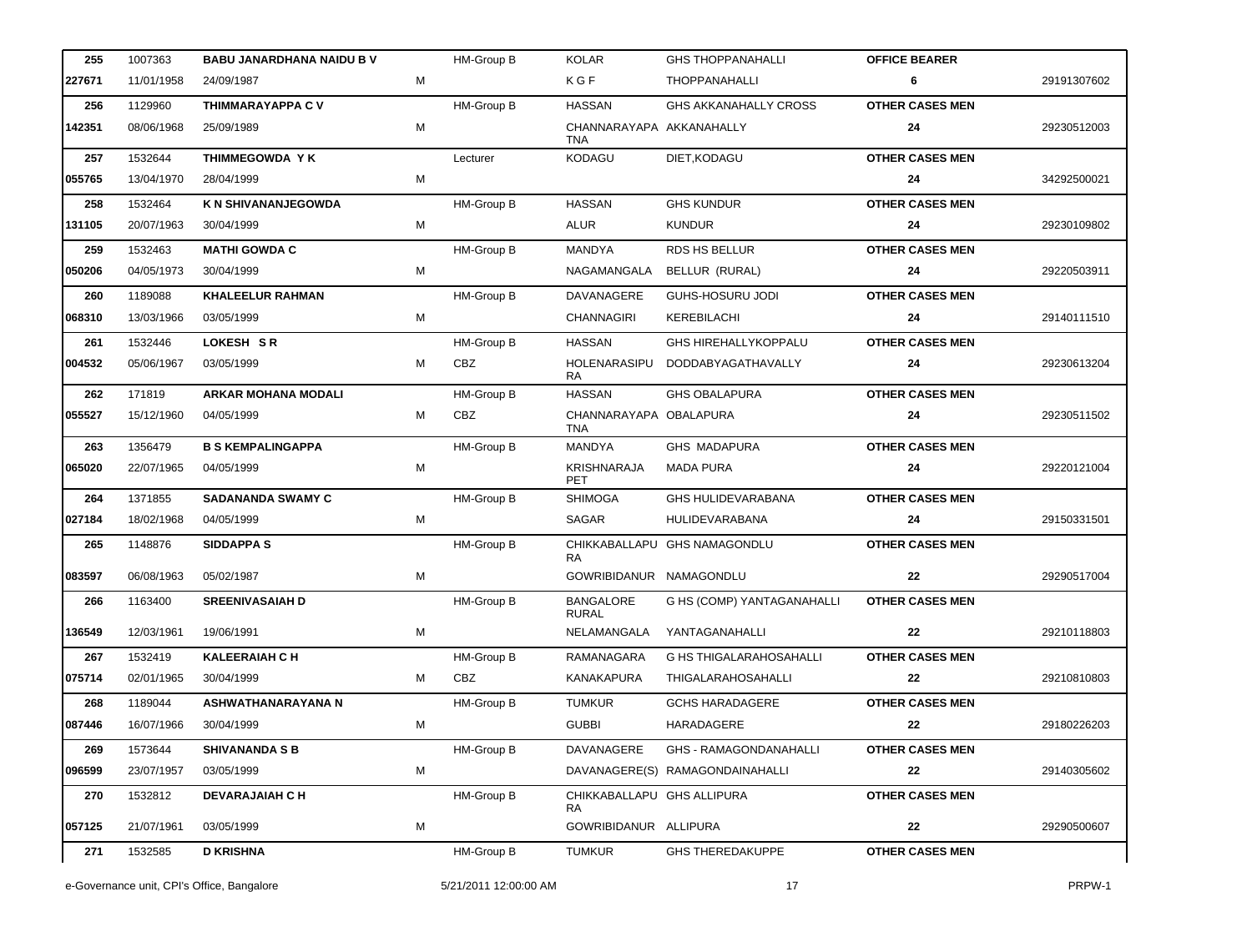| 133286 | 17/03/1962 | 03/05/1999                 | M |                   | <b>KUNIGAL</b>          | THEREDAKUPPE                  | 22                     | 29181018504 |
|--------|------------|----------------------------|---|-------------------|-------------------------|-------------------------------|------------------------|-------------|
| 272    | 1532770    | <b>THIPPESWAMY V</b>       |   | HM-Group B        | <b>CHITRADURGA</b>      | <b>GHS KODAGAVALLI HATTI</b>  | <b>OTHER CASES MEN</b> |             |
| 127159 | 01/03/1963 | 03/05/1999                 | M |                   | <b>HOLALKERE</b>        | KODAGAVALLI                   | 22                     | 29130412504 |
| 273    | 1532646    | <b>H S YATHIKUMARA</b>     |   | HM-Group B        | RAMANAGARA              | <b>G HS BELAGAVADI</b>        | <b>OTHER CASES MEN</b> |             |
| 092101 | 05/05/1963 | 03/05/1999                 | М |                   | MAGADI                  | <b>BELAGAVADI</b>             | 22                     | 29210522402 |
| 274    | 1532939    | <b>NANJARAJA S C</b>       |   | HM-Group B        | <b>ORE</b>              | CHIKKAMANGAL G.H.S. BILUVALA  | <b>OTHER CASES MEN</b> |             |
| 139542 | 20/05/1964 | 03/05/1999                 | М |                   | <b>KADUR</b>            | <b>BILUVALA</b>               | 22                     | 29170515202 |
| 275    | 1532449    | <b>UMESHAIP</b>            |   | HM-Group B        | <b>ORE</b>              | CHIKKAMANGAL GHS, MAKONAHALLI | <b>OTHER CASES MEN</b> |             |
| 073194 | 09/12/1967 | 03/05/1999                 | М |                   | MOODIGERE               | <b>MAKONAHALLI</b>            | 22                     | 29170709004 |
| 276    | 1532412    | <b>BHEEMANAIK</b>          |   | <b>HM-Group B</b> | RAMANAGARA              | <b>G HS TUGANI</b>            | <b>OTHER CASES MEN</b> |             |
| 030294 | 06/05/1970 | 03/05/1999                 | м | CBZ               | KANAKAPURA              | <b>TUNGANI</b>                | 22                     | 29210808804 |
| 277    | 1532725    | <b>MAHESHA B</b>           |   | HM-Group B        | <b>HASSAN</b>           | <b>GHS SANTHE KOPPALU</b>     | <b>OTHER CASES MEN</b> |             |
| 060022 | 04/07/1973 | 03/05/1999                 | M |                   | <b>HASSAN</b>           | SANTHE KOPPALU                | 22                     | 29230728702 |
| 278    | 1713339    | <b>NAGENDRA B N</b>        |   | Lecturer          | <b>KODAGU</b>           | DIET, KODAGU                  | <b>OTHER CASES MEN</b> |             |
| 069186 | 08/05/1974 | 03/05/1999                 | м |                   |                         |                               | 22                     | 34292500021 |
| 279    | 1532821    | <b>SHIVANNA S</b>          |   | HM-Group B        | <b>TUMKUR</b>           | <b>GHS BOYS CHELUR</b>        | <b>OTHER CASES MEN</b> |             |
| 178886 | 01/06/1962 | 04/05/1999                 | М |                   | <b>GUBBI</b>            | <b>CHELUR</b>                 | 22                     | 29180219013 |
| 280    | 1664976    | <b>DURUGAPPA D</b>         |   | HM-Group B        | DAVANAGERE              | S.H.P GOVT. H.S MALALKERE     | <b>OTHER CASES MEN</b> |             |
| 094153 | 01/06/1967 | 04/05/1999                 | м |                   | DAVANAGERE(S) MALALKERE |                               | 22                     | 29140306704 |
| 281    | 1532815    | <b>S N PURUSHOTHAMA</b>    |   | HM-Group B        | <b>KOLAR</b>            | <b>GHS NAMBIHALLI</b>         | <b>OTHER CASES MEN</b> |             |
| 081916 | 12/03/1962 | 05/05/1999                 | M |                   | SRINIVASAPUR            | NAMBIHALLI                    | 22                     | 29191222704 |
| 282    | 1371777    | <b>MAHAMAD ILIYAS</b>      |   | HM-Group B        | <b>SHIMOGA</b>          | <b>GHS ARAKERE</b>            | <b>OTHER CASES MEN</b> |             |
| 239413 | 15/08/1963 | 05/05/1999                 | М |                   | <b>BHADRAVATI</b>       | ARAKERE                       | 22                     | 29150105305 |
| 283    | 1532954    | <b>MANIVENKATARAMACHRI</b> |   | Vice Principal    | <b>KOLAR</b>            | <b>GJC TEKAL</b>              | <b>OTHER CASES MEN</b> |             |
| 098288 | 22/05/1965 | 05/05/1999                 | М |                   | <b>MALUR</b>            | <b>TEKAL</b>                  | 22                     | 29190930904 |
| 284    | 1278104    | <b>MALLIKARJUNA T</b>      |   | HM-Group B        | <b>SHIMOGA</b>          | <b>GHS KANLE</b>              | <b>OTHER CASES MEN</b> |             |
| 026975 | 01/06/1969 | 05/05/1999                 | м |                   | SAGAR                   | KANLE                         | 22                     | 29150328602 |
| 285    | 1533474    | <b>KRISHNAPPA M</b>        |   | HM-Group B        | <b>KOLAR</b>            | <b>GHS KYALNUR</b>            | <b>OTHER CASES MEN</b> |             |
| 090748 | 18/06/1971 | 05/05/1999                 | М |                   | <b>KOLAR</b>            | KYALANUR                      | 22                     | 29190720906 |
| 286    | 1354035    | <b>SHANKAR N</b>           |   | Lecturer          | <b>KODAGU</b>           | DIET.KODAGU                   | <b>OTHER CASES MEN</b> |             |
| 085203 | 05/07/1971 | 07/05/1999                 | М |                   |                         |                               | 22                     | 34292500021 |
| 287    | 1653306    | <b>RANGESHA B J</b>        |   | HM-Group B        | <b>HASSAN</b>           | <b>GHS SANKANAHALLY</b>       | <b>OTHER CASES MEN</b> |             |
| 006023 | 30/07/1969 | 17/11/1999                 | м | CBZ               | HOLENARASIPU<br>RA      | SANKANAHALLY                  | 22                     | 29230609102 |
| 288    | 1191149    | <b>GANGADHARAPPA L N</b>   |   | HM-Group B        | <b>HASSAN</b>           | <b>GHS HULIKAL</b>            | <b>OTHER CASES MEN</b> |             |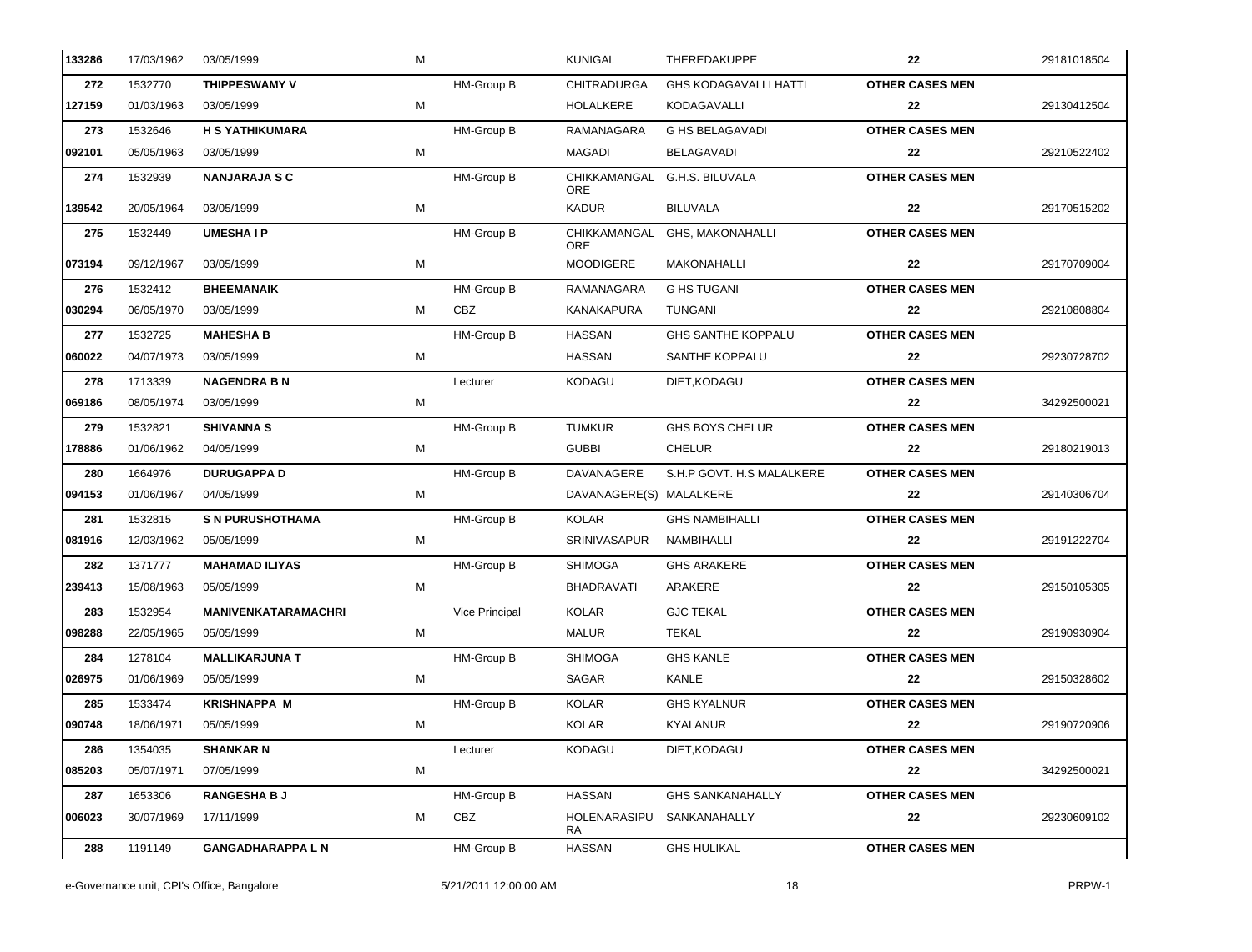| 154179 | 22/06/1966 | 19/11/1999               | М |                   | ARAKALAGUDU HULIKAL              |                                             | 22                     | 29230219004 |
|--------|------------|--------------------------|---|-------------------|----------------------------------|---------------------------------------------|------------------------|-------------|
| 289    | 1532665    | <b>SHIVAKUMARA D</b>     |   | HM-Group B        | RAMANAGARA                       | <b>G HS CHAKANAHALLI</b>                    | <b>OTHER CASES MEN</b> |             |
| 030199 | 18/07/1972 | 30/04/1999               | м | <b>CBZ</b>        | KANAKAPURA                       | CHAKANAHALLI                                | 21                     | 29210809705 |
| 290    | 1532165    | <b>RAMESHA BE</b>        |   | Lecturer          | KODAGU                           | DIET, KODAGU                                | <b>OTHER CASES MEN</b> |             |
| 103951 | 20/07/1964 | 03/05/1999               | М |                   |                                  |                                             | 20.5                   | 34292500021 |
| 291    | 1163782    | <b>ONKAR NAIK N</b>      |   | HM-Group B        | <b>BANGALORE</b><br><b>NORTH</b> | GOVT COMPOSITE HIGH SCHOOL<br><b>KAKOLU</b> | <b>OTHER CASES MEN</b> |             |
| 116457 | 12/09/1959 | 15/12/1984               | м |                   | NORTH4                           | KAKOLU                                      | 20                     | 29280711205 |
| 292    | 1486702    | <b>S R RADHA KRISHNA</b> |   | HM-Group B        | RA.                              | CHIKKABALLAPU GHS REDDYGOLLAVARAHALLI       | <b>OTHER CASES MEN</b> |             |
| 079029 | 01/09/1962 | 25/08/1993               | М |                   |                                  | CHIKKABALLAPU REDDY GOLLAVARAHALLI          | 20                     | 29290320903 |
| 293    | 1663474    | <b>RUDRASWAMY V</b>      |   | Lecturer          | KODAGU                           | DIET, KODAGU                                | <b>OTHER CASES MEN</b> |             |
| 057036 | 01/06/1967 | 04/05/1999               | м |                   |                                  |                                             | 20                     | 34292500021 |
| 294    | 1277621    | <b>SATISH V</b>          |   | HM-Group B        | <b>BANGALORE</b><br><b>RURAL</b> | <b>G HS NARAYANAPURA</b>                    | <b>OTHER CASES MEN</b> |             |
| 093108 | 03/04/1965 | 17/11/1999               | М |                   | DEVANAHALLI                      | <b>BIJJAVARA</b>                            | 20                     | 29210306503 |
| 295    | 1290156    | <b>K KRISHNAMURTHY</b>   |   | HM-Group B        | MADHUGIRI                        | <b>GHS VADDAGERE</b>                        | <b>OTHER CASES MEN</b> |             |
| 077447 | 20/05/1965 | 17/11/1999               | М |                   | KORATAGERE                       | VADDAGERE                                   | 20                     | 29180301902 |
| 296    | 1190999    | <b>NARAYANAPRASAD KY</b> |   | HM-Group B        | <b>MYSORE</b>                    | <b>GHS MAVATHUR</b>                         | <b>OTHER CASES MEN</b> |             |
| 134259 | 09/12/1965 | 17/11/1999               | М |                   | K.R.NAGARA                       | MAVATHUR                                    | 20                     | 29260618102 |
| 297    | 1165381    | <b>MALLIKARJUNA C</b>    |   | HM-Group B        | <b>MANDYA</b>                    | <b>GHS T.S. CHATHRA</b>                     | <b>OTHER CASES MEN</b> |             |
| 059234 | 10/10/1959 | 18/11/1999               | М |                   | PANDAVAPURA                      | TIRUMALASAGARACHANDR                        | 20                     | 29220613603 |
| 298    | 1191158    | <b>HALASIDDAPPA D R</b>  |   | HM-Group B        | DAVANAGERE                       | <b>GHS - MAVINAKATTE</b>                    | <b>OTHER CASES MEN</b> |             |
| 144178 | 20/07/1968 | 18/11/1999               | М |                   | <b>CHANNAGIRI</b>                | CHANNESHPURA                                | 20                     | 29140103605 |
| 299    | 1653881    | <b>R RANGASWAMY</b>      |   | HM-Group B        | <b>TUMKUR</b>                    | <b>GCHS SHETTYGERE</b>                      | <b>OTHER CASES MEN</b> |             |
| 030266 | 04/02/1969 | 18/11/1999               | М |                   | KUNIGAL                          | <b>SHETTYGERE</b>                           | 20                     | 29181018102 |
| 300    | 1191250    | <b>THIPPESWAMY</b>       |   | HM-Group B        | DAVANAGERE                       | <b>GHS - MARIKUNTE</b>                      | <b>OTHER CASES MEN</b> |             |
| 138488 | 01/06/1972 | 18/11/1999               | М |                   | JAGALUR                          | <b>MARIKUNTE</b>                            | 20                     | 29140610202 |
| 301    | 1132307    | SHAIR ALI H R            |   | HM-Group B        | SHIMOGA                          | <b>GHS NIDIGE</b>                           | <b>OTHER CASES MEN</b> |             |
| 132157 | 13/07/1965 | 05/05/1999               | М |                   | <b>SHIMOGA</b>                   | <b>NIDIGE</b>                               | 19.5                   | 29150519907 |
| 302    | 1720830    | <b>NAGARAJ G K</b>       |   | HM-Group B        | KOLAR                            | <b>GHS HUDUKULA</b>                         | <b>OTHER CASES MEN</b> |             |
| 033721 | 08/05/1959 | 08/09/1987               | М |                   | BANGARAPETE                      | HUDUKULA                                    | 19                     | 29190214103 |
| 303    | 1242843    | <b>CHANNAIAH H C</b>     |   | Subject Inspector | <b>HASSAN</b>                    | <b>DDPI OFFICE.HASSAN</b>                   | <b>OTHER CASES MEN</b> |             |
| 237918 | 20/05/1961 | 17/03/1993               | м | KANNADA           |                                  | DDPI OFFICE, HASSAN                         | 19                     | 32292300025 |
| 304    | 1259964    | JAGANACHARI              |   | HM-Group B        | CHIKKAMANGAL<br>ORE              | <b>GHS MC HALLI</b>                         | <b>OTHER CASES MEN</b> |             |
| 122285 | 24/11/1964 | 30/04/1999               | М |                   | <b>TARIKERE</b>                  | MALALICHANNENAHALLI                         | 19                     | 29170403209 |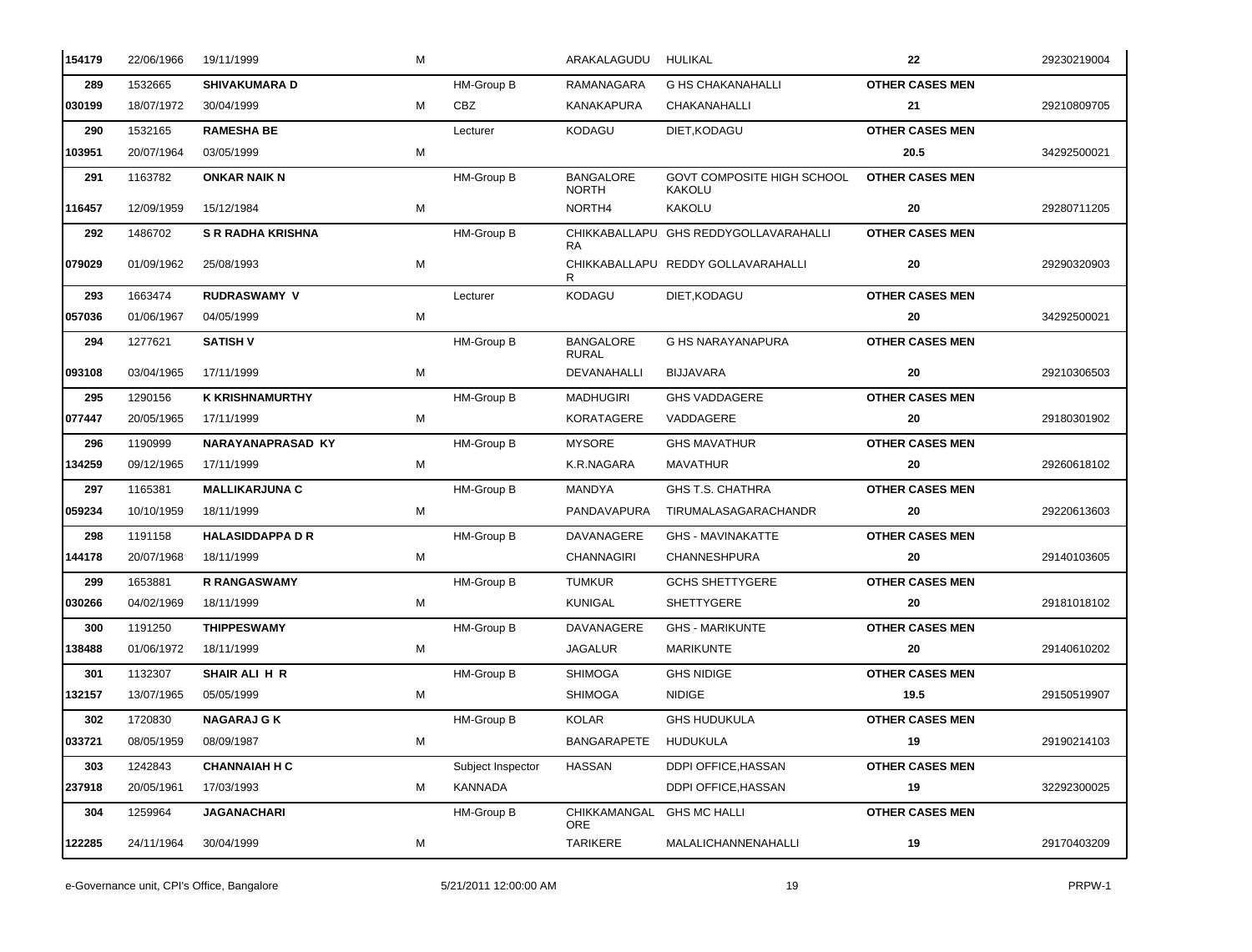| 305    | 1532819                                    | <b>RAMA SETTY S</b>        |   | <b>Block Resource</b><br>Coordinator (BRC) | CHAMARAJANAG BRC, HANUR<br>AR.   |                                   | <b>OTHER CASES MEN</b> |             |
|--------|--------------------------------------------|----------------------------|---|--------------------------------------------|----------------------------------|-----------------------------------|------------------------|-------------|
| 221608 | 01/06/1963                                 | 03/05/1999                 | М |                                            | <b>HANUR</b>                     | BRC, HANUR                        | 19                     | 30292713181 |
| 306    | 1532467                                    | <b>T J ANANDA</b>          |   | Asst. Director - MMS MYSORE                |                                  | MMS, TQ PANCHAYATH, T.N.PURA      | <b>OTHER CASES MEN</b> |             |
| 231776 | 08/05/1970                                 | 03/05/1999                 | М |                                            |                                  |                                   | 19                     | 36292611175 |
| 307    | 1692114                                    | <b>VENKATESHA M</b>        |   | HM-Group B                                 | <b>BANGALORE</b><br><b>RURAL</b> | <b>GHS CHANNAHALLI</b>            | <b>OTHER CASES MEN</b> |             |
| 036692 | 01/12/1972                                 | 03/05/1999                 | М |                                            | DEVANAHALLI                      | CHANNAHALLI                       | 19                     | 29210315002 |
| 308    | 1532411                                    | <b>BURHANUDDIN CHOPDAR</b> |   | Lecturer                                   | ORE                              | CHIKKAMANGAL DIET.CHIKKAMANGALORE | <b>OTHER CASES MEN</b> |             |
| 115534 | 05/03/1974                                 | 03/05/1999                 | M |                                            |                                  |                                   | 19                     | 34291700011 |
| 309    | 1532817                                    | <b>VIRUPAKSHAPPA H S</b>   |   | HM-Group B                                 | <b>SHIMOGA</b>                   | <b>GCHS KUDUMALLIGE</b>           | <b>OTHER CASES MEN</b> |             |
| 228178 | 24/04/1970                                 | 04/05/1999                 | М |                                            | THIRTHAHALLI                     | KUDUMALLIGE                       | 19                     | 29150709402 |
| 310    | 1279642                                    | <b>JAYAPPA L</b>           |   | HM-Group B                                 | CHIKKAMANGAL GHS SOKKE<br>ORE    |                                   | <b>OTHER CASES MEN</b> |             |
| 235627 | 20/07/1970                                 | 05/05/1999                 | М |                                            | TARIKERE                         | <b>SOKKE</b>                      | 19                     | 29170419903 |
| 311    | 454806                                     | <b>LOKESWARAPPA G K</b>    |   | HM-Group B                                 | <b>CHITRADURGA</b>               | <b>GHS PALAVVANAHALLI</b>         | <b>OTHER CASES MEN</b> |             |
| 131978 | 10/10/1952                                 | 15/08/1973                 | М |                                            | HIRIYUR                          | PALAVVANAHALLI                    | 18                     | 29130300204 |
| 312    | 1177850                                    | <b>MANJAPPA SH</b>         |   | HM-Group B                                 | <b>SHIMOGA</b>                   | <b>GHS HARAGI</b>                 | <b>OTHER CASES MEN</b> |             |
| 046940 | 02/11/1958                                 | 02/06/1984                 | М |                                            | <b>SHIKARIPUR</b>                | HARAGI                            | 18                     | 29150403202 |
| 313    | 1092283                                    | <b>M SHIVANAIK</b>         |   | HM-Group B                                 | DAVANAGERE                       | G.COM.H S HALVARTHY               | <b>OTHER CASES MEN</b> |             |
| 241607 | 01/09/1959                                 | 16/08/1984                 | М |                                            | DAVANAGERE(N) HALUVARTHI         |                                   | 18                     | 29140202602 |
| 314    | 1237953                                    | <b>BASAVARAJA B</b>        |   | HM-Group B                                 | CHITRADURGA                      | <b>GHS G.N.HALLI</b>              | <b>OTHER CASES MEN</b> |             |
| 140970 | 15/05/1957                                 | 27/12/1984                 | М |                                            | <b>HIRIYUR</b>                   | GANNAYAKANAHALLI                  | 18                     | 29130304002 |
| 315    | 1148096                                    | <b>CHIKKAMADAIAH</b>       |   | <b>HM-Group B</b>                          | <b>MYSORE</b>                    | <b>GHS MULLURU</b>                | <b>OTHER CASES MEN</b> |             |
| 230304 | 01/07/1958                                 | 22/02/1985                 | М |                                            | H.D.KOTE                         | MULLUR                            | 18                     | 29260320502 |
| 316    | 1236776                                    | <b>U SOMAPPA</b>           |   | HM-Group B                                 | <b>CHITRADURGA</b>               | GHS BASAVNASHIVANAKERE            | <b>OTHER CASES MEN</b> |             |
| 230488 | 01/06/1962                                 | 23/09/1985                 | М |                                            | <b>CHITRADURGA</b>               | BASAVANASHIVANAKERE               | 18                     | 29130123202 |
| 317    | 1176020                                    | <b>RAMANNA N</b>           |   | HM-Group B                                 | <b>MADHUGIRI</b>                 | <b>GHS MADDAKKANAHALLY</b>        | <b>OTHER CASES MEN</b> |             |
| 040696 | 05/06/1962                                 | 17/09/1986                 | M |                                            | <b>SIRA</b>                      | MADDAKANAHALLI                    | 18                     | 29180619503 |
| 318    | 1155972                                    | MRUTHYUNJAYAPPA            |   | HM-Group B                                 | <b>MADHUGIRI</b>                 | <b>GHS TAVAREKERE</b>             | <b>OTHER CASES MEN</b> |             |
| 041458 | 25/07/1964                                 | 06/06/1990                 | м |                                            | SIRA                             | TAVAREKERE                        | 18                     | 29180609905 |
| 319    | 997696                                     | <b>DAYANANDA R</b>         |   | HM-Group B                                 | <b>MADHUGIRI</b>                 | <b>GHS BEVINAHALLY</b>            | <b>OTHER CASES MEN</b> |             |
| 041561 | 01/06/1961                                 | 01/10/1990                 | M |                                            | <b>SIRA</b>                      | <b>BEVINAHALLI</b>                | 18                     | 29180605608 |
| 320    | 1149093                                    | <b>VENKATESHAPPA N</b>     |   | <b>Block Resource</b><br>Coordinator (BRC) | CHIKKABALLAPU<br>RA.             | BRC, BAGEPALLY                    | <b>OTHER CASES MEN</b> |             |
| 081048 | 01/06/1967                                 | 26/06/1991                 | м |                                            | <b>BAGEPALLY</b>                 | <b>BRC, BAGEPALLY</b>             | 18                     | 30292901186 |
| 321    | 1342741                                    | <b>M MAHADEVASWAMY</b>     |   | <b>Block Resource</b><br>Coordinator (BRC) | <b>MYSORE</b>                    | BRC, PERIYA PATNA                 | <b>OTHER CASES MEN</b> |             |
|        | e-Governance unit, CPI's Office, Bangalore |                            |   | 5/21/2011 12:00:00 AM                      |                                  | 20                                |                        | PRPW-1      |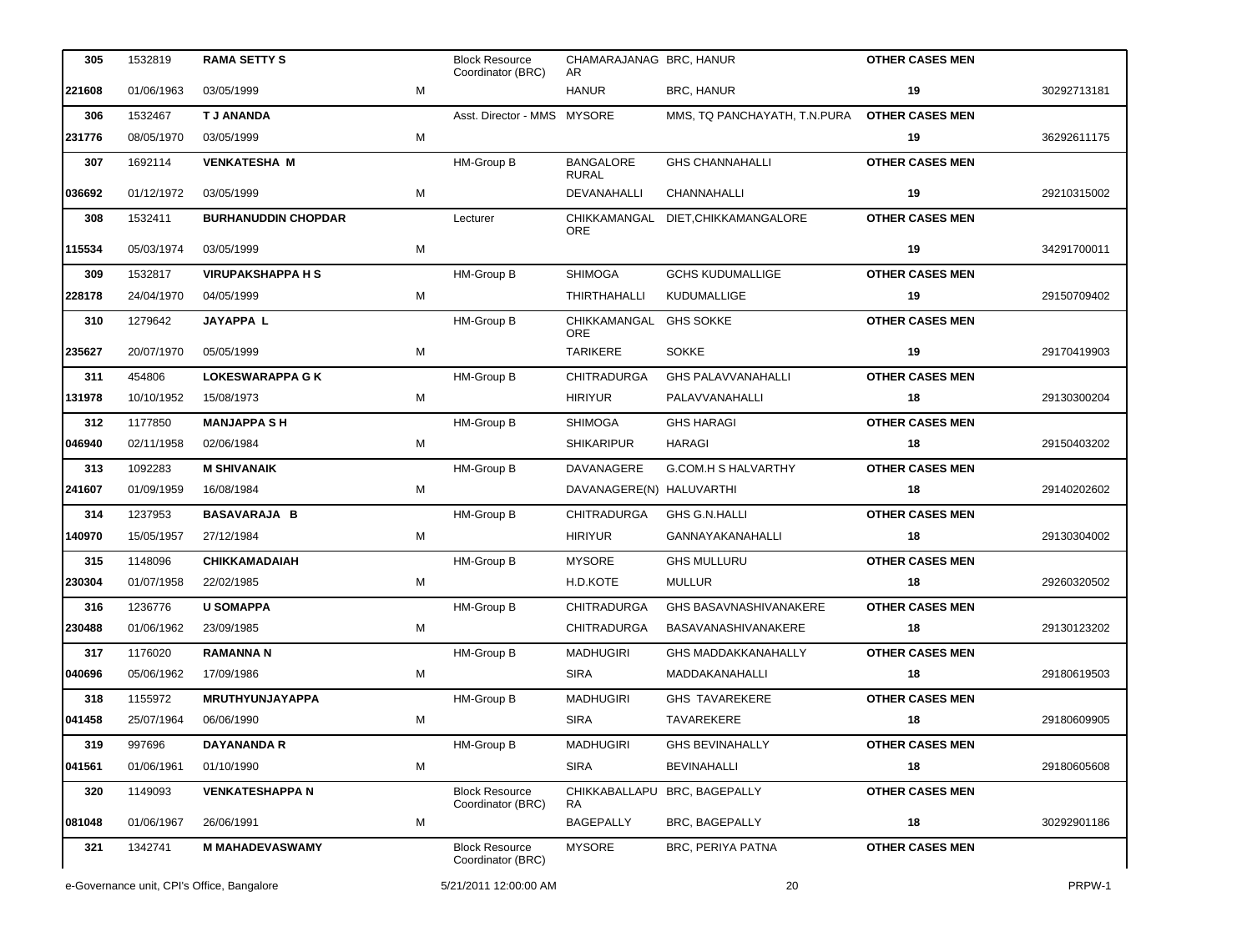| 221652 | 20/08/1965  | 04/05/1999                | M |                                                    | PERIYA PATNA                           | BRC, PERIYA PATNA                                | 18                     | 30292610174 |
|--------|-------------|---------------------------|---|----------------------------------------------------|----------------------------------------|--------------------------------------------------|------------------------|-------------|
| 322    | 1532148     | <b>MAHANTHESH B M</b>     |   | <b>Block Resource</b><br>Coordinator (BRC)         | DAVANAGERE                             | <b>BRC, JAGALUR</b>                              | <b>OTHER CASES MEN</b> |             |
| 165942 | 01/06/1972  | 07/05/1999                | м |                                                    | JAGALUR                                | BRC, JAGALUR                                     | 18                     | 30291406091 |
| 323    | 1532589     | <b>NARENDRA KUMAR C A</b> |   | HM-Group B                                         | <b>TUMKUR</b>                          | <b>GCHS THYAGATUR</b>                            | <b>OTHER CASES MEN</b> |             |
| 087325 | 25/06/1970  | 10/05/1999                | м |                                                    | <b>GUBBI</b>                           | THYAGATORU                                       | 18                     | 29180205703 |
| 324    | 1191308     | <b>PUJARI V MAHESH</b>    |   | HM-Group B                                         | DAVANAGERE                             | ANJANEYA COMP. GHS<br><b>THURCHGTT</b>           | <b>OTHER CASES MEN</b> |             |
| 094189 | 23/05/1973  | 16/11/1999                | м |                                                    |                                        | DAVANAGERE(S) THURCHAGATTA                       | 18                     | 29140302105 |
| 325    | 1191167     | <b>CHINNASWAMY</b>        |   | HM-Group B                                         | <b>MYSORE</b>                          | <b>GHS ATTAHALLI</b>                             | <b>OTHER CASES MEN</b> |             |
| 227986 | 28/06/1965  | 19/11/1999                | M |                                                    | T.N.PURA                               | ATTAHALLI                                        | 17.5                   | 29261119604 |
| 326    | 703628      | <b>C BASAVARAJU</b>       |   | Asst. Project<br>Coordinator (APC) -<br><b>SSA</b> | AR.                                    | CHAMARAJANAG DPO, SSA / RMSA,<br>CHAMARAJANAGAR  | <b>OTHER CASES MEN</b> |             |
| 080028 | 11/03/1956  | 04/08/1982                | м |                                                    |                                        |                                                  | 17 <sup>2</sup>        | 40292700009 |
| 327    | 1445010     | <b>VISHWANATHA KV</b>     |   | Lecturer                                           | KODAGU                                 | DIET, KODAGU                                     | <b>OTHER CASES MEN</b> |             |
| 066556 | 20/07/1973  | 28/04/1999                | м |                                                    |                                        |                                                  | 17                     | 34292500021 |
| 328    | 1866840     | <b>BYAPPA REDDY</b>       |   | <b>Block Resource</b><br>Coordinator (BRC)         | RA.                                    | CHIKKABALLAPU BRC, GOWRIBIDANUR                  | <b>OTHER CASES MEN</b> |             |
| 083594 | 23/02/1970  | 30/04/1999                | м |                                                    |                                        | GOWRIBIDANUR BRC, GOWRIBIDANUR                   | 17                     | 30292905189 |
| 329    | 1295693     | <b>RAMA N B</b>           |   | <b>Block Resource</b><br>Coordinator (BRC)         | CHIKKAMANGAL BRC, KADUR<br><b>ORE</b>  |                                                  | <b>OTHER CASES MEN</b> |             |
| 129898 | 25/07/1963  | 05/05/1999                | м |                                                    | KADUR                                  | BRC, KADUR                                       | 17                     | 30291705109 |
| 330    | 1242790     | <b>LOKESHAPPA K M</b>     |   | <b>Block Resource</b><br>Coordinator (BRC)         | <b>BANGALORE</b><br><b>NORTH</b>       | BRC, NORTH1                                      | <b>OTHER CASES MEN</b> |             |
| 154402 | 22/07/1965  | 05/05/1999                | М |                                                    | NORTH1                                 | BRC, NORTH1                                      | 17                     | 30292802182 |
| 331    | 1191112     | <b>KANAKAPPA HB</b>       |   | Subject Inspector                                  | RAMANAGARA                             | DDPI OFFICE, RAMANAGARA                          | <b>OTHER CASES MEN</b> |             |
| 153934 | 04/07/1963  | 17/11/1999                | м | KANNADA                                            |                                        | DDPI OFFICE.RAMANAGARA                           | 17                     | 32292100023 |
| 332    | 13871673    | <b>J M SOMASHEKARAPPA</b> |   | <b>Block Resource</b><br>Coordinator (BRC)         | CHIKKAMANGAL BRC, BIRURU<br><b>ORE</b> |                                                  | <b>OTHER CASES MEN</b> |             |
| 165179 | 16/07/1970  | 29/11/1999                | м |                                                    | <b>BIRURU</b>                          | <b>BRC, BIRURU</b>                               | 17                     | 30291708112 |
|        | 333 1236533 | <b>M MAHALINGAPPA</b>     |   | <b>HM-Group B</b>                                  |                                        | CHITRADURGA GHS HEMADALA <b>CHITRE CASES MEN</b> |                        |             |
| 026397 | 01/11/1955  | 10/09/1985                | M |                                                    | <b>HIRIYUR</b>                         | <b>HEMADALA</b>                                  | 16                     | 29130304206 |
| 334    | 1033186     | <b>VEERANNA V H</b>       |   | HM-Group B                                         | <b>MADHUGIRI</b>                       | <b>GHS DODDAHALLY</b>                            | <b>OTHER CASES MEN</b> |             |
| 177982 | 21/07/1960  | 02/01/1986                | м |                                                    | PAVAGADA                               | <b>CHIKKAHALLI</b>                               | 16                     | 29180503906 |
| 335    | 1128998     | SRINIVASA NAIK P N        |   | HM-Group B                                         | <b>MADHUGIRI</b>                       | GHS GANGASAGARA                                  | <b>OTHER CASES MEN</b> |             |
| 177832 | 28/01/1958  | 03/02/1986                | м |                                                    | PAVAGADA                               | GANGASAGARA                                      | 16                     | 29180505002 |
| 336    | 1193884     | <b>PUTTAMALLAIAH</b>      |   | HM-Group B                                         | <b>HASSAN</b>                          | <b>GHS HEBBALALU</b>                             | <b>OTHER CASES MEN</b> |             |
| 081387 | 02/02/1954  | 23/01/1987                | М |                                                    | CHANNARAYAPA HEBBALALU<br>TNA          |                                                  | 16                     | 29230514402 |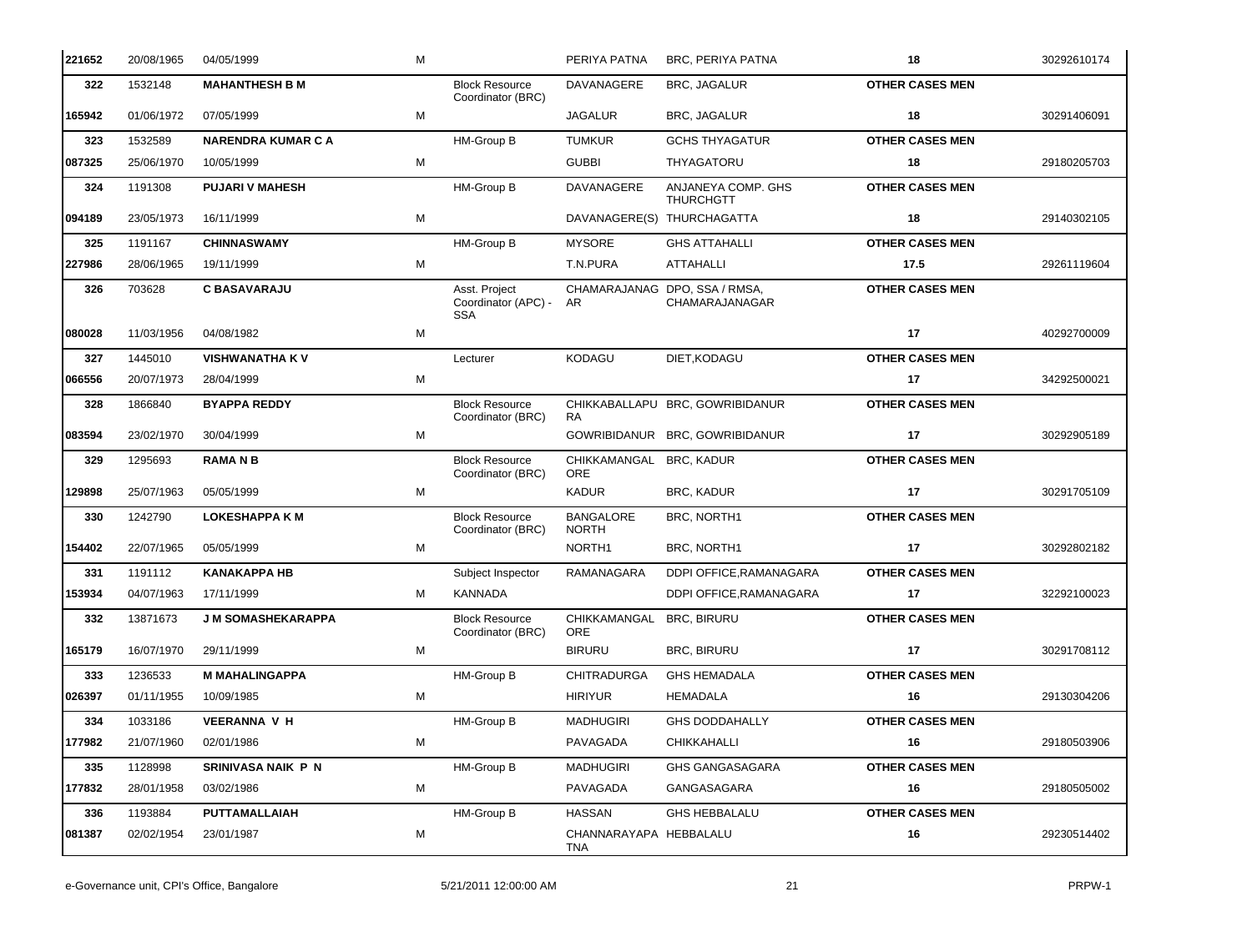| 337    | 1532779    | <b>RAVI PRASANNA D N</b>  |   | HM-Group B                                 | <b>MYSORE</b>              | BEO,K.R.NAGARA               | <b>OTHER CASES MEN</b> |             |
|--------|------------|---------------------------|---|--------------------------------------------|----------------------------|------------------------------|------------------------|-------------|
| 220789 | 20/06/1967 | 03/05/1999                | М |                                            | K.R.NAGARA                 | BEO,K.R.NAGARA               | 16                     | 31292606170 |
| 338    | 1532769    | <b>SHIVA MURTHY S C</b>   |   | <b>Block Resource</b><br>Coordinator (BRC) | <b>MYSORE</b>              | BRC, H.D.KOTE                | <b>OTHER CASES MEN</b> |             |
| 222163 | 25/08/1971 | 03/05/1999                | M |                                            | H.D.KOTE                   | BRC, H.D.KOTE                | 16                     | 30292603168 |
| 339    | 1790053    | <b>NAGABHUSHAN S</b>      |   | <b>Block Resource</b><br>Coordinator (BRC) | <b>CHITRADURGA</b>         | BRC, CHITRADURGA             | <b>OTHER CASES MEN</b> |             |
| 243210 | 21/05/1973 | 04/05/1999                | М |                                            | <b>CHITRADURGA</b>         | <b>BRC, CHITRADURGA</b>      | 16                     | 30291301080 |
| 340    | 1191168    | <b>GULZAR AHAMAD</b>      |   | <b>Block Resource</b><br>Coordinator (BRC) | RAMANAGARA                 | BRC, CHANNAPATNA             | <b>OTHER CASES MEN</b> |             |
| 072325 | 07/05/1966 | 17/11/1999                | M | CBZ                                        | <b>CHANNAPATNA</b>         | BRC, CHANNAPATNA             | 16                     | 30292107140 |
| 341    | 1191064    | <b>RAMESH BR</b>          |   | HM-Group B                                 | CHIKKAMANGAL<br><b>ORE</b> | <b>G.H.S. THALIHALLA</b>     | <b>OTHER CASES MEN</b> |             |
| 025593 | 06/10/1970 | 17/11/1999                | M |                                            | <b>CHIKMAGALUR</b>         | THALIHALLA                   | 16                     | 29170615103 |
| 342    | 1280878    | <b>B G NARAYANASWAMY</b>  |   | <b>Block Resource</b><br>Coordinator (BRC) | <b>KOLAR</b>               | BRC, MULBAGAL                | <b>OTHER CASES MEN</b> |             |
| 058780 | 01/06/1968 | 22/11/1999                | М |                                            | MULBAGAL                   | BRC, MULBAGAL                | 16                     | 30291910126 |
| 343    | 1180218    | L RAMACHANDRA NAIK        |   | HM-Group B                                 | <b>SHIMOGA</b>             | <b>GHS KANUGODU</b>          | <b>OTHER CASES MEN</b> |             |
| 027068 | 01/06/1968 | 01/10/1992                | м |                                            | <b>HOSANAGAR</b>           | <b>KANAGODU</b>              | 15                     | 29150203701 |
| 344    | 1132179    | <b>SOMASHEKAR N</b>       |   | Asst. Director - MMS TUMKUR                |                            | MMS, TQ PANCHAYATH, GUBBI    | <b>OTHER CASES MEN</b> |             |
| 227496 | 28/06/1969 | 02/10/1992                | M |                                            |                            |                              | 15                     | 36291802114 |
| 345    | 1752209    | <b>MANJUNATHA K</b>       |   | <b>Block Resource</b><br>Coordinator (BRC) | <b>SHIMOGA</b>             | BRC, SHIMOGA                 | <b>OTHER CASES MEN</b> |             |
| 219092 | 01/06/1963 | 30/04/1999                | М |                                            | <b>SHIMOGA</b>             | BRC, SHIMOGA                 | 15                     | 30291505097 |
| 346    | 1188953    | <b>RAJASHEKARAPPA B S</b> |   | <b>Block Resource</b><br>Coordinator (BRC) | <b>SHIMOGA</b>             | <b>BRC, SHIKARIPUR</b>       | <b>OTHER CASES MEN</b> |             |
| 223297 | 30/08/1965 | 30/04/1999                | м |                                            | <b>SHIKARIPUR</b>          | <b>BRC, SHIKARIPUR</b>       | 15                     | 30291504096 |
| 347    | 1532723    | <b>RAMESHV</b>            |   | HM-Group B                                 | RAMANAGARA                 | <b>G HS SHYNUBOGANAHALLI</b> | <b>OTHER CASES MEN</b> |             |
| 095575 | 01/06/1968 | 30/04/1999                | M |                                            | RAMANAGARA                 | SHYANUBHOGANAHALLI           | 15                     | 29210601704 |
| 348    | 1189328    | <b>NAGARAJA P</b>         |   | <b>Block Resource</b><br>Coordinator (BRC) | <b>SHIMOGA</b>             | BRC, SAGAR                   | <b>OTHER CASES MEN</b> |             |
| 239988 | 20/12/1968 | 30/04/1999                | М |                                            | <b>SAGAR</b>               | BRC, SAGAR                   | 15                     | 30291503095 |
| 349    | 1838053    | <b>C N RAJU</b>           |   | <b>Block Resource</b><br>Coordinator (BRC) | MANDYA                     | BRC, PANDAVAPURA             | <b>OTHER CASES MEN</b> |             |
| 236314 | 20/07/1971 | 30/04/1999                | м |                                            | PANDAVAPURA                | BRC, PANDAVAPURA             | 15                     | 30292206147 |
| 350    | 1189137    | <b>RAJEEV G E</b>         |   | <b>Block Resource</b><br>Coordinator (BRC) | <b>SHIMOGA</b>             | <b>BRC, BHADRAVATI</b>       | <b>OTHER CASES MEN</b> |             |
| 222741 | 20/05/1964 | 03/05/1999                | м |                                            | <b>BHADRAVATI</b>          | <b>BRC, BHADRAVATI</b>       | 15                     | 30291501093 |
| 351    | 1532875    | <b>M MAHESHA</b>          |   | Asst. Director - MMS MYSORE                |                            | <b>GJC GIRLS RP ROAD</b>     | <b>OTHER CASES MEN</b> |             |
| 230153 | 01/10/1968 | 03/05/1999                | м |                                            | NANJANAGUD                 | NANJANAGUD WARD-23           | 15                     | 29260929401 |
| 352    | 1753723    | <b>UMAMAHESH K R</b>      |   | Asst. Director - MMS SHIMOGA               |                            | GPUC GIRLS B H RAOD SHIMOGA  | <b>OTHER CASES MEN</b> |             |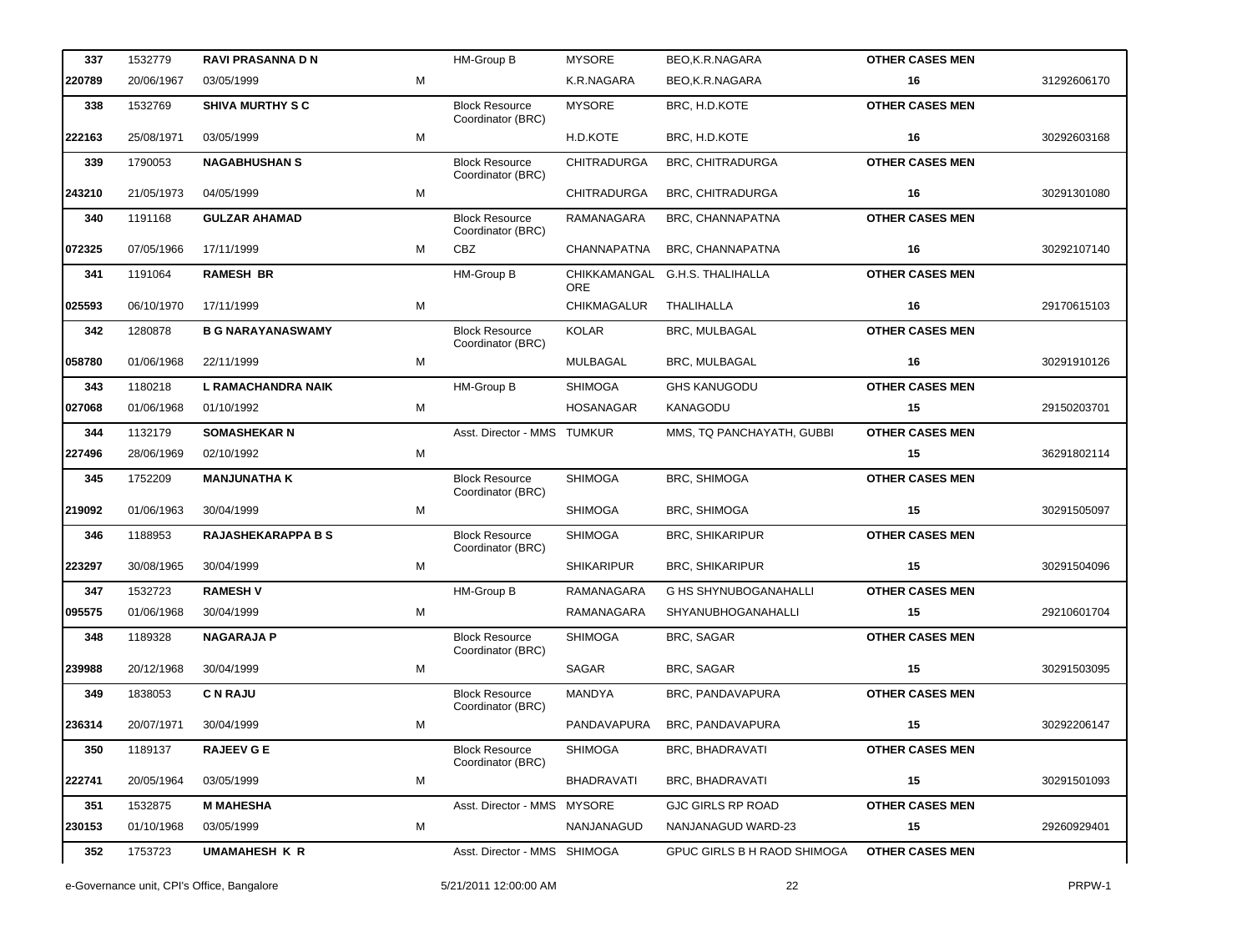| 235649 | 19/04/1969                                 | 03/05/1999               | M |                                                    | <b>SHIMOGA</b>                        | WARD 10                                    | 15                     | 29150539609 |
|--------|--------------------------------------------|--------------------------|---|----------------------------------------------------|---------------------------------------|--------------------------------------------|------------------------|-------------|
| 353    | 1189284                                    | <b>RAVI KUMARA</b>       |   | <b>Block Resource</b><br>Coordinator (BRC)         | <b>HASSAN</b>                         | BRC, HASSAN                                | <b>OTHER CASES MEN</b> |             |
| 176224 | 03/02/1971                                 | 03/05/1999               | M |                                                    | <b>HASSAN</b>                         | BRC, HASSAN                                | 15                     | 30292307156 |
| 354    | 1532884                                    | <b>SHIVALINGAIAH A T</b> |   | Asst. Director - MMS MANDYA                        |                                       | MMS, TQ PANCHAYATH,<br>MALAVALLY           | <b>OTHER CASES MEN</b> |             |
| 200475 | 15/02/1971                                 | 03/05/1999               | M |                                                    |                                       |                                            | 15                     | 36292203144 |
| 355    | 1533021                                    | <b>NARAYANA K P</b>      |   | HM-Group B                                         | <b>HASSAN</b>                         | <b>GHS YELLESHAPURA</b>                    | <b>OTHER CASES MEN</b> |             |
| 004493 | 20/06/1973                                 | 03/05/1999               | м | <b>CBZ</b>                                         | HOLENARASIPU<br><b>RA</b>             | YELLESHAPURA                               | 15                     | 29230607002 |
| 356    | 1532341                                    | <b>MUNEGOWDA</b>         |   | Asst. Director - MMS RAMANAGARA                    |                                       | MMS, TQ PANCHAYATH,<br>KANAKAPURA          | <b>OTHER CASES MEN</b> |             |
| 085890 | 01/06/1964                                 | 06/05/1999               | M | <b>CBZ</b>                                         |                                       |                                            | 15                     | 36292108141 |
| 357    | 1343009                                    | <b>S N RAVIPRAKASH</b>   |   | HM-Group B                                         | CHIKKAMANGAL<br><b>ORE</b>            | <b>BRC, MOODIGERE</b>                      | <b>OTHER CASES MEN</b> |             |
| 056199 | 09/07/1969                                 | 18/11/1999               | M |                                                    | <b>MOODIGERE</b>                      | <b>BRC, MOODIGERE</b>                      | 15                     | 30291707111 |
| 358    | 1191203                                    | <b>SHANKARE GOWDA L</b>  |   | Asst. Director - MMS RAMANAGARA                    |                                       | MMS, TQ PANCHAYATH,<br>RAMANAGARA          | <b>OTHER CASES MEN</b> |             |
| 244814 | 14/02/1970                                 | 19/11/1999               | M |                                                    | RAMANAGARA                            |                                            | 15                     | 36292106139 |
| 359    | 1124241                                    | <b>C NINGAPPA</b>        |   | HM-Group B                                         | <b>CHITRADURGA</b>                    | G.HS.AMBALAGERE                            | <b>OTHER CASES MEN</b> |             |
| 225155 | 26/11/1955                                 | 30/12/1985               | M |                                                    | <b>HIRIYUR</b>                        | AMBALAGERE                                 | 14                     | 29130305003 |
| 360    | 1196088                                    | <b>ERANNA</b>            |   | HM-Group B                                         | CHIKKABALLAPU GHS BILLUR<br><b>RA</b> |                                            | <b>OTHER CASES MEN</b> |             |
| 044362 | 09/01/1954                                 | 30/10/1986               | M |                                                    | <b>BAGEPALLY</b>                      | <b>BILLUR</b>                              | 14                     | 29290102011 |
| 361    | 1194692                                    | <b>CHANNAPPA A</b>       |   | <b>HM-Group B</b>                                  | <b>CHITRADURGA</b>                    | <b>G.H.S THANDAGE</b>                      | <b>OTHER CASES MEN</b> |             |
| 164314 | 03/07/1962                                 | 30/10/1986               | м |                                                    | <b>HOSADURGA</b>                      | THANDAGE                                   | 14                     | 29130521801 |
| 362    | 1194480                                    | O THIPPESWAMY            |   | HM-Group B                                         | <b>CHITRADURGA</b>                    | <b>GHS BHARAMAPURA</b>                     | <b>OTHER CASES MEN</b> |             |
| 224409 | 17/02/1961                                 | 08/11/1986               | м |                                                    | <b>HIRIYUR</b>                        | <b>BHARAMAPURA</b>                         | 14                     | 29130301905 |
| 363    | 1149982                                    | <b>DASAPPA</b>           |   | HM-Group B                                         | <b>HASSAN</b>                         | <b>GHS NERLIGE</b>                         | <b>OTHER CASES MEN</b> |             |
| 240716 | 05/03/1962                                 | 31/01/1987               | м |                                                    | ARASIKERE                             | <b>NERLIGE</b>                             | 14                     | 29230333604 |
| 364    | 978227                                     | <b>MAHADEVA NAIKA GD</b> |   | <b>Block Resource</b><br>Coordinator (BRC)         | <b>BANGALORE</b><br><b>RURAL</b>      | BRC, HOSAKOTE                              | <b>OTHER CASES MEN</b> |             |
| 158385 | 20/10/1962                                 | 29/12/1989               | м |                                                    | HOSAKOTE                              | <b>BRC, HOSAKOTE</b>                       | 14                     | 30292104137 |
| 365    | 1344551                                    | <b>REVANNA B</b>         |   | Asst. Project<br>Coordinator (APC) -<br><b>SSA</b> | CHIKKAMANGAL<br><b>ORE</b>            | DPO, SSA / RMSA,<br><b>CHIKKAMANGALORE</b> | <b>OTHER CASES MEN</b> |             |
| 117045 | 09/11/1966                                 | 30/04/1999               | M |                                                    |                                       |                                            | 14                     | 40291700011 |
| 366    | 1238217                                    | <b>SIDDAPA B C</b>       |   | Asst. Project<br>Coordinator (APC) -<br><b>SSA</b> | DAVANAGERE                            | DPO, SSA / RMSA, DAVANAGERE                | <b>OTHER CASES MEN</b> |             |
| 244017 | 04/03/1968                                 | 30/04/1999               | M |                                                    |                                       |                                            | 14                     | 40291400015 |
| 367    | 1189042                                    | <b>RAJANNA P</b>         |   | <b>Block Resource</b><br>Coordinator (BRC)         | CHITRADURGA                           | BRC, HOLALKERE                             | <b>OTHER CASES MEN</b> |             |
|        | e-Governance unit, CPI's Office, Bangalore |                          |   | 5/21/2011 12:00:00 AM                              |                                       | 23                                         |                        | PRPW-1      |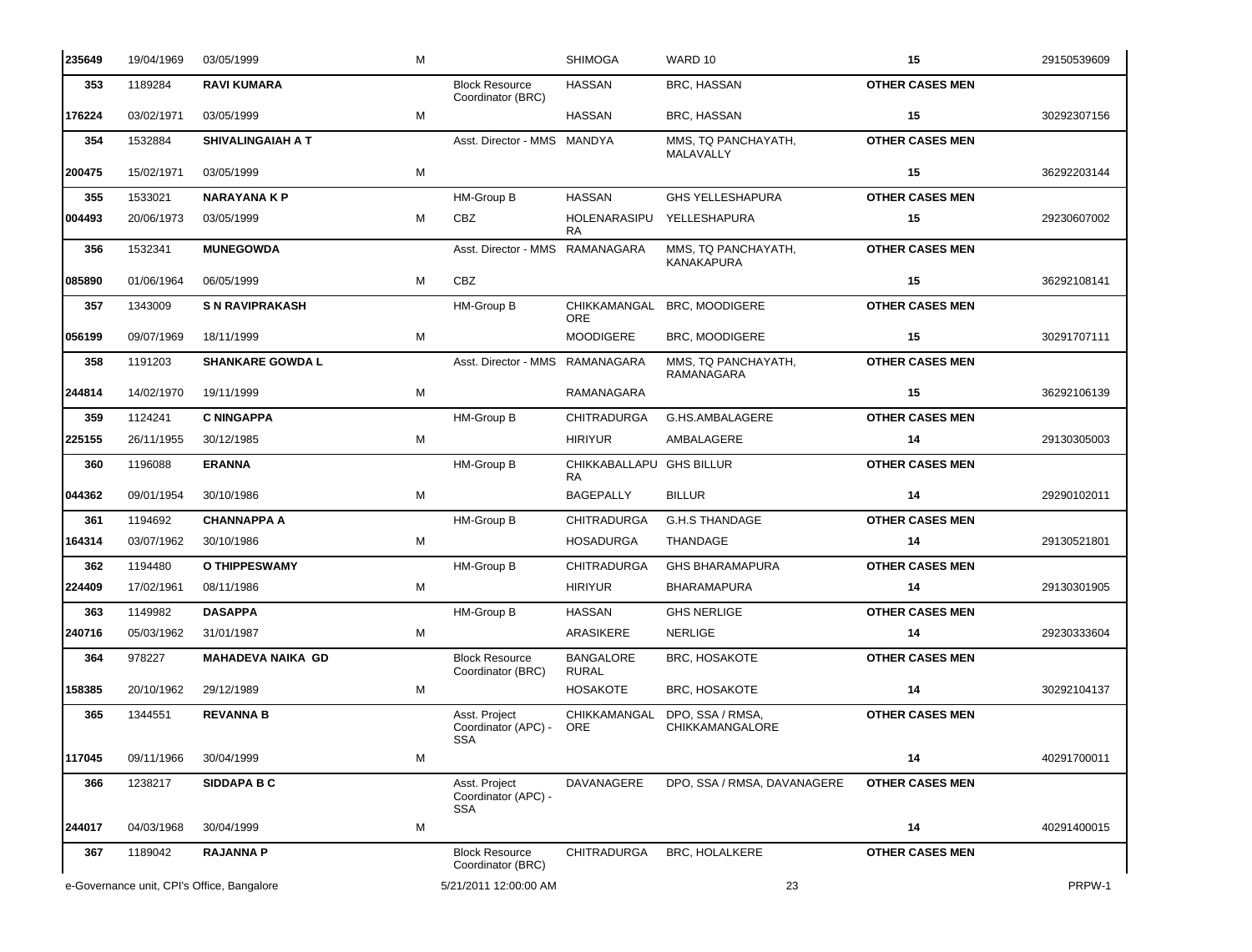| 238093 | 28/07/1967                                 | 03/05/1999               | M |                                                            | <b>HOLALKERE</b>                 | <b>BRC, HOLALKERE</b>                       | 14                     | 30291304083 |
|--------|--------------------------------------------|--------------------------|---|------------------------------------------------------------|----------------------------------|---------------------------------------------|------------------------|-------------|
| 368    | 1239235                                    | <b>CS VENKATESHAPPA</b>  |   | Asst. Project<br>Coordinator (APC) -<br><b>SSA</b>         | <b>CHITRADURGA</b>               | DPO, SSA / RMSA, CHITRADURGA                | <b>OTHER CASES MEN</b> |             |
| 220919 | 01/06/1969                                 | 03/05/1999               | м |                                                            |                                  |                                             | 14                     | 40291300013 |
| 369    | 1713196                                    | <b>SOMALINGAIAH P</b>    |   | <b>Block Resource</b><br>Coordinator (BRC)                 | RAMANAGARA                       | BRC, RAMANAGARA                             | <b>OTHER CASES MEN</b> |             |
| 030276 | 10/02/1970                                 | 03/05/1999               | м | <b>PCM</b>                                                 | RAMANAGARA                       | BRC, RAMANAGARA                             | 14                     | 30292106139 |
| 370    | 1663329                                    | <b>TARANATHA HK</b>      |   | <b>Block Resource</b><br>Coordinator (BRC)                 | CHIKKAMANGAL<br><b>ORE</b>       | <b>BRC, CHIKMAGALUR</b>                     | <b>OTHER CASES MEN</b> |             |
| 227822 | 07/02/1972                                 | 03/05/1999               | м |                                                            | <b>CHIKMAGALUR</b>               | <b>BRC, CHIKMAGALUR</b>                     | 14                     | 30291706110 |
| 371    | 300564                                     | <b>GURUMURTHY G</b>      |   | <b>Block Resource</b><br>Coordinator (BRC)                 | <b>BANGALORE</b><br>SOUTH        | <b>BRC, ANEKAL</b>                          | <b>OTHER CASES MEN</b> |             |
| 017152 | 01/06/1968                                 | 05/05/1999               | M |                                                            | ANEKAL                           | BRC, ANEKAL                                 | 14                     | 30292004131 |
| 372    | 1193963                                    | <b>SENAGARAJU</b>        |   | HM-Group B                                                 | <b>MYSORE</b>                    | <b>GHS THUMBASOGE</b>                       | <b>OTHER CASES MEN</b> |             |
| 228827 | 02/03/1958                                 | 13/08/1984               | м |                                                            | H.D.KOTE                         | <b>THUMBASOGE</b>                           | 13.5                   | 29260314303 |
| 373    | 1284985                                    | <b>NINGANNA</b>          |   | HM-Group B                                                 | <b>MYSORE</b>                    | <b>GHS SAGARE</b>                           | <b>OTHER CASES MEN</b> |             |
| 231112 | 01/06/1955                                 | 14/08/1984               | M |                                                            | H.D.KOTE                         | SAGARE                                      | 13.5                   | 29260312403 |
| 374    | 998282                                     | <b>B THIPPESWAMY</b>     |   | HM-Group B                                                 | DAVANAGERE                       | <b>G.SSP URDU H S CHAMARAJPETE</b>          | <b>OTHER CASES MEN</b> |             |
| 239758 | 01/06/1957                                 | 02/09/1985               | м |                                                            | DAVANAGERE(N) WARD NO 12         |                                             | 13                     | 29140207813 |
| 375    | 1532416                                    | <b>UDAYAKUMAR D</b>      |   | <b>Block Resource</b><br>Coordinator (BRC)                 | <b>MYSORE</b>                    | BRC, NANJANAGUD                             | <b>OTHER CASES MEN</b> |             |
| 207495 | 22/05/1967                                 | 30/04/1999               | м |                                                            | NANJANAGUD                       | BRC, NANJANAGUD                             | 13                     | 30292609173 |
| 376    | 1532586                                    | <b>RAMESHAIAH K L</b>    |   | HM-Group B                                                 | RAMANAGARA                       | <b>GHS IJOOR RAMANAGARA</b>                 | <b>OTHER CASES MEN</b> |             |
| 092132 | 20/12/1962                                 | 03/05/1999               | м |                                                            | RAMANAGARA                       | RAMANAGARA TOWN                             | 13                     | 29210611290 |
| 377    | 1352038                                    | <b>NAGARAJUSP</b>        |   | Vice Principal                                             | <b>MYSORE</b>                    | <b>GIRLS GJC K R NAGAR</b>                  | <b>OTHER CASES MEN</b> |             |
| 218089 | 01/05/1967                                 | 03/05/1999               | м |                                                            | K.R.NAGARA                       | K R NAGAR-WARD-17                           | 13                     | 29260623004 |
| 378    | 1191273                                    | <b>T SRINIVASA REDDY</b> |   | <b>Block Resource</b><br>Coordinator (BRC)                 | <b>BANGALORE</b><br><b>RURAL</b> | BRC, DODDABALLAPURA                         | <b>OTHER CASES MEN</b> |             |
| 177308 | 25/12/1966                                 | 19/11/1999               | M |                                                            | DODDABALLAPU<br><b>RA</b>        | BRC, DODDABALLAPURA                         | 13                     | 30292102135 |
| 379    | 1191078                                    | <b>PITHAMBARA K</b>      |   | Asst. Project<br>Coordinator (APC) - KANNADA<br><b>SSA</b> | <b>DAKSHINA</b>                  | DPO, SSA / RMSA, DAKSHINA<br><b>KANNADA</b> | <b>OTHER CASES MEN</b> |             |
| 224026 | 26/10/1970                                 | 19/11/1999               | м |                                                            |                                  |                                             | 13                     | 40292400014 |
| 380    | 1191122                                    | <b>MAHESHA M</b>         |   | Asst. Director - MMS HASSAN                                |                                  | MMS, TQ PANCHAYATH,<br>ARAKALAGUDU          | <b>OTHER CASES MEN</b> |             |
| 240432 | 20/03/1972                                 | 19/11/1999               | M |                                                            |                                  |                                             | 13                     | 36292302151 |
| 381    | 1071479                                    | <b>MAHADEVA C</b>        |   | Subject Inspector                                          | AR                               | CHAMARAJANAG DDPI OFFICE, CHAMARAJANAGAR    | <b>OTHER CASES MEN</b> |             |
| 144863 | 18/08/1961                                 | 29/08/1985               | м | SOCIAL SCIENCE                                             |                                  | DDPI OFFICE, CHAMARAJANAGAR                 | 12                     | 32292700029 |
| 382    | 1147663                                    | <b>ANJUNAIAH</b>         |   | <b>Block Resource</b><br>Coordinator (BRC)                 | RAMANAGARA                       | <b>BRC, KANAKAPURA</b>                      | <b>OTHER CASES MEN</b> |             |
|        | e-Governance unit, CPI's Office, Bangalore |                          |   | 5/21/2011 12:00:00 AM                                      |                                  | 24                                          |                        | PRPW-1      |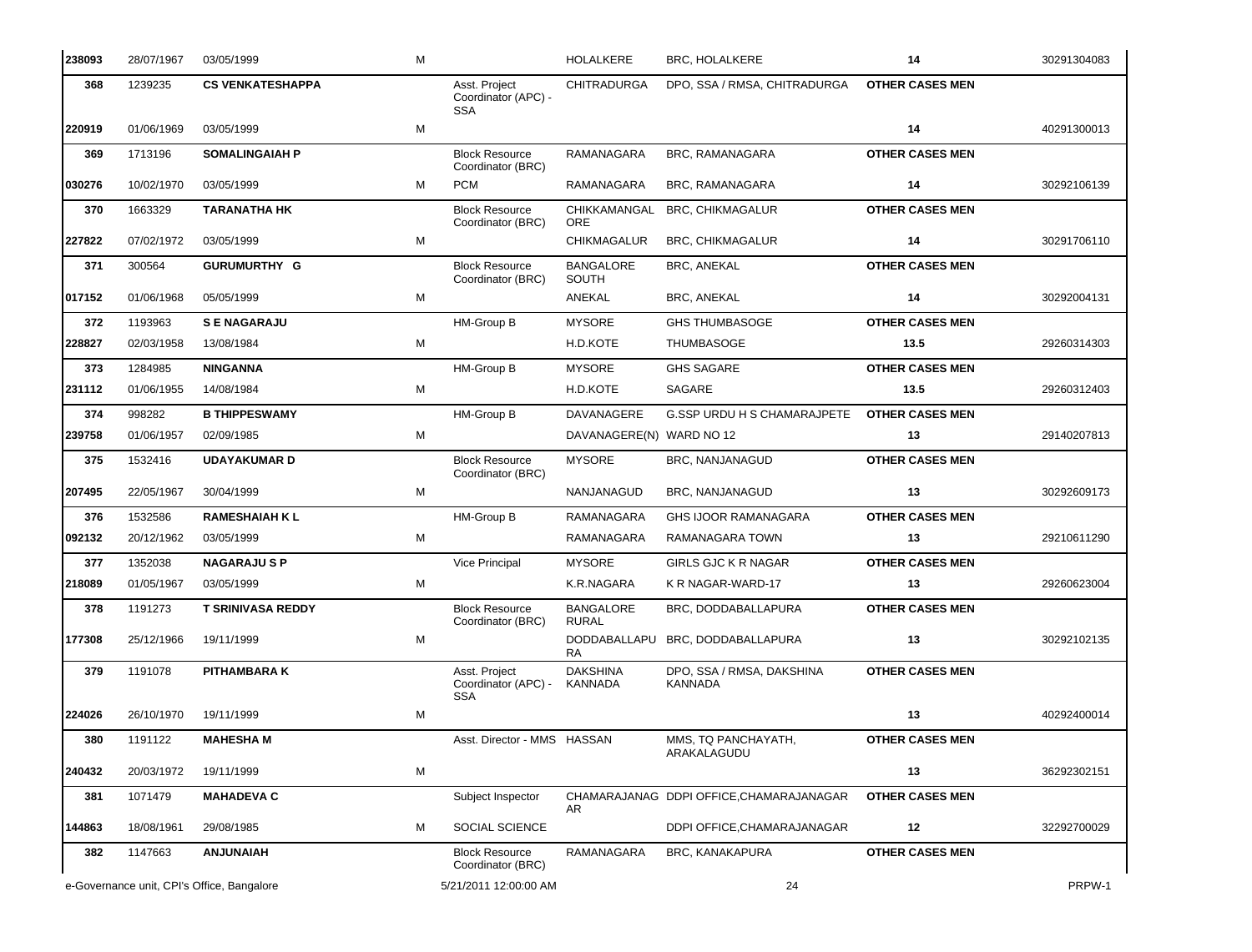| 089143 | 17/04/1961 | 31/08/1985                  | м | SOCIAL SCIENCE                                     | KANAKAPURA                        | BRC, KANAKAPURA                            | 12                     | 30292108141 |
|--------|------------|-----------------------------|---|----------------------------------------------------|-----------------------------------|--------------------------------------------|------------------------|-------------|
| 383    | 1149132    | <b>SANJEEVAIAH</b>          |   | HM-Group B                                         | <b>MYSORE</b>                     | <b>GGHS SARAGURU</b>                       | <b>OTHER CASES MEN</b> |             |
| 230363 | 10/05/1954 | 07/02/1986                  | M |                                                    | H.D.KOTE                          | <b>SARAGUR WARD-5</b>                      | 12                     | 29260334901 |
| 384    | 982912     | <b>MAHADEVAIAH</b>          |   | HM-Group B                                         | <b>KODAGU</b>                     | GOV HIGH SCHOOL MALDARE                    | <b>OTHER CASES MEN</b> |             |
| 225363 | 25/03/1957 | 30/01/1987                  | M |                                                    | <b>VIRAJPET</b>                   | MALDARE                                    | 12                     | 29250304204 |
| 385    | 1145307    | <b>VENKATESHAK</b>          |   | <b>Block Resource</b><br>Coordinator (BRC)         | RA                                | CHIKKABALLAPU BRC, GUDIBANDA               | <b>OTHER CASES MEN</b> |             |
| 055701 | 26/04/1969 | 03/03/1989                  | M |                                                    | <b>GUDIBANDA</b>                  | BRC, GUDIBANDA                             | 12                     | 30292906190 |
| 386    | 1532724    | <b>ANTHONY RAJ</b>          |   | Lecturer                                           | CHIKKAMANGAL<br><b>ORE</b>        | DIET.CHIKKAMANGALORE                       | <b>OTHER CASES MEN</b> |             |
| 182053 | 01/01/1968 | 29/04/1999                  | M |                                                    |                                   |                                            | 12                     | 34291700011 |
| 387    | 1724856    | <b>GOVINDAPPA C N</b>       |   | Lecturer                                           | <b>KOLAR</b>                      | DIET, KOLAR                                | <b>OTHER CASES MEN</b> |             |
| 247228 | 01/06/1969 | 30/04/1999                  | M |                                                    |                                   |                                            | 12                     | 34291900022 |
| 388    | 1659809    | <b>SADANANDA POONJA A V</b> |   | Lecturer                                           | <b>DAKSHINA</b><br><b>KANNADA</b> | DIET, DAKSHINA KANNADA                     | <b>OTHER CASES MEN</b> |             |
| 112465 | 18/07/1970 | 30/04/1999                  | M |                                                    |                                   |                                            | 12                     | 34292400014 |
| 389    | 1532588    | <b>KL BOREGOWDA</b>         |   | HM-Group B                                         | <b>UDUPI</b>                      | SUNDARA PURANIK MEM HS<br>PERVAJE          | <b>OTHER CASES MEN</b> |             |
| 232729 | 12/02/1966 | 03/05/1999                  | M |                                                    | <b>KARKALA</b>                    | KARKALA TMC WARD-3                         | 12                     | 29160105803 |
| 390    | 1684181    | <b>JAYAPRAKASH P</b>        |   | HM-Group B                                         | <b>BANGALORE</b><br>SOUTH         | <b>GHS IMMADIHALLI</b>                     | <b>OTHER CASES MEN</b> |             |
| 059322 | 01/06/1968 | 04/05/1999                  | M |                                                    | SOUTH4                            | <b>IMMADI HALLI</b>                        | 12                     | 29200312406 |
| 391    | 1372558    | <b>K B LOKESHAPPA</b>       |   | HM-Group B                                         | CHIKKAMANGAL<br>ORE               | <b>GHS KOPPA</b>                           | <b>OTHER CASES MEN</b> |             |
| 027315 | 06/08/1969 | 04/05/1999                  | M |                                                    | <b>KOPPA</b>                      | WARD NO.6                                  | 12                     | 29170208601 |
| 392    | 1277737    | <b>M H THIMMAIAH</b>        |   | Asst. Project<br>Coordinator (APC) -<br><b>SSA</b> | CHIKKAMANGAL<br><b>ORE</b>        | DPO, SSA / RMSA,<br><b>CHIKKAMANGALORE</b> | <b>OTHER CASES MEN</b> |             |
| 155768 | 01/06/1970 | 05/05/1999                  | M |                                                    |                                   |                                            | 12                     | 33291700011 |
| 393    | 1573673    | <b>RAMASWAMY GOWDA N</b>    |   | <b>Block Resource</b><br>Coordinator (BRC)         | <b>DAKSHINA</b><br>KANNADA        | <b>BRC, PUTTUR</b>                         | <b>OTHER CASES MEN</b> |             |
| 056634 | 01/06/1963 | 17/11/1999                  | M |                                                    |                                   | <b>BRC, PUTTUR</b>                         | 12                     | 30292404161 |
| 394    | 1573680    | <b>GIRIRAJU G K</b>         |   | Asst. Director - MMS SHIMOGA                       |                                   | Govt TTI, TALUK THIRTHAHALLI               | <b>OTHER CASES MEN</b> |             |
| 220582 | 14/02/1972 | 19/11/1999                  | M |                                                    | THIRTHAHALLI                      |                                            | 12                     | 39291507099 |
| 395    | 1316185    | A K YALLAPPA                |   | HM-Group B                                         | DAVANAGERE                        | <b>GHS - MEDIKERANAHALLI</b>               | <b>OTHER CASES MEN</b> |             |
| 082858 | 01/06/1958 | 01/06/1984                  | M |                                                    | <b>JAGALUR</b>                    | MADAKERANAHALLI                            | 11                     | 29140609302 |
| 396    | 1713796    | <b>PRAKASHAM</b>            |   | <b>Block Resource</b><br>Coordinator (BRC)         | KODAGU                            | <b>BRC, VIRAJPET</b>                       | <b>OTHER CASES MEN</b> |             |
| 239620 | 18/07/1966 | 29/04/1999                  | M |                                                    | <b>VIRAJPET</b>                   | <b>BRC, VIRAJPET</b>                       | 11                     | 30292503167 |
| 397    | 17866366   | <b>VIJAYKUMAR C</b>         |   | <b>Block Resource</b><br>Coordinator (BRC)         | CHITRADURGA                       | <b>BRC, CHALLAKERE</b>                     | <b>OTHER CASES MEN</b> |             |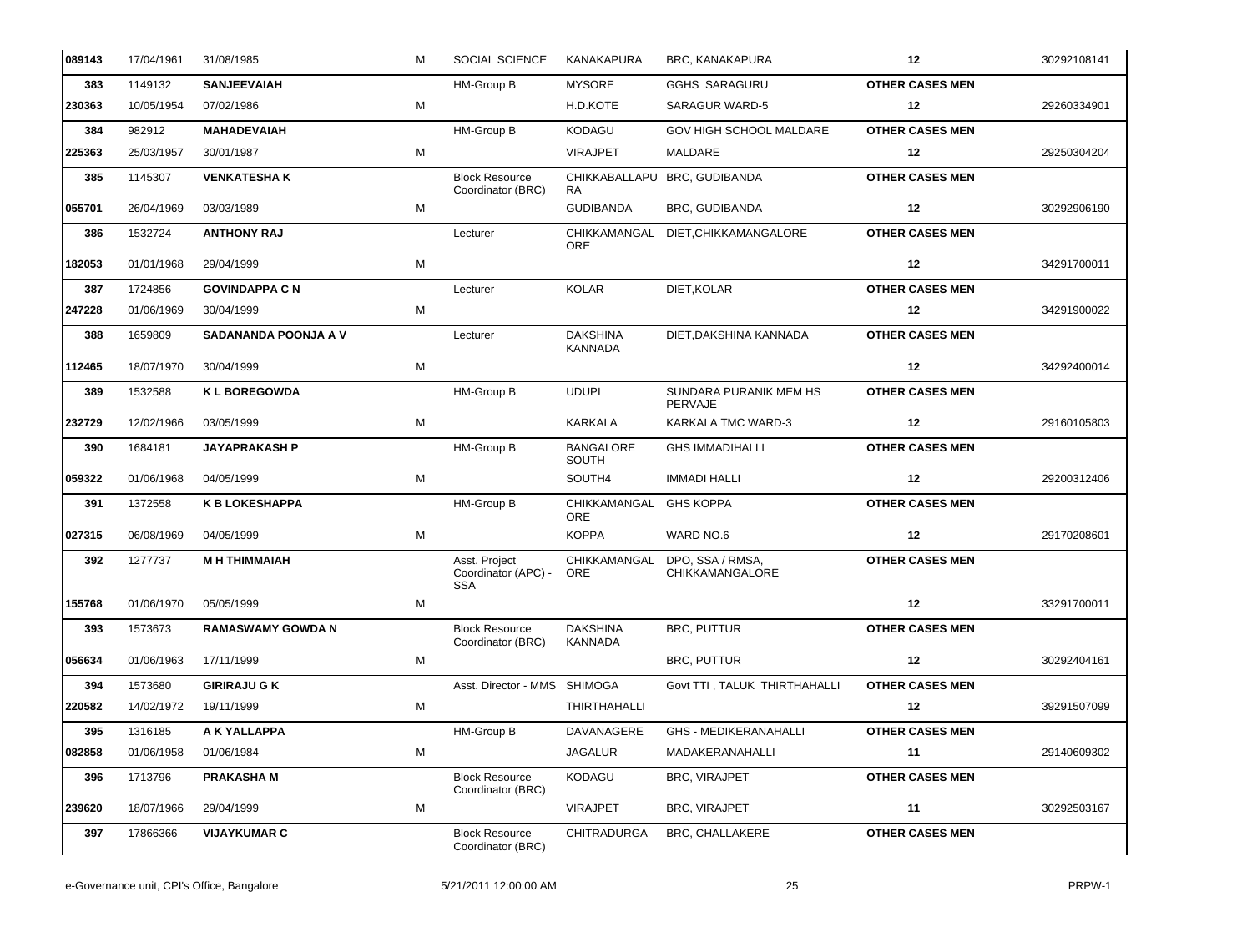| 238143 | 12/06/1971 | 03/05/1999                                 | M |                                            | CHALLAKERE                               | BRC, CHALLAKERE                                                                | 11                     | 30291302081 |
|--------|------------|--------------------------------------------|---|--------------------------------------------|------------------------------------------|--------------------------------------------------------------------------------|------------------------|-------------|
| 398    | 1532410    | <b>HANUMA NAYAKA</b>                       |   | <b>Block Resource</b><br>Coordinator (BRC) | <b>BANGALORE</b><br><b>RURAL</b>         | <b>GJC NELAMANGALA</b>                                                         | <b>OTHER CASES MEN</b> |             |
| 095000 | 22/05/1972 | 03/05/1999                                 | М |                                            | NELAMANGALA                              | NELAMANGALA TOWN                                                               | 11                     | 29210120846 |
| 399    | 540775     | <b>BASAPPAN</b>                            |   | HM-Group B                                 | CHIKKAMANGAL G.H.S. AVATHI<br><b>ORE</b> |                                                                                | <b>OTHER CASES MEN</b> |             |
| 157925 | 01/07/1952 | 06/08/1982                                 | М |                                            | <b>CHIKMAGALUR</b>                       | AVATHI                                                                         | 10                     | 29170605007 |
| 400    | 627080     | <b>HEMEGOWDA H K</b>                       |   | <b>HM-Group B</b>                          | CHIKKAMANGAL<br><b>ORE</b>               | <b>GHS SANGAMESHWARAPETE</b>                                                   | <b>OTHER CASES MEN</b> |             |
| 235647 | 18/08/1952 | 19/08/1982                                 | М |                                            | CHIKMAGALUR                              | DEVADANA                                                                       | 10                     | 29170600617 |
| 401    | 495714     | <b>SIDDAIAH R</b>                          |   | <b>HM-Group B</b>                          | <b>BANGALORE</b><br><b>RURAL</b>         | G HS(COMP) KADATHIPURU                                                         | <b>OTHER CASES MEN</b> |             |
| 019199 | 15/03/1952 | 25/08/1982                                 | M |                                            | DODDABALLAPU KADATHIPPURU<br>RA.         |                                                                                | 10                     | 29210215602 |
| 402    | 1092149    | <b>SOMAPPA C</b>                           |   | <b>HM-Group B</b>                          | DAVANAGERE                               | GJC-HALUVAGALU                                                                 | <b>OTHER CASES MEN</b> |             |
| 088469 | 03/03/1955 | 14/08/1984                                 | М |                                            | HARAPANAHALLI HALUVAGALU                 |                                                                                | 10                     | 29140702610 |
| 403    | 1033454    | <b>D H HOSAPET</b>                         |   | <b>HM-Group B</b>                          | <b>DAVANAGERE</b>                        | <b>GHS - HALIVANA</b>                                                          | <b>OTHER CASES MEN</b> |             |
| 028980 | 01/06/1958 | 18/08/1984                                 | м |                                            | HARIHARA                                 | HALIVANA                                                                       | 10                     | 29140402705 |
| 404    | 997693     | SHANKARAPPA MUDNAL                         |   | HM-Group B                                 | <b>DAKSHINA</b><br><b>KANNADA</b>        | GHS, ALIYOOR                                                                   | <b>OTHER CASES MEN</b> |             |
| 224962 | 01/08/1965 | 01/02/2006                                 | М |                                            | <b>MOODABIDRE</b>                        | VALPADY                                                                        | 10                     | 29240702305 |
| 405    | 668839     | <b>H K MARANKAIAH</b>                      |   | Asst. Director                             | <b>BANGALORE</b><br>SOUTH                | DDPI OFFICE, BANGALORE SOUTH                                                   | <b>OTHER CASES MEN</b> |             |
| 241802 | 30/04/1954 | 02/08/1982                                 | M |                                            |                                          | DDPI OFFICE, BANGALORE SOUTH                                                   | 9                      | 32292000021 |
| 406    | 1177676    | <b>MANJAPPA T</b>                          |   | <b>HM-Group B</b>                          | <b>UDUPI</b>                             | <b>GHS AJJARKADU</b>                                                           | <b>OTHER CASES MEN</b> |             |
| 065447 | 22/05/1960 | 16/09/1985                                 | м |                                            | <b>UDUPI</b>                             | KANNARPADI WARD NO-32                                                          | 9                      | 29160212502 |
| 407    | 11748219   | <b>M VENKATESH</b>                         |   | Vice Principal                             | <b>KOLAR</b>                             | GJC(BOYS)S.V.PURA                                                              | <b>OTHER CASES MEN</b> |             |
| 064088 | 27/05/1955 | 30/12/1985                                 | М |                                            | <b>SRINIVASAPUR</b>                      | <b>SRINIVASPUR TOWN</b>                                                        | 9                      | 29191233528 |
| 408    | 1251260    | <b>NAGARAJUKP</b>                          |   |                                            | AR                                       | Asst. Director - MMS CHAMARAJANAG MMS, TQ PANCHAYATH, KOLLEGAL OTHER CASES MEN |                        |             |
| 057800 | 05/09/1962 | 13/11/1986                                 | M |                                            |                                          |                                                                                | 9                      | 36292705179 |
| 409    | 1076487    | <b>MUTHURAJU M</b>                         |   | <b>Vice Principal</b>                      | AR                                       | CHAMARAJANAG DBGJPUC GUNDLUPET                                                 | <b>OTHER CASES MEN</b> |             |
| 176905 | 17/07/1961 | 18/12/1989                                 | М |                                            | <b>GUNDULPET</b>                         | <b>GUNDLUPET</b>                                                               | 9                      | 29270216035 |
| 410    | 895943     | SOMASHEKARAPPA H M                         |   | HM-Group B                                 | <b>HASSAN</b>                            | <b>GHS BACHENAHALLY</b>                                                        | <b>OTHER CASES MEN</b> |             |
| 230221 | 10/08/1953 | 10/11/1979                                 | М |                                            | ARASIKERE                                | <b>BACHENAHALLY</b>                                                            | 8                      | 29230336502 |
| 411    | 682249     | <b>K N GURUPADAPPA</b>                     |   | HM-Group B                                 | CHAMARAJANAG GHS CHIKKATI<br>AR.         |                                                                                | <b>OTHER CASES MEN</b> |             |
| 240607 | 04/08/1952 | 09/08/1982                                 | M |                                            | <b>GUNDULPET</b>                         | <b>CHIKKATI</b>                                                                | 8                      | 29270212002 |
| 412    | 1723973    | <b>HV MUNIRAJU</b>                         |   | HM-Group B                                 | CHIKKABALLAPU GHPS MUTHUR<br>RA.         |                                                                                | <b>OTHER CASES MEN</b> |             |
| 055551 | 17/05/1960 | 04/02/1986                                 | M |                                            | SIDLAGHATTA                              | <b>MUTHUR</b>                                                                  | 8                      | 29291119502 |
|        |            | e-Governance unit, CPI's Office, Bangalore |   | 5/21/2011 12:00:00 AM                      |                                          | 26                                                                             |                        | PRPW-1      |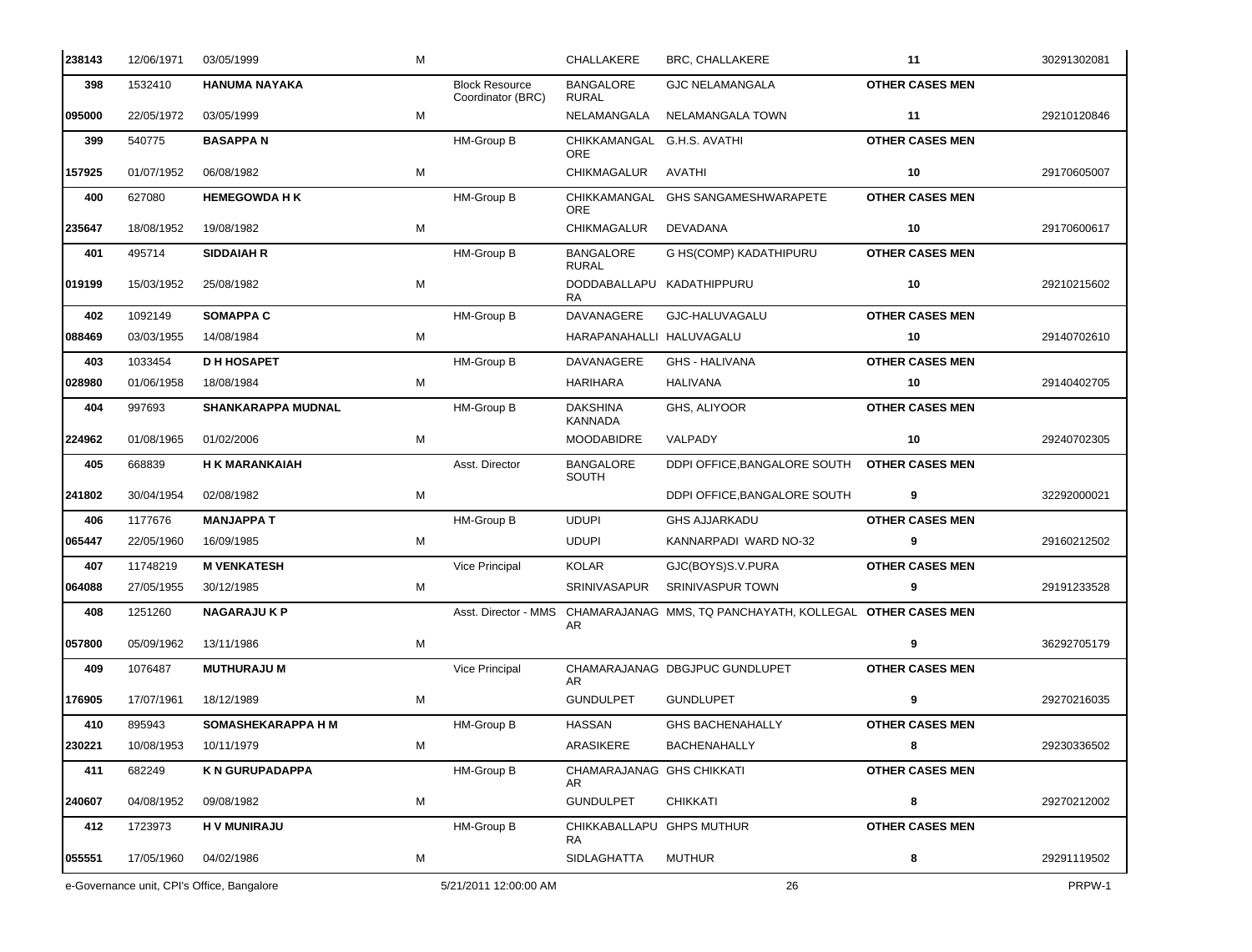| 413    | 1723973                                    | <b>HV MUNIRAJU</b>        |   | <b>HM-Group B</b>                                  | CHIKKABALLAPU GHS MUTHUR<br><b>RA</b>    |                                      | <b>OTHER CASES MEN</b> |             |
|--------|--------------------------------------------|---------------------------|---|----------------------------------------------------|------------------------------------------|--------------------------------------|------------------------|-------------|
| 055551 | 17/05/1960                                 | 04/02/1986                | М |                                                    | SIDLAGHATTA                              | MUTHUR                               | 8                      | 29291119502 |
| 414    | 1165333                                    | <b>SHIVALINGAIAH K</b>    |   | HM-Group B                                         | RAMANAGARA                               | <b>G HS UYYAMBALLI</b>               | <b>OTHER CASES MEN</b> |             |
| 095027 | 10/11/1961                                 | 18/09/1986                | M | CBZ                                                | KANAKAPURA                               | <b>UYYAMBALLI</b>                    | 8                      | 29210816002 |
| 415    | 1149342                                    | <b>VENKATARAMANAPPA G</b> |   | HM-Group B                                         | CHIKKABALLAPU<br>RA.                     | <b>GHS BOORAGAMAKALAHALLI</b>        | <b>OTHER CASES MEN</b> |             |
| 068287 | 16/04/1959                                 | 19/09/1986                | М |                                                    | <b>CHINTAMANI</b>                        | <b>BOORAGAMAKALAHALLI</b>            | 8                      | 29290404904 |
| 416    | 981822                                     | <b>MOGANNA</b>            |   | Asst. Director - MMS MYSORE                        |                                          | MMS, TQ PANCHAYATH, HUNSUR           | <b>OTHER CASES MEN</b> |             |
| 229895 | 10/06/1961                                 | 14/10/1986                | М |                                                    |                                          |                                      | 8                      | 36292604169 |
| 417    | 1195165                                    | <b>L M BALUTAGI</b>       |   | Asst. Director - MMS HASSAN                        |                                          | MMS, TQ PANCHAYATH,<br>SAKALESHAPURA | <b>OTHER CASES MEN</b> |             |
| 241493 | 01/08/1962                                 | 30/10/1986                | М |                                                    |                                          |                                      | 8                      | 36292308157 |
| 418    | 1242259                                    | <b>PRAKASHAKB</b>         |   | <b>HM-Group B</b>                                  | <b>HASSAN</b>                            | <b>GHS KALLUSADARAHALLY</b>          | <b>OTHER CASES MEN</b> |             |
| 233077 | 13/01/1966                                 | 14/09/1992                | M |                                                    | <b>ARASIKERE</b>                         | KALLUSADARAHALLY                     | 8                      | 29230330103 |
| 419    | 1150920                                    | <b>RAMACHANDRA KN</b>     |   | <b>HM-Group B</b>                                  | <b>KOLAR</b>                             | <b>GHS THADIGOL</b>                  | <b>OTHER CASES MEN</b> |             |
| 232189 | 02/06/1966                                 | 01/10/1992                | М |                                                    | <b>SRINIVASAPUR</b>                      | <b>THADIGOL</b>                      | 8                      | 29191229404 |
| 420    | 1313321                                    | <b>MANJA NAIK P</b>       |   | <b>HM-Group B</b>                                  | DAVANAGERE                               | <b>GHS-THOWDUR</b>                   | <b>OTHER CASES MEN</b> |             |
| 238133 | 01/06/1958                                 | 18/07/1994                | M |                                                    | HARAPANAHALLI TAVADUR                    |                                      | 8                      | 29140707908 |
| 421    | 1260224                                    | <b>AMAVASEMADAIAH</b>     |   | HM-Group B                                         | <b>DAKSHINA</b><br><b>KANNADA</b>        | GHS, MANJUNATHA NAGARA               | <b>OTHER CASES MEN</b> |             |
| 031905 | 01/06/1960                                 | 14/09/1994                | М |                                                    | <b>PUTTUR</b>                            | PALTHADY                             | 8                      | 29240405505 |
| 422    | 1236964                                    | <b>M R LAKSHMANAPPA</b>   |   | Asst. Director - MMS                               | CHIKKABALLAPU GJC BAGEPALLI<br><b>RA</b> |                                      | <b>OTHER CASES MEN</b> |             |
| 113858 | 02/07/1958                                 | 22/11/1985                | М |                                                    | <b>BAGEPALLY</b>                         | WARD NO:10                           | $\overline{7}$         | 29290123204 |
| 423    | 370857                                     | <b>SHIVAMURTHY C</b>      |   | Asst. Project<br>Coordinator (APC) -<br><b>SSA</b> | CHITRADURGA                              | DPO, SSA / RMSA, CHITRADURGA         | <b>OTHER CASES MEN</b> |             |
| 221854 | 07/11/1952                                 | 08/11/1976                | M |                                                    |                                          |                                      | 6                      | 33291300013 |
| 424    | 478986                                     | <b>BASAVARAJAPPA Y C</b>  |   | HM-Group B                                         | <b>RA</b>                                | CHIKKABALLAPU GHS VATADAHOSAHALLI    | <b>OTHER CASES MEN</b> |             |
| 108717 | 14/07/1952                                 | 01/12/1976                | м |                                                    |                                          | GOWRIBIDANUR VATADAHOSAHALLI         | 6                      | 29290522108 |
| 425    | 1004083                                    | <b>NARAYANAPPAK</b>       |   | HM-Group B                                         | RA.                                      | CHIKKABALLAPU GHS NAKKALAHALLI       | <b>OTHER CASES MEN</b> |             |
| 084070 | 08/04/1953                                 | 15/06/1978                | М |                                                    | GOWRIBIDANUR NAKKALAHALLI                |                                      | 6                      | 29290516902 |
| 426    | 460791                                     | <b>NANJUNDAPPA M R</b>    |   | HM-Group B                                         | <b>BANGALORE</b><br><b>RURAL</b>         | G HS HASIGALA                        | <b>OTHER CASES MEN</b> |             |
| 102856 | 12/01/1954                                 | 12/03/1979                | M |                                                    | <b>HOSAKOTE</b>                          | HASIGALA                             | 6                      | 29210403302 |
| 427    | 654571                                     | <b>THIMMAIAH A</b>        |   | HM-Group B                                         | CHIKKABALLAPU GHS GADARE<br>RA           |                                      | <b>OTHER CASES MEN</b> |             |
| 066411 | 25/03/1955                                 | 06/08/1979                | М |                                                    | GOWRIBIDANUR GEDARE                      |                                      | 6                      | 29290506303 |
| 428    | 972064                                     | <b>SRIKANTAN B R</b>      |   | HM-Group B                                         | MANDYA                                   | <b>GHS RAGIMUDDANAHALLI</b>          | <b>OTHER CASES MEN</b> |             |
|        | e-Governance unit, CPI's Office, Bangalore |                           |   | 5/21/2011 12:00:00 AM                              |                                          | 27                                   |                        | PRPW-1      |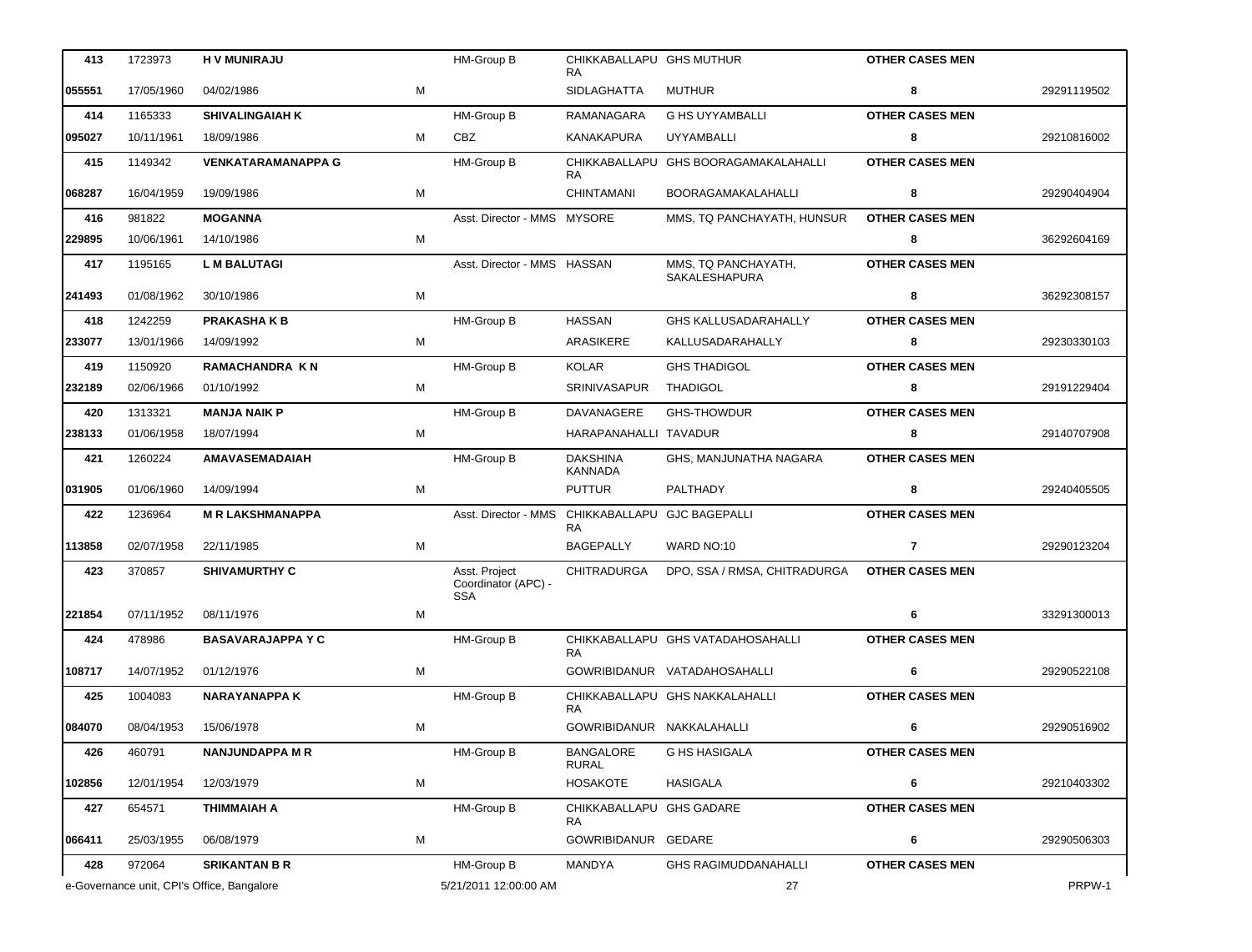| 246515 | 02/04/1953                                 | 09/11/1979                  | м |                       | PANDAVAPURA                       | <b>GUMMANA HALLY</b>              | 6                      | 29220604910 |
|--------|--------------------------------------------|-----------------------------|---|-----------------------|-----------------------------------|-----------------------------------|------------------------|-------------|
| 429    | 953515                                     | <b>MANOHARA R</b>           |   | HM-Group B            | <b>HASSAN</b>                     | GHS S. DEVIHALLY                  | <b>OTHER CASES MEN</b> |             |
| 019054 | 05/05/1953                                 | 09/08/1980                  | М |                       | HASSAN                            | DEVIHALLY                         | 6                      | 29230726102 |
| 430    | 836897                                     | SHIVANANDA DANANNAVAR       |   | HM-Group B            | DAVANAGERE                        | GHS-SHIVAPURA                     | <b>OTHER CASES MEN</b> |             |
| 018461 | 18/12/1952                                 | 25/08/1980                  | м |                       | HARAPANAHALLI SHIVAPURA           |                                   | 6                      | 29140711501 |
| 431    | 897683                                     | <b>MAHESHWARAPPA C</b>      |   | HM-Group B            | CHITRADURGA                       | <b>GHS THEKALAVATTI</b>           | <b>OTHER CASES MEN</b> |             |
| 006942 | 07/03/1955                                 | 12/09/1980                  | м |                       | <b>HOLALKERE</b>                  | THEKALAVATTI                      | 6                      | 29130424001 |
| 432    | 904853                                     | <b>NATARAJU H N</b>         |   | HM-Group B            | <b>TUMKUR</b>                     | <b>GHS MAGADI PALYA CROSS</b>     | <b>OTHER CASES MEN</b> |             |
| 177523 | 19/05/1958                                 | 03/11/1980                  | м |                       | <b>KUNIGAL</b>                    | <b>KOPPA</b>                      | 6                      | 29181009302 |
| 433    | 815666                                     | <b>D CHANDRAPPA</b>         |   | HM-Group B            | RAMANAGARA                        | <b>G HS SHESHAGIRIHALLI</b>       | <b>OTHER CASES MEN</b> |             |
| 242338 | 10/08/1952                                 | 05/11/1980                  | м |                       | RAMANAGARA                        | <b>SHESHAGIRIHALLI</b>            | 6                      | 29210604904 |
| 434    | 1150243                                    | <b>VEERANNA</b>             |   | HM-Group B            | <b>MADHUGIRI</b>                  | <b>GHS CHINNENAHALLY</b>          | <b>OTHER CASES MEN</b> |             |
| 227761 | 20/08/1953                                 | 05/11/1980                  | м |                       | <b>MADHUGIRI</b>                  | CHINNENAHALLY                     | 6                      | 29180407502 |
| 435    | 9119342                                    | <b>BASAVARAJU G</b>         |   | HM-Group B            | <b>TUMKUR</b>                     | <b>GHS BARASIDLAHALLI</b>         | <b>OTHER CASES MEN</b> |             |
| 235108 | 01/04/1953                                 | 22/07/1981                  | M |                       | CHIKKANAYAKA<br>NAHALLI           | <b>BARASIDLA HALLI</b>            | 6                      | 29180111202 |
| 436    | 887890                                     | <b>ADAVIKUMARA G</b>        |   | <b>HM-Group B</b>     | <b>SHIMOGA</b>                    | <b>GHS MUDDANAHALLI</b>           | <b>OTHER CASES MEN</b> |             |
| 123744 | 20/07/1959                                 | 17/11/1982                  | м |                       | <b>SHIKARIPUR</b>                 | MUDDANAHALLI                      | 6                      | 29150412803 |
| 437    | 995826                                     | APPANNA NAYAK A             |   | HM-Group B            | <b>DAKSHINA</b><br><b>KANNADA</b> | GHS, PAPEMAJAL                    | <b>OTHER CASES MEN</b> |             |
| 039931 | 01/06/1956                                 | 22/11/1982                  | м |                       | <b>PUTTUR</b>                     | ARIYADKA                          | 6                      | 29240400603 |
| 438    | 896181                                     | <b>BALAKRISHNEGOWDA M V</b> |   | <b>HM-Group B</b>     | MANDYA                            | GHS VALAGEREMENASA                | <b>OTHER CASES MEN</b> |             |
| 233164 | 10/07/1959                                 | 22/11/1982                  | М |                       | KRISHNARAJA<br>PET                | <b>VOLAGERE MENASA</b>            | 6                      | 29220131202 |
| 439    | 977228                                     | <b>G T RAMEGOWDA</b>        |   | <b>HM-Group B</b>     | <b>MYSORE</b>                     | <b>GHS CHUNCHANAKATTE</b>         | <b>OTHER CASES MEN</b> |             |
| 122570 | 01/06/1956                                 | 15/12/1982                  | м |                       | K.R.NAGARA                        | CHUNCHANA KATTE                   | 6                      | 29260607103 |
| 440    | 844195                                     | <b>NAGENDRA N</b>           |   | HM-Group B            | AR                                | CHAMARAJANAG GHS BYRANATHA        | <b>OTHER CASES MEN</b> |             |
| 068100 | 01/04/1957                                 | 16/12/1982                  | м |                       | <b>HANUR</b>                      | <b>BYRANATHA</b>                  | 6                      | 29271316102 |
| 441    | 880197                                     | S P ASWATHANARAYANA         |   | HM-Group B            | <b>SHIMOGA</b>                    | <b>GHS SHETTIKERE</b>             | <b>OTHER CASES MEN</b> |             |
| 235809 | 05/12/1957                                 | 16/12/1982                  | м |                       | <b>SHIMOGA</b>                    | SHETTI KERE                       | 6                      | 29150500808 |
| 442    | 990576                                     | PARASHIVAMURTHY             |   | HM-Group B            | <b>UDUPI</b>                      | <b>GHS ALBADI ARDI</b>            | <b>OTHER CASES MEN</b> |             |
| 026713 | 16/03/1954                                 | 17/12/1982                  | м |                       | <b>KUNDAPURA</b>                  | ALBADI                            | 6                      | 29160309507 |
| 443    | 975130                                     | N M JAYARAMAN               |   | HM-Group B            | AR.                               | CHAMARAJANAG GHS GIRLS KABBAHALLI | <b>OTHER CASES MEN</b> |             |
| 224941 | 07/09/1955                                 | 20/12/1982                  | М |                       | <b>GUNDULPET</b>                  | KABBALLI                          | 6                      | 29270207307 |
| 444    | 792890                                     | N VIRUPAKSHAPPA             |   | HM-Group B            | DAVANAGERE                        | GUHS - BASAVAPATTANA              | <b>OTHER CASES MEN</b> |             |
| 227161 | 01/06/1956                                 | 06/01/1983                  | м |                       | <b>CHANNAGIRI</b>                 | <b>BASAVAPATTANA</b>              | 6                      | 29140101809 |
| 445    | 913354                                     | <b>HANUMANTHARAO S N</b>    |   | HM-Group B            | MADHUGIRI                         | <b>GJC VALLURU</b>                | <b>OTHER CASES MEN</b> |             |
|        | e-Governance unit, CPI's Office, Bangalore |                             |   | 5/21/2011 12:00:00 AM |                                   | 28                                |                        | PRPW-1      |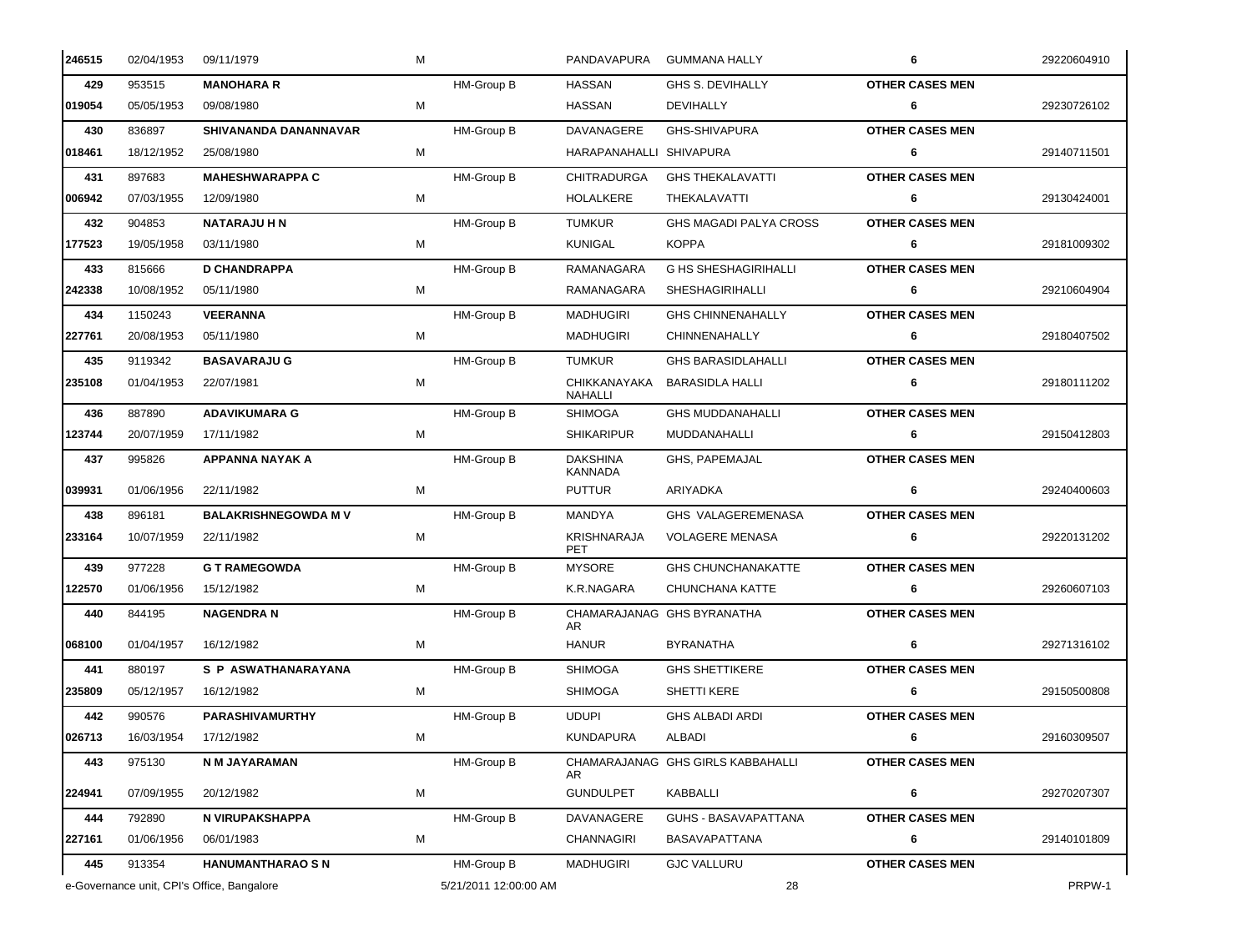| 078489 | 04/05/1954 | 29/09/1983                                 | М |                       | PAVAGADA                          | VALLUR                        | 6                      | 29180511703 |
|--------|------------|--------------------------------------------|---|-----------------------|-----------------------------------|-------------------------------|------------------------|-------------|
| 446    | 1237036    | <b>MALLAPPA HV</b>                         |   | HM-Group B            | <b>SHIMOGA</b>                    | <b>GHS KARANAGIRI</b>         | <b>OTHER CASES MEN</b> |             |
| 026313 | 23/07/1957 | 28/05/1984                                 | M |                       | <b>HOSANAGAR</b>                  | <b>MELINA BESIGE</b>          | 6                      | 29150211807 |
| 447    | 1149309    | <b>ASWATHAPPA V N</b>                      |   | HM-Group B            | CHIKKABALLAPU<br><b>RA</b>        | <b>GHS HAMPASANDRA</b>        | <b>OTHER CASES MEN</b> |             |
| 061857 | 15/03/1958 | 01/06/1984                                 | M |                       | <b>GUDIBANDA</b>                  | HAMPASANDRA                   | 6                      | 29290603803 |
| 448    | 1683632    | <b>CHIKKANARASAIAH N</b>                   |   | HM-Group B            | RA                                | CHIKKABALLAPU GHS NAGARAGERE  | <b>OTHER CASES MEN</b> |             |
| 153169 | 10/05/1959 | 01/06/1984                                 | М |                       | GOWRIBIDANUR NAGARAGERE           |                               | 6                      | 29290516805 |
| 449    | 1129816    | <b>H THARANATH</b>                         |   | HM-Group B            | CHIKKABALLAPU GHS CHENDUR<br>RA.  |                               | <b>OTHER CASES MEN</b> |             |
| 241511 | 22/05/1958 | 02/06/1984                                 | M |                       | <b>GUDIBANDA</b>                  | <b>CHENDUR</b>                | 6                      | 29290601502 |
| 450    | 1147888    | <b>N SHIVA REDDY</b>                       |   | HM-Group B            | CHIKKABALLAPU GHS GULUR<br>RA.    |                               | <b>OTHER CASES MEN</b> |             |
| 026790 | 15/07/1960 | 04/06/1984                                 | M |                       | <b>BAGEPALLY</b>                  | <b>GULUR</b>                  | 6                      | 29290106908 |
| 451    | 1177755    | <b>RAGHAVENDRA RAO H S</b>                 |   | <b>HM-Group B</b>     | <b>SHIMOGA</b>                    | <b>GCHS BAVIKAISARU</b>       | <b>OTHER CASES MEN</b> |             |
| 040834 | 03/09/1954 | 06/06/1984                                 | м |                       | <b>THIRTHAHALLI</b>               | <b>BAVIKAISARU</b>            | 6                      | 29150733001 |
| 452    | 1077942    | <b>GIREESHAPPA G S</b>                     |   | HM-Group B            | <b>SHIMOGA</b>                    | <b>GHS HARISHI</b>            | <b>OTHER CASES MEN</b> |             |
| 040188 | 11/11/1956 | 14/08/1984                                 | М |                       | <b>SORAB</b>                      | <b>HARISHI</b>                | 6                      | 29150613802 |
| 453    | 998275     | K T PUNDARIKA                              |   | HM-Group B            | <b>DAKSHINA</b><br><b>KANNADA</b> | GHS, AJJAVARA                 | <b>OTHER CASES MEN</b> |             |
| 089509 | 07/09/1954 | 16/08/1984                                 | M |                       | <b>SULLIA</b>                     | AJJAVARA                      | 6                      | 29240500408 |
| 454    | 1130273    | YARANNA Y T                                |   | HM-Group B            | RA                                | CHIKKABALLAPU GHS CHEEMANGALA | <b>OTHER CASES MEN</b> |             |
| 068962 | 20/06/1955 | 16/08/1984                                 | М |                       | <b>SIDLAGHATTA</b>                | CHEEMANGALA                   | 6                      | 29291104803 |
| 455    | 1193789    | <b>HIRIYANNA</b>                           |   | HM-Group B            | MANDYA                            | GHS HERAGANAHALLI             | <b>OTHER CASES MEN</b> |             |
| 175582 | 01/06/1957 | 16/08/1984                                 | M |                       | NAGAMANGALA                       | YARAGANA HALLY                | 6                      | 29220536102 |
| 456    | 1077328    | <b>KUMARAPPA GN</b>                        |   | HM-Group B            | CHIKKAMANGAL<br><b>ORE</b>        | GHS, DARADAHALLI              | <b>OTHER CASES MEN</b> |             |
| 221978 | 24/05/1955 | 17/08/1984                                 | M |                       | <b>MOODIGERE</b>                  | <b>DARADAHALLI</b>            | 6                      | 29170709506 |
| 457    | 1141454    | <b>DIVAKARAMURTHY G</b>                    |   | HM-Group B            | RAMANAGARA                        | <b>G HS BIJJAHALLI</b>        | <b>OTHER CASES MEN</b> |             |
| 224580 | 20/05/1958 | 17/08/1984                                 | М |                       | KANAKAPURA                        | <b>BIJJAHALLI</b>             | 6                      | 29210818702 |
| 458    | 1195560    | <b>KRISHNAPPA</b>                          |   | HM-Group B            | <b>HASSAN</b>                     | <b>GHS CHIKKAKANAGALU</b>     | <b>OTHER CASES MEN</b> |             |
| 087301 | 14/01/1959 | 17/08/1984                                 | м |                       | ALUR                              | CHIKKAKANAGALU                | 6                      | 29230102202 |
| 459    | 1077237    | <b>SHADAKSHARI K M</b>                     |   | HM-Group B            | <b>HASSAN</b>                     | <b>GHS BIKKODU</b>            | <b>OTHER CASES MEN</b> |             |
| 201871 | 18/04/1959 | 20/08/1984                                 | м |                       | <b>BELUR</b>                      | <b>BIKKODU</b>                | 6                      | 29230402805 |
| 460    | 1514478    | <b>MALLAIAH C</b>                          |   | HM-Group B            | CHAMARAJANAG GHS MARALLI<br>AR.   |                               | <b>OTHER CASES MEN</b> |             |
| 240246 | 01/06/1955 | 23/08/1984                                 | M |                       | <b>HANUR</b>                      | MARALLI                       | 6                      | 29271311004 |
| 461    | 101010     | <b>PRABHU</b>                              |   | HM-Group B            | <b>HASSAN</b>                     | <b>GHS HANDARANGI</b>         | <b>OTHER CASES MEN</b> |             |
|        |            | e-Governance unit, CPI's Office, Bangalore |   | 5/21/2011 12:00:00 AM |                                   | 29                            |                        | PRPW-1      |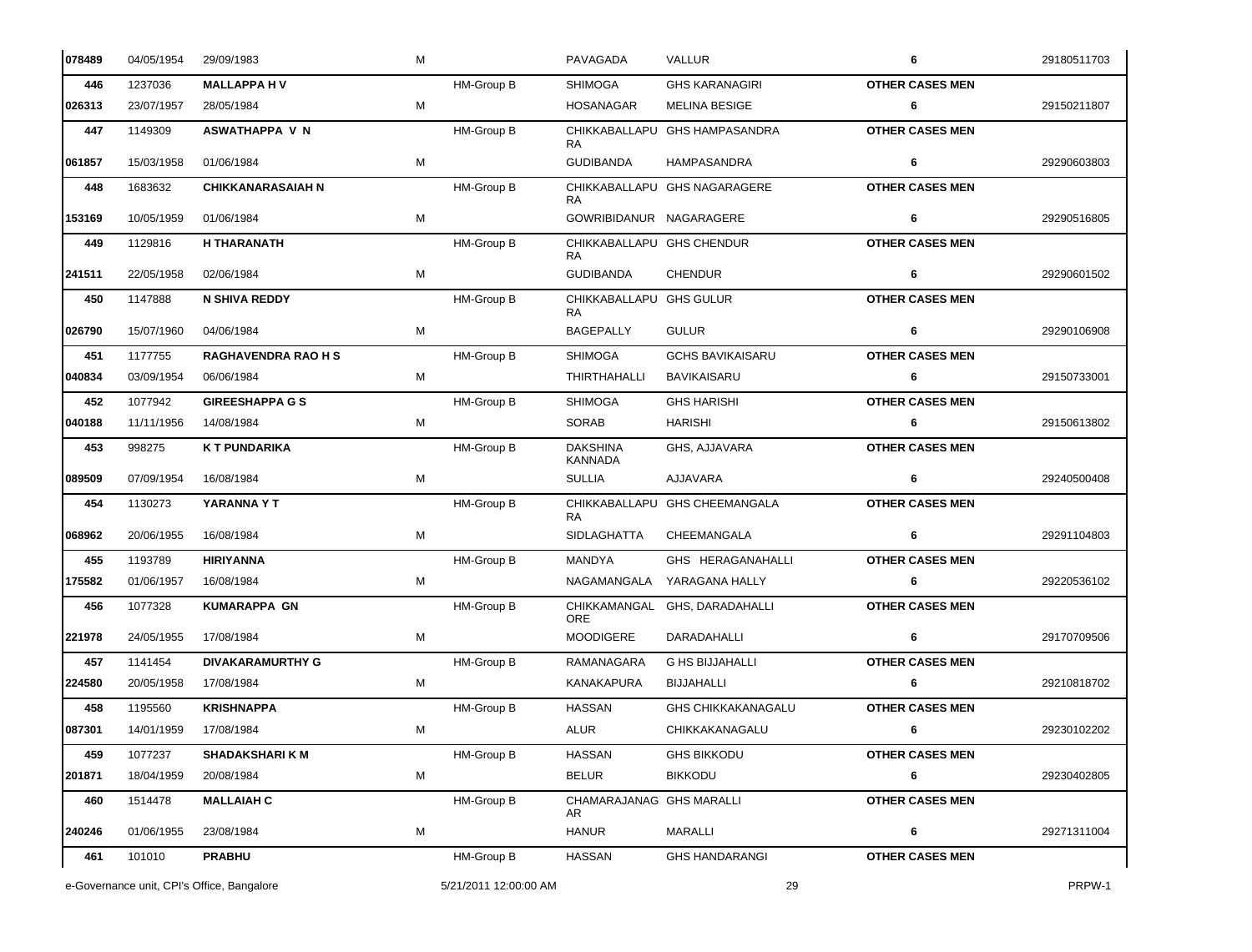| 176419 | 21/10/1953 | 14/09/1984                      | м |            | ARAKALAGUDU                            | HANDRANGI                                   | 6                      | 29230200304 |
|--------|------------|---------------------------------|---|------------|----------------------------------------|---------------------------------------------|------------------------|-------------|
| 462    | 1072956    | <b>MALLESHATC</b>               |   | HM-Group B | KODAGU                                 | <b>GHS KODLIPET</b>                         | <b>OTHER CASES MEN</b> |             |
| 164278 | 01/06/1956 | 27/09/1984                      | М |            | SOMAVARPET                             | <b>DODDAKODLI</b>                           | 6                      | 29250203408 |
| 463    | 1193940    | <b>KESHAVAMURTHY B R</b>        |   | HM-Group B | <b>HASSAN</b>                          | <b>GHS TARIMARA</b>                         | <b>OTHER CASES MEN</b> |             |
| 078238 | 01/04/1961 | 27/09/1984                      | М |            | <b>BELUR</b>                           | CHANDANAHALLY                               | 6                      | 29230426202 |
| 464    | 1071434    | <b>CHANDRAPPA K K</b>           |   | HM-Group B | AR                                     | CHAMARAJANAG GHS KEMPAHAIANA HATTI          | <b>OTHER CASES MEN</b> |             |
| 084846 | 16/10/1953 | 28/09/1984                      | М |            | <b>HANUR</b>                           | KEMPAIAHANA HATTI                           | 6                      | 29271309302 |
| 465    | 1129955    | <b>B SHIVANNA</b>               |   | HM-Group B | <b>HASSAN</b>                          | <b>GHS BETTADAHALLY KUDIGE</b>              | <b>OTHER CASES MEN</b> |             |
| 045507 | 21/02/1955 | 03/12/1984                      | М | CBZ        | ALUR                                   | <b>BETTADAHALLY</b>                         | 6                      | 29230100402 |
| 466    | 1149090    | <b>S NAGENDRA</b>               |   | HM-Group B | <b>KODAGU</b>                          | COM.HIGH SCHOOL, MAKKANDURU OTHER CASES MEN |                        |             |
| 124763 | 08/07/1959 | 11/12/1984                      | м |            | <b>MADIKERI</b>                        | MAKKANDUR                                   | 6                      | 29250102103 |
| 467    | 1487805    | <b>S A KODANDARAMAIAH SETTY</b> |   | HM-Group B | <b>KOLAR</b>                           | <b>GHS BADAMAKANAHALLI</b>                  | <b>OTHER CASES MEN</b> |             |
| 243170 | 09/05/1956 | 12/12/1984                      | м |            | <b>BANGARAPETE</b>                     | BADAMAKANAHALLI                             | 6                      | 29190240402 |
| 468    | 1032956    | <b>KATAPPA B</b>                |   | HM-Group B | <b>CHITRADURGA</b>                     | <b>GHS CHAVALIHALLI.G.HATTI</b>             | <b>OTHER CASES MEN</b> |             |
| 242884 | 26/05/1953 | 13/12/1984                      | м |            | <b>CHITRADURGA</b>                     | CHAVALIHALLI GOLLARAHATTI                   | 6                      | 29130122602 |
| 469    | 1177766    | <b>K G VIJAYA DEVA</b>          |   | HM-Group B | <b>SHIMOGA</b>                         | <b>GHS HOSANADU</b>                         | <b>OTHER CASES MEN</b> |             |
| 223009 | 22/04/1958 | 13/12/1984                      | М |            | HOSANAGAR                              | <b>HOSANADU</b>                             | 6                      | 29150200802 |
| 470    | 1177636    | <b>RAJAPPA R</b>                |   | HM-Group B | <b>SHIMOGA</b>                         | <b>GCHS KONDLUR</b>                         | <b>OTHER CASES MEN</b> |             |
| 140812 | 09/05/1959 | 13/12/1984                      | М |            | THIRTHAHALLI                           | <b>KONDLUR</b>                              | 6                      | 29150734801 |
| 471    | 1177567    | <b>JAYASOMANATHA G C</b>        |   | HM-Group B | CHIKKAMANGAL GCHS, SAMSE<br><b>ORE</b> |                                             | <b>OTHER CASES MEN</b> |             |
| 188901 | 05/08/1958 | 14/12/1984                      | M |            | <b>MOODIGERE</b>                       | SAMSE                                       | 6                      | 29170700117 |
| 472    | 1148370    | <b>VENKATESHA P</b>             |   | HM-Group B | <b>KOLAR</b>                           | <b>GHS THYAVANAHALLI</b>                    | <b>OTHER CASES MEN</b> |             |
| 181556 | 02/05/1961 | 17/12/1984                      | М |            | <b>KOLAR</b>                           | THYAVANAHALLI                               | 6                      | 29190733102 |
| 473    | 1033142    | <b>S G SAJJAN</b>               |   | HM-Group B | DAVANAGERE                             | GUHS - MALEBENNUR(2008-09)                  | <b>OTHER CASES MEN</b> |             |
| 109769 | 25/05/1953 | 19/12/1984                      | М |            | HARIHARA                               | MALEBENNURU                                 | 6                      | 29140405624 |
| 474    | 1163786    | <b>C S SHANKARAIAH</b>          |   | HM-Group B | KODAGU                                 | GOVT HIGH SCHOOL NERUGALALE OTHER CASES MEN |                        |             |
| 164263 | 01/07/1959 | 26/12/1984                      | M |            | SOMAVARPET                             | NERUGALALE                                  | 6                      | 29250200803 |
| 475    | 2077706    | T R PARAMESWARA                 |   | HM-Group B | CHIKKAMANGAL<br><b>ORE</b>             | GHS, HORANADU                               | <b>OTHER CASES MEN</b> |             |
| 156415 | 01/06/1961 | 26/12/1984                      | M |            | <b>MOODIGERE</b>                       | HORNADU                                     | 6                      | 29170700305 |
| 476    | 1177782    | <b>CHANDRAPPA M</b>             |   | HM-Group B | <b>UDUPI</b>                           | <b>GHS BEEJADI</b>                          | <b>OTHER CASES MEN</b> |             |
| 124097 | 20/07/1959 | 27/12/1984                      | М |            | <b>KUNDAPURA</b>                       | <b>BEEJADI</b>                              | 6                      | 29160306903 |
| 477    | 1129211    | <b>G KRISHNAPPA</b>             |   | HM-Group B | CHIKKABALLAPU<br>RA.                   | <b>GHS KANAGAMAKALAPALLI</b>                | <b>OTHER CASES MEN</b> |             |
| 092138 | 01/05/1959 | 29/12/1984                      | М |            | <b>BAGEPALLY</b>                       | KANAGAMAKALAPALLI                           | 6                      | 29290109103 |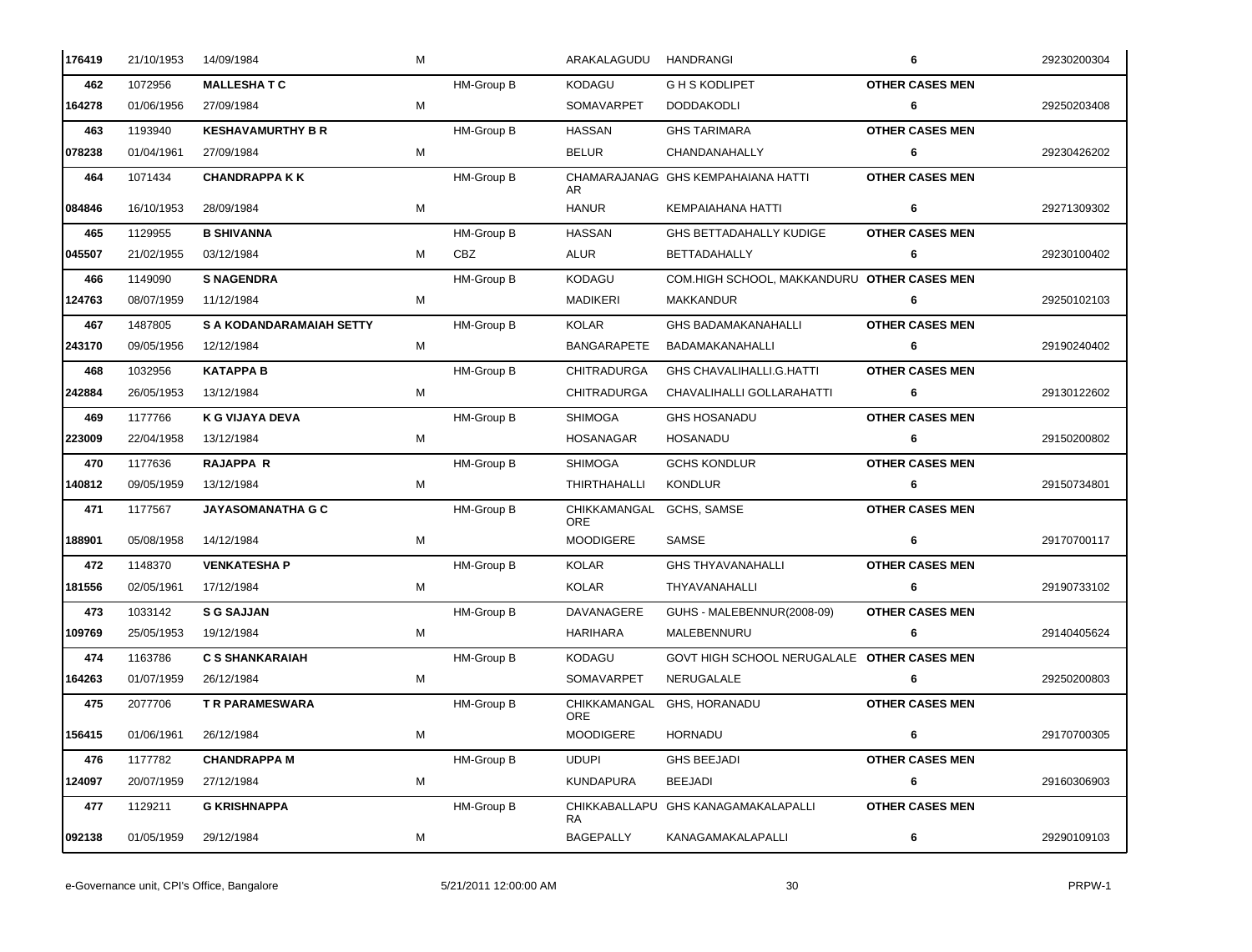| 478    | 908612     | <b>MAHESH</b>            |   | HM-Group B        | RA                               | CHIKKABALLAPU GHS BASETTIHALLI         | <b>OTHER CASES MEN</b> |             |
|--------|------------|--------------------------|---|-------------------|----------------------------------|----------------------------------------|------------------------|-------------|
| 225719 | 10/07/1961 | 18/01/1985               | М |                   | <b>SIDLAGHATTA</b>               | <b>BASETTIHALLI</b>                    | 6                      | 29291103208 |
| 479    | 1071429    | <b>GOVINDEGOWDA G</b>    |   | <b>HM-Group B</b> | <b>KODAGU</b>                    | HIGH SCHOOL CHEMBU                     | <b>OTHER CASES MEN</b> |             |
| 030647 | 01/10/1958 | 25/02/1985               | M |                   | <b>MADIKERI</b>                  | HALECHEMBU                             | 6                      | 29250106708 |
| 480    | 1072045    | <b>PRAKASH A B</b>       |   | HM-Group B        | <b>KODAGU</b>                    | <b>GOV HIGH SCHOOL</b><br>CHENNANAKOTE | <b>OTHER CASES MEN</b> |             |
| 165862 | 24/06/1959 | 06/03/1985               | M |                   | <b>VIRAJPET</b>                  | CHANNAYANA KOTE                        | 6                      | 29250304305 |
| 481    | 1071390    | <b>SIDDEGOWDA B S</b>    |   | HM-Group B        | <b>MANDYA</b>                    | <b>GHS BYADARAHALLY</b>                | <b>OTHER CASES MEN</b> |             |
| 229353 | 01/03/1957 | 11/03/1985               | М |                   | MALAVALLY                        | <b>BYADARA HALLY</b>                   | 6                      | 29220302509 |
| 482    | 1148509    | <b>RAMANAREDDY KN</b>    |   | HM-Group B        | CHIKKABALLAPU<br>RA              | <b>GHS KORLAPARTHI</b>                 | <b>OTHER CASES MEN</b> |             |
| 039367 | 15/11/1960 | 13/03/1985               | M |                   | <b>CHINTAMANI</b>                | KORLAPARTHI                            | 6                      | 29290422102 |
| 483    | 1008464    | <b>B N SHIVAREDDY</b>    |   | HM-Group B        | CHIKKABALLAPU<br>RA              | <b>GHS NALLAGUTTAPALLI</b>             | <b>OTHER CASES MEN</b> |             |
| 114185 | 10/10/1955 | 31/10/1986               | М |                   | <b>BAGEPALLY</b>                 | NALLAGUTTAPALLI                        | 6                      | 29290113407 |
| 484    | 1215451    | <b>GANGADHARAIAH</b>     |   | HM-Group B        | <b>BANGALORE</b><br><b>NORTH</b> | DDPI OFFICE, BANGALORE NORTH           | <b>OTHER CASES MEN</b> |             |
| 230297 | 01/06/1963 | 11/11/1986               | М |                   |                                  | DDPI OFFICE, BANGALORE NORTH           | 6                      | 32292800030 |
| 485    | 882203     | <b>RANGAPPAKT</b>        |   | <b>HM-Group B</b> | <b>SHIMOGA</b>                   | <b>GCHS MASAGALLI</b>                  | <b>OTHER CASES MEN</b> |             |
| 068095 | 01/06/1956 | 27/02/1987               | М |                   | HOSANAGAR                        | MASAGALLI                              | 6                      | 29150203203 |
| 486    | 1277459    | <b>M MUNIVENKATARAJU</b> |   | HM-Group B        | <b>BANGALORE</b><br>RURAL        | G HS (COMP) DEVARAHOSAHALLI            | <b>OTHER CASES MEN</b> |             |
| 048880 | 22/07/1964 | 12/08/1987               | М |                   | NELAMANGALA                      | AGALAKUPPE                             | 6                      | 29210102104 |
| 487    | 1002963    | <b>RIYAZ ULLA</b>        |   | HM-Group B        | RA                               | CHIKKABALLAPU GHS YAGAVAKOTE           | <b>OTHER CASES MEN</b> |             |
| 055271 | 08/06/1955 | 18/08/1987               | М |                   | <b>CHINTAMANI</b>                | YAGAVAKOTE                             | 6                      | 29290436203 |
| 488    | 1152345    | <b>MANJUNATHA NV</b>     |   | HM-Group B        | <b>KOLAR</b>                     | <b>GHS MUTHAKAPALLI</b>                | <b>OTHER CASES MEN</b> |             |
| 082130 | 24/07/1960 | 28/12/1987               | М |                   | SRINIVASAPUR                     | MUTHAKAPALLI                           | 6                      | 29191222007 |
| 489    | 1143711    | <b>M V NANDA KUMAR</b>   |   | HM-Group B        | <b>KOLAR</b>                     | <b>GHS GUMMALAPURA</b>                 | <b>OTHER CASES MEN</b> |             |
| 238539 | 23/02/1964 | 17/11/1988               | M |                   | MULBAGAL                         | <b>GUMMALAPURA</b>                     | 6                      | 29191010702 |
| 490    | 1175353    | <b>BASAVARAJAPPA N</b>   |   | HM-Group B        | <b>SHIMOGA</b>                   | <b>GHS SURAGIHALLI</b>                 | <b>OTHER CASES MEN</b> |             |
| 127616 | 06/02/1953 | 21/08/1989               | M |                   | <b>SHIKARIPUR</b>                | <b>SURAGIHALLI</b>                     | 6                      | 29150410802 |
| 491    | 1145761    | <b>HD GOVINDARAJU</b>    |   | HM-Group B        | <b>TUMKUR</b>                    | <b>GHS KICHAVADI</b>                   | <b>OTHER CASES MEN</b> |             |
| 026504 | 27/09/1955 | 23/08/1989               | M |                   | <b>KUNIGAL</b>                   | KICHAVADI                              | 6                      | 29181019303 |
| 492    | 1341957    | <b>S K VENKATACHALA</b>  |   | HM-Group B        | <b>SHIMOGA</b>                   | <b>GHS KODLU</b>                       | <b>OTHER CASES MEN</b> |             |
| 071829 | 13/06/1952 | 26/08/1989               | М |                   | THIRTHAHALLI                     | KODLU                                  | 6                      | 29150717002 |
| 493    | 1030200    | <b>NAGARAJAPPA G S</b>   |   | HM-Group B        | <b>ORE</b>                       | CHIKKAMANGAL G.H.S. S. BIDARE          | <b>OTHER CASES MEN</b> |             |
| 241781 | 16/05/1956 | 01/09/1989               | М |                   | <b>BIRURU</b>                    | S. BIDRE                               | 6                      | 29170806162 |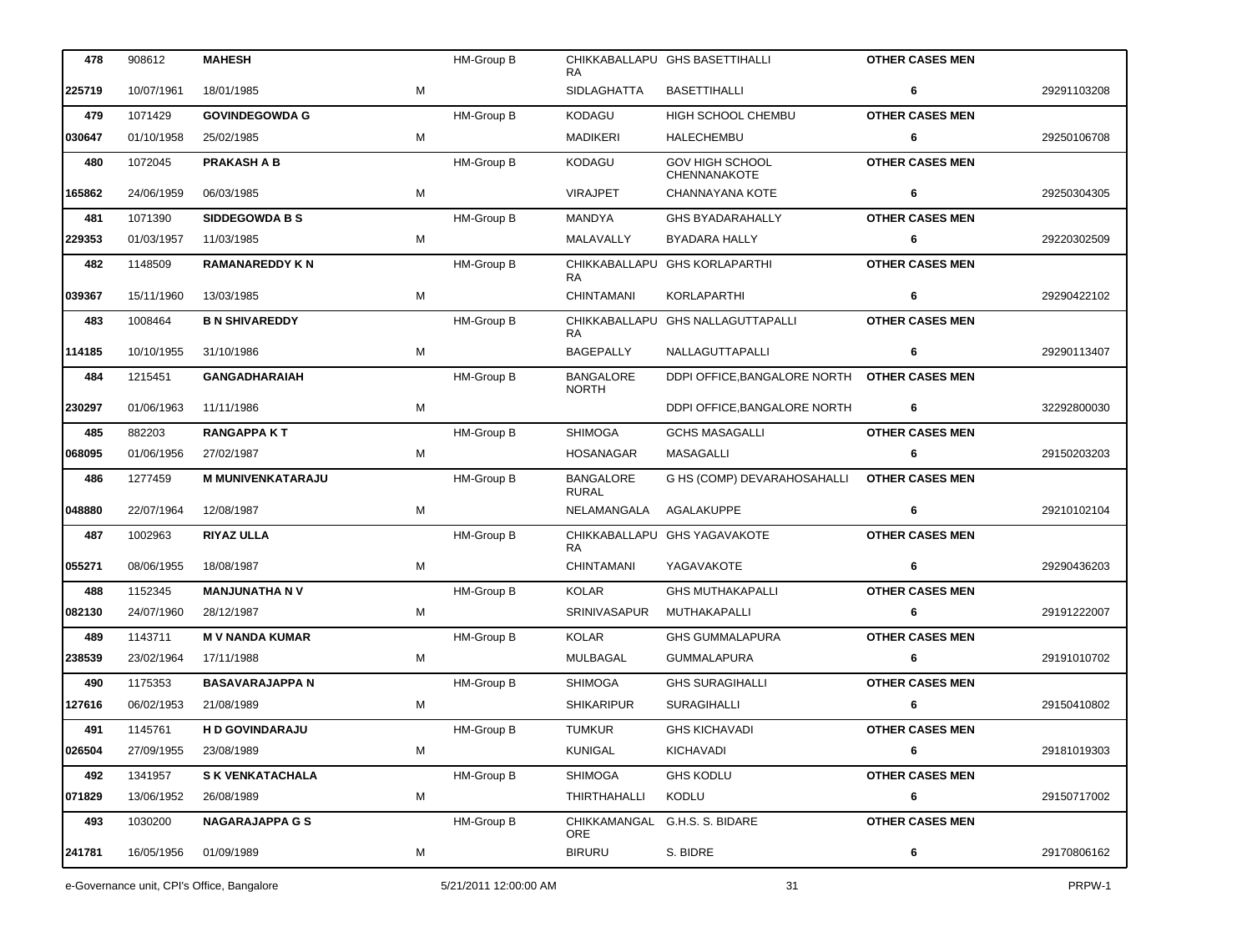| 494    | 1030813    | <b>MOHAN TV</b>             |   | HM-Group B        | <b>CHITRADURGA</b> | <b>GREKHALAGERE LAMB.HATTY</b>                      | <b>OTHER CASES MEN</b> |             |
|--------|------------|-----------------------------|---|-------------------|--------------------|-----------------------------------------------------|------------------------|-------------|
| 085452 | 20/06/1954 | 14/09/1989                  | м |                   | CHALLAKERE         | REKHALAGERE                                         | 6                      | 29130201106 |
| 495    | 1178910    | <b>SUBASHACHANDRA H</b>     |   | <b>HM-Group B</b> | <b>SHIMOGA</b>     | <b>GHS KOTIPURA</b>                                 | <b>OTHER CASES MEN</b> |             |
| 009878 | 08/06/1959 | 16/12/1989                  | М |                   | <b>SORAB</b>       | <b>KOTIPURA</b>                                     | 6                      | 29150641601 |
| 496    | 1192209    | T N LINGE GOWDA             |   | <b>HM-Group B</b> | RAMANAGARA         | G HS KYASAPURA                                      | <b>OTHER CASES MEN</b> |             |
| 089848 | 25/07/1958 | 22/12/1989                  | M |                   | RAMANAGARA         | KYASAPURA                                           | 6                      | 29210601902 |
| 497    | 1250422    | <b>NARASIMHA MURTHY K C</b> |   | <b>HM-Group B</b> | KODAGU             | <b>G H S KANBAIL</b>                                | <b>OTHER CASES MEN</b> |             |
| 037466 | 19/05/1964 | 18/10/1990                  | M |                   | SOMAVARPET         | KANABYLU BACHANALLI                                 | 6                      | 29250211302 |
| 498    | 1222615    | <b>ANJANEYA H</b>           |   | <b>HM-Group B</b> | <b>CHITRADURGA</b> | G.H.S.H.S. LAKKIHALLI                               | <b>OTHER CASES MEN</b> |             |
| 206188 | 01/08/1966 | 23/09/1992                  | м |                   | HOSADURGA          | LAKKIHALLI                                          | 6                      | 29130526201 |
| 499    | 1131427    | <b>CHENNIGARAMAIAH</b>      |   | HM-Group B        | <b>MADHUGIRI</b>   | <b>GHS CHIKKAMALUR</b>                              | <b>OTHER CASES MEN</b> |             |
| 241520 | 18/06/1968 | 28/09/1992                  | M |                   | MADHUGIRI          | CHIKKAMALUR                                         | 6                      | 29180424004 |
| 500    | 1043325    | T THIMMAIAH                 |   | HM-Group B        | <b>CHITRADURGA</b> | GOVT.COMP.HS<br>VADDAARASIDDAWANAHALLI              | <b>OTHER CASES MEN</b> |             |
| 184128 | 12/02/1967 | 29/09/1992                  | M |                   | <b>CHITRADURGA</b> | VADDAARASIDDAVANAHALLI                              | 6                      | 29130129901 |
| 501    | 1180327    | <b>SOORAPPA D</b>           |   | HM-Group B        | <b>SHIMOGA</b>     | <b>GHS NAGARA</b>                                   | <b>OTHER CASES MEN</b> |             |
| 116489 | 18/07/1962 | 30/09/1992                  | м |                   | HOSANAGAR          | NAGARA                                              | 6                      | 29150224601 |
| 502    | 1132188    | <b>NAGENDRAPPA H</b>        |   | HM-Group B        | CHITRADURGA        | GHS SIDDESHWARANADURGA                              | <b>OTHER CASES MEN</b> |             |
| 225422 | 10/06/1967 | 02/10/1992                  | M |                   | CHALLAKERE         | SIDDESHWARANADURGA                                  | 6                      | 29130214203 |
| 503    | 1371669    | <b>MANJANAIK K</b>          |   | HM-Group B        | SHIMOGA            | <b>GCHS GUDDEKERI</b>                               | <b>OTHER CASES MEN</b> |             |
| 222797 | 15/07/1969 | 22/10/1993                  | M |                   | THIRTHAHALLI       | GUDDEKERI                                           | 6                      | 29150733501 |
| 504    | 1318704    | <b>VEERABHADRAIAH K</b>     |   | HM-Group B        | RAMANAGARA         | <b>G HS BRAMANIPURA</b>                             | <b>OTHER CASES MEN</b> |             |
| 133599 | 01/06/1965 | 14/07/1994                  | M |                   | CHANNAPATNA        | <b>BRAHMANIPURA</b>                                 | 6                      | 29210707305 |
| 505    | 1373429    | <b>GOVINDANAIK D</b>        |   | HM-Group B        | <b>HASSAN</b>      | <b>GHS NAGAVEDI</b>                                 | <b>OTHER CASES MEN</b> |             |
| 231410 | 10/05/1967 | 14/07/1994                  | M |                   | ARASIKERE          | NAGAVEDI                                            | 6                      | 29230326702 |
| 506    | 1313631    | <b>RAMACHANDRAPPA N</b>     |   | HM-Group B        | CHITRADURGA        | <b>G.H.S NAGATHIHALLI</b>                           | <b>OTHER CASES MEN</b> |             |
| 164064 | 01/06/1969 | 18/07/1994                  | М |                   | <b>HOSADURGA</b>   | NAGATHIHALLI                                        | 6                      | 29130525001 |
| 507    | 1290169    | <b>KARIYAPPA PL</b>         |   | HM-Group B        | DAVANAGERE         | GHS-KANCHIGANAHAL                                   | <b>OTHER CASES MEN</b> |             |
| 005013 | 09/02/1970 | 19/07/1994                  | M |                   | CHANNAGIRI         | KANCHIGANAHAL                                       | 6                      | 29140111302 |
| 508    | 1277750    | <b>V LAKSHMAIAH</b>         |   | HM-Group B        | KOLAR              | COMPOSIT GOVT HIGH SCHOOL, N OTHER CASES MEN<br>VA. |                        |             |
| 117165 | 16/03/1967 | 20/07/1994                  | М |                   | MULBAGAL           | N VADDAHALLI                                        | 6                      | 29191023102 |
| 509    | 1289785    | <b>CHITTAIAH H</b>          |   | HM-Group B        | <b>MADHUGIRI</b>   | <b>GHS BEDATTUR</b>                                 | <b>OTHER CASES MEN</b> |             |
| 231737 | 28/07/1969 | 20/07/1994                  | М |                   | <b>MADHUGIRI</b>   | <b>BEDATHUR</b>                                     | 6                      | 29180409303 |
| 510    | 1316070    | <b>GOVARDHANA</b>           |   | HM-Group B        | DAVANAGERE         | <b>GHS-CHIRADONI</b>                                | <b>OTHER CASES MEN</b> |             |
| 164091 | 30/09/1969 | 20/07/1994                  | M |                   | <b>CHANNAGIRI</b>  | <b>CHIRADONI</b>                                    | 6                      | 29140104604 |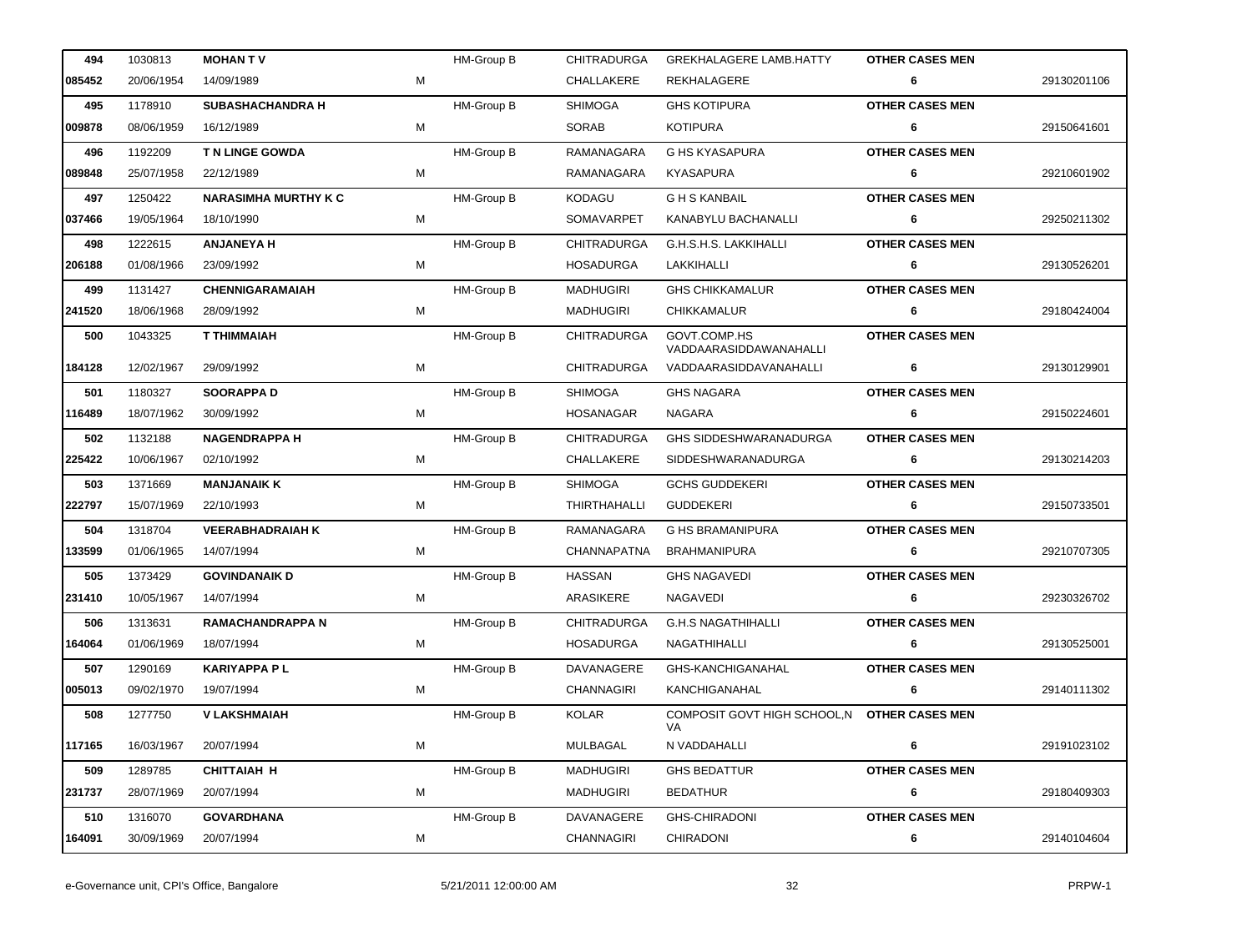| 511    | 1318175    | <b>HANUMANTHAPPA K</b>       |   | HM-Group B                                         | RA                                  | CHIKKABALLAPU GHS MARGANUKUNTE                  | <b>OTHER CASES MEN</b> |             |
|--------|------------|------------------------------|---|----------------------------------------------------|-------------------------------------|-------------------------------------------------|------------------------|-------------|
| 113655 | 11/01/1964 | 22/07/1994                   | M |                                                    | <b>BAGEPALLY</b>                    | MARGANAKUNTE                                    | 6                      | 29290112005 |
| 512    | 1314450    | <b>PRAKASH B H</b>           |   | <b>HM-Group B</b>                                  | RA                                  | CHIKKABALLAPU GHS PALICHERLU                    | <b>OTHER CASES MEN</b> |             |
| 112089 | 18/07/1960 | 09/08/1994                   | M |                                                    | <b>SIDLAGHATTA</b>                  | PALICHERLU                                      | 6                      | 29291121002 |
| 513    | 1344183    | <b>H KYATHA</b>              |   | <b>HM-Group B</b>                                  | <b>DAKSHINA</b><br><b>KANNADA</b>   | GHS, MARKANJA                                   | <b>OTHER CASES MEN</b> |             |
| 166076 | 01/07/1968 | 14/09/1994                   | М |                                                    | <b>SULLIA</b>                       | <b>MARKANJA</b>                                 | 6                      | 29240502704 |
| 514    | 1344002    | <b>GURUMURTHY R</b>          |   | <b>HM-Group B</b>                                  | <b>DAKSHINA</b><br><b>KANNADA</b>   | GHS, HIREBANDADY                                | <b>OTHER CASES MEN</b> |             |
| 037157 | 01/06/1966 | 16/09/1994                   | М |                                                    | <b>PUTTUR</b>                       | <b>HIREBANDADY</b>                              | 6                      | 29240402304 |
| 515    | 1372900    | <b>KRISHNAPPA H</b>          |   | HM-Group B                                         | <b>UDUPI</b>                        | <b>GHS SIDDAPUR</b>                             | <b>OTHER CASES MEN</b> |             |
| 058145 | 12/03/1967 | 19/09/1994                   | М |                                                    | <b>KUNDAPURA</b>                    | <b>SIDDAPUR</b>                                 | 6                      | 29160311210 |
| 516    | 1343359    | <b>KEMPARAJUK</b>            |   | <b>HM-Group B</b>                                  | <b>DAKSHINA</b><br><b>KANNADA</b>   | <b>GHS, NETTANIGE MUDNUR</b>                    | <b>OTHER CASES MEN</b> |             |
| 036951 | 30/10/1965 | 20/09/1994                   | M |                                                    | <b>PUTTUR</b>                       | <b>NETTANIGE MUDNUR</b>                         | 6                      | 29240405014 |
| 517    | 1260782    | <b>MUDDAIAH M C</b>          |   | <b>HM-Group B</b>                                  | <b>KOLAR</b>                        | <b>GHS KAMADENAHALLI</b>                        | <b>OTHER CASES MEN</b> |             |
| 110824 | 25/07/1960 | 24/09/1994                   | м |                                                    | <b>KOLAR</b>                        | KAMADENAHALLI                                   | 6                      | 29190716902 |
| 518    | 1617698    | <b>RANGAPPA</b>              |   | HM-Group B                                         | RA                                  | CHIKKABALLAPU GHS CHAKAVELU                     | <b>OTHER CASES MEN</b> |             |
| 036848 | 01/06/1956 | 07/11/1994                   | M |                                                    | <b>BAGEPALLY</b>                    | CHAKAVELU                                       | 6                      | 29290103013 |
| 519    | 1279614    | P VENKATESHA                 |   | HM-Group B                                         | <b>RA</b>                           | CHIKKABALLAPU GHS ACHAGANAPALLI                 | <b>OTHER CASES MEN</b> |             |
| 113539 | 16/06/1965 | 09/11/1994                   | М |                                                    | <b>BAGEPALLY</b>                    | ACHANGANAPALLI                                  | 6                      | 29290100203 |
| 520    | 1305873    | <b>VT THIPPESWAMY</b>        |   | HM-Group B                                         | <b>KOLAR</b>                        | BYRAGANAPALLI                                   | <b>OTHER CASES MEN</b> |             |
| 199124 | 01/06/1970 | 18/11/1994                   | М |                                                    | <b>SRINIVASAPUR</b>                 | GHS, BYRAGANAPALLI                              | 6                      | 29191205105 |
| 521    | 1082916    | <b>KR LAXMIKANTHA</b>        |   | HM-Group B                                         | <b>DAKSHINA</b><br><b>KANNADA</b>   | GHS, NAVOOR                                     | <b>OTHER CASES MEN</b> |             |
| 135317 | 07/03/1965 | 10/12/1994                   | М |                                                    | BELTHANGADY                         | <b>NAVOOR</b>                                   | 6                      | 29240205203 |
| 522    | 1195154    | <b>CHANDRASHEKARA H C</b>    |   | HM-Group B                                         | <b>HASSAN</b>                       | <b>GHS BANUKUPPE</b>                            | <b>OTHER CASES MEN</b> |             |
| 029269 | 04/04/1957 | 28/12/2007                   | м | CBZ                                                | HOLENARASIPU BANUKUPPE<br><b>RA</b> |                                                 | 6                      | 29230615602 |
| 523    | 45719      | <b>B L VENKATESHA MURTHY</b> |   | HM-Group B                                         | <b>DAKSHINA</b><br>KANNADA          | GHS, MANILA                                     | <b>OTHER CASES MEN</b> |             |
| 206536 | 18/05/1952 | 07/01/2008                   | M |                                                    | <b>BANTWAL</b>                      | MANILA                                          | 6                      | 29240104705 |
| 524    | 335996     | <b>SACHIDANANDA MURTHY</b>   |   | HM-Group B                                         | RAMANAGARA                          | <b>GGHS KALYAGATE</b>                           | <b>OTHER CASES MEN</b> |             |
| 006979 | 20/02/1953 | 03/02/1976                   | м | CBZ                                                | <b>MAGADI</b>                       | <b>MAGADI TOWN</b>                              | 5                      | 29210524924 |
| 525    | 540761     | <b>RAMESH HG</b>             |   | Asst. Project<br>Coordinator (APC) -<br><b>SSA</b> | AR                                  | CHAMARAJANAG DPO, SSA / RMSA,<br>CHAMARAJANAGAR | <b>OTHER CASES MEN</b> |             |
| 081725 | 11/04/1952 | 09/08/1982                   | M |                                                    |                                     |                                                 | 5                      | 40292700009 |